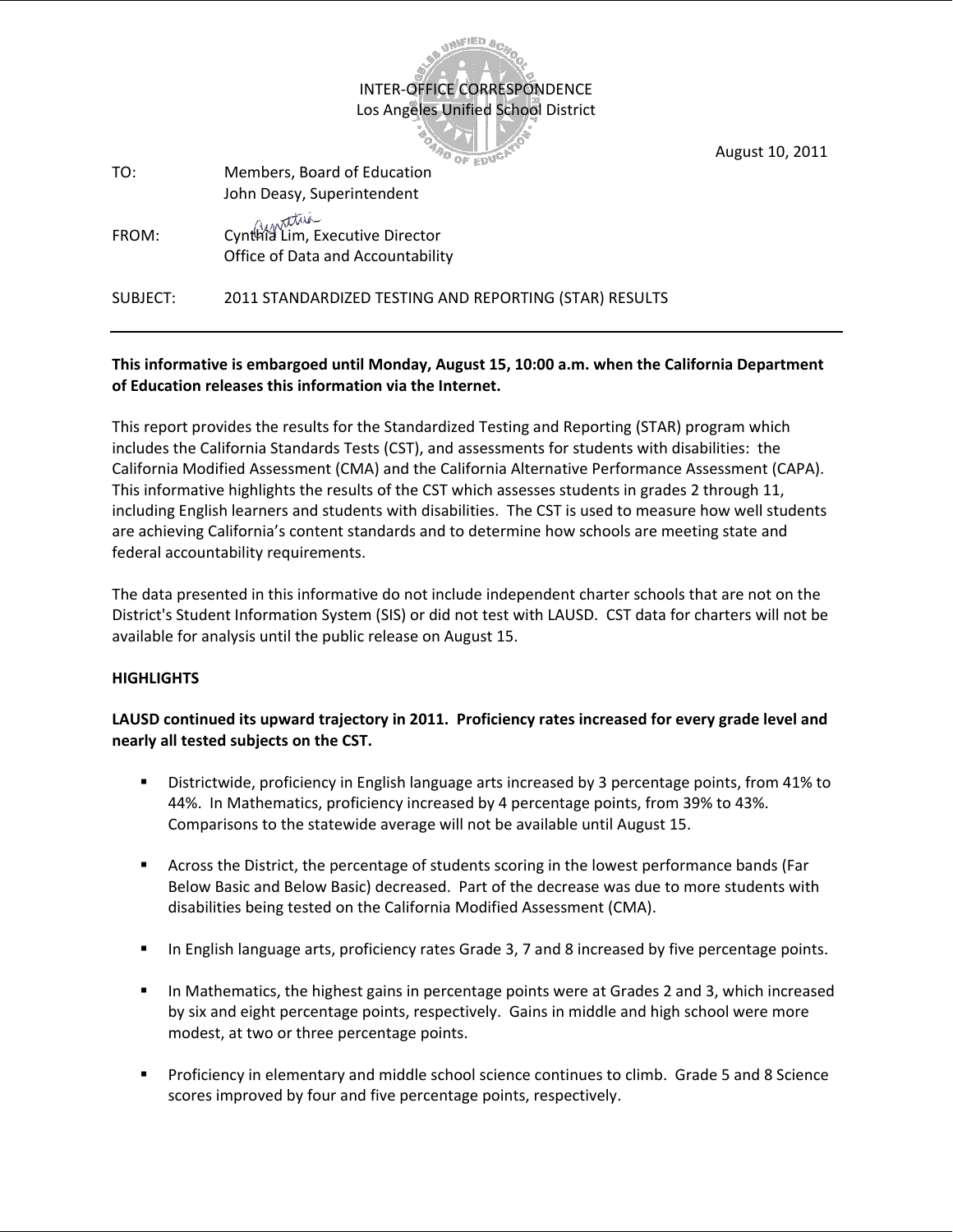- Social Science scores in Grade 8 and U.S. History improved by six and four percentage points, respectively.
- **Proficiency rates increased for every subgroup in both English language arts and Mathematics,** with higher gains in percentage points in Mathematics.

## *Challenges*

- **IF In spite of modest percentage point gains at the high school level in Mathematics, proficiency** rates remained below 20%, except for High School Summative Math.
- Although there were increases for all ethnic groups, the achievement gap between White and African-American and Latino students persists.

## **OVERALL PROFICIENCY RATES**

Across all LAUSD students tested in English language arts, the percentage of students scoring proficient or advanced increased by 3 percentage points in the past year, from 41% to 44%. Over the past five years, proficiency rates across the District have increased by 14 percentage points.

In Mathematics, 43% of LAUSD students were proficient or above. Proficiency rates in LAUSD increased by 4 percentage points from the previous year. Comparisons to the statewide average will not be available until August 15.

|                       |      |                            | <b>Percent Proficient or Advanced</b> |      |      |      | Percentage<br><b>Point Gain</b> |           |  |  |  |
|-----------------------|------|----------------------------|---------------------------------------|------|------|------|---------------------------------|-----------|--|--|--|
|                       | 2006 | 2007                       | 2008                                  | 2009 | 2010 | 2011 | $'10-'11$                       | $'06-'11$ |  |  |  |
| English Language Arts | 30   | 31                         | 34                                    | 38   | 41   | 44   |                                 | 14        |  |  |  |
| <b>Mathematics</b>    |      | 35<br>39<br>37<br>31<br>43 |                                       |      |      |      |                                 |           |  |  |  |

### Table 1: *LAUSD's Proficiency Rates Continue to Increase*

### **ENGLISH LANGUAGE ARTS**

### *Elementary Schools*

At the elementary level, the upward trend in achievement continued. The percentage of students scoring proficient or advanced increased at every grade level. Additionally, there were decreases in the percentages of students scoring in the lowest performance bands (Far Below Basic and Below Basic) at each grade level.

The highest gains in percentage points were at Grade 3, from 35% to 40%, a gain of five percentage points. In Grades 2, 4 and 5, more than half of LAUSD's students were proficient or advanced.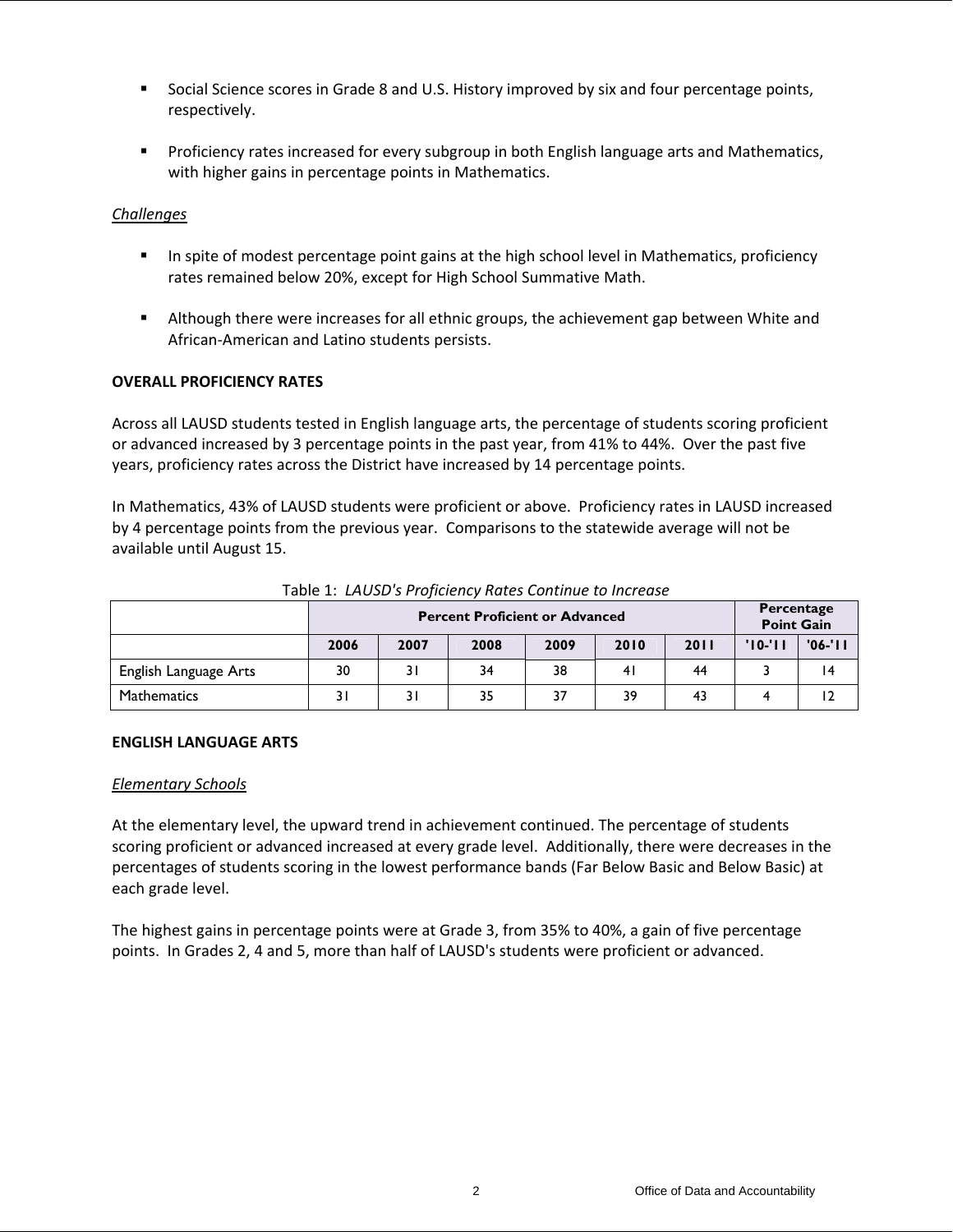

Chart 2: *More than Half of Grades 2, 4 and 5 Students Scored Proficient or Above in English Language Arts on the California Standards Test*



Many of LAUSD schools with high poverty rates showed increases higher than the District average. Of the 221 elementary schools with 100% of their students on free and reduced lunch, 98 (44%) posted gains higher than the District average. The three elementary schools listed below had double digit gains in percentage points in 2011 and showed sustained growth In English language arts over the last four years. All three schools have 100% of their students eligible for free and reduced lunches and have increased proficiency rates by 20 percentage points over the last four years.

|                       |    |           |              |                        | <b>Demographics</b> |                 | <b>Percent Proficient or Advanced</b> |      |      |      | <b>Percentage Point Gain</b> |             |             |  |
|-----------------------|----|-----------|--------------|------------------------|---------------------|-----------------|---------------------------------------|------|------|------|------------------------------|-------------|-------------|--|
| School                | LD | <b>BM</b> | %FR<br>Lunch | 2010-<br><b>11 Enr</b> | $%$ EL              | %<br><b>SWD</b> | 2008                                  | 2009 | 2010 | 2011 | 08 to<br>09                  | 09 to<br>10 | 10 to<br>11 |  |
| <b>PLUMMER EL</b>     |    | 6         | 100%         | 741                    | 64%                 | 11%             | 41                                    | 50   | 52   | 68   | $+9$                         | $+2$        | $+16$       |  |
| <b>BARTON HILL EL</b> | 8  | ⇁         | 100%         | 799                    | 35%                 | 13%             | 31                                    | 38   | 44   | 54   | $+7$                         | $+6$        | $+10$       |  |
| <b>BURTON EL</b>      |    | 6         | 100%         | 624                    | 52%                 | 11%             | 37                                    | 41   | 47   | 57   | $+4$                         | $+6$        | $+10$       |  |

Table 3: *Elementary Schools With Sustained Increases Over the Last Four Years in English Language Arts* 

## *Middle Schools*

Middle school proficiency rates also continued to increase. Over 40% of students in middle school scored proficient or advanced. The highest percentage point gains were in grades 7 and 8 with five percentage points. Additionally, the percentage of students scoring at the lowest performance bands decreased at all grade levels in middle school.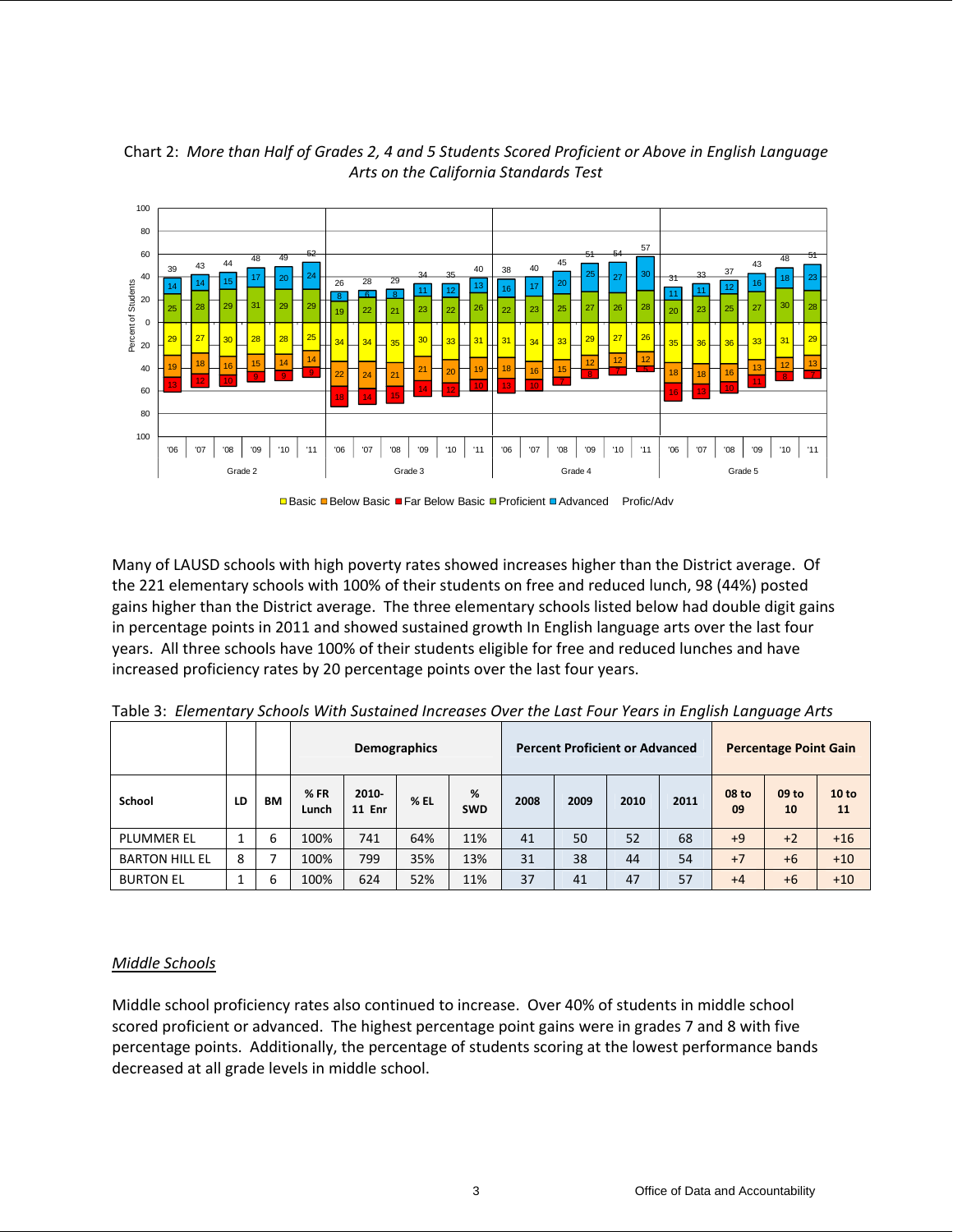Chart 4: *Over 40% of Students in Grades 6-8 were Proficient or Above in English Language Arts on the California Standards Test* 



Fewer middle schools posted double digit gains in percentage points like elementary schools. However, three middle schools that serve a large percentage of students with free and reduced lunches have made steady gains in English language arts for the past four years. King MS has increased proficiency by 10 percentage points for two years in a row. Audubon MS increased proficiency by 11 points in 2010 and nine points in 2011. Marina del Rey MS has made steady progress in raising proficiency over the last four years.

|                       |    |    |              | Demographics           |      |                 | <b>Percent Proficient or Advanced</b> |      |      |      | <b>Percentage Point Gain</b> |             |             |  |
|-----------------------|----|----|--------------|------------------------|------|-----------------|---------------------------------------|------|------|------|------------------------------|-------------|-------------|--|
| School                | LD | BМ | %FR<br>Lunch | 2010-<br><b>11 Enr</b> | % EL | %<br><b>SWD</b> | 2008                                  | 2009 | 2010 | 2011 | 08 to<br>09                  | 09 to<br>10 | 10 to<br>11 |  |
| KING MS               | 4  | 5  | 100%         | 1,505                  | 17%  | 11%             | 32                                    | 36   | 46   | 56   | $+4$                         | $+10$       | $+10$       |  |
| <b>AUDUBON MS</b>     | 3  |    | 86%          | 816                    | 11%  | 15%             | 22                                    | 23   | 34   | 43   | $+1$                         | $+11$       | $+9$        |  |
| <b>MARINA DEL REY</b> | 3  | 4  | 87%          | 843                    | 17%  | 14%             | 28                                    | 35   | 40   | 47   | $+7$                         | $+5$        | $+7$        |  |

Table 5: *Middle Schools With Sustained Increases Over the Last Four Years in English Language Arts* 

## *High Schools*

Gains at the high school level were more modest. While proficiency rates have increased from the mid-20's since 2006, Grade 9 students increased proficiency by one percentage point, while grades 10 and 11 gained three percentage points. Over a third of high school students are proficient or above in English language arts.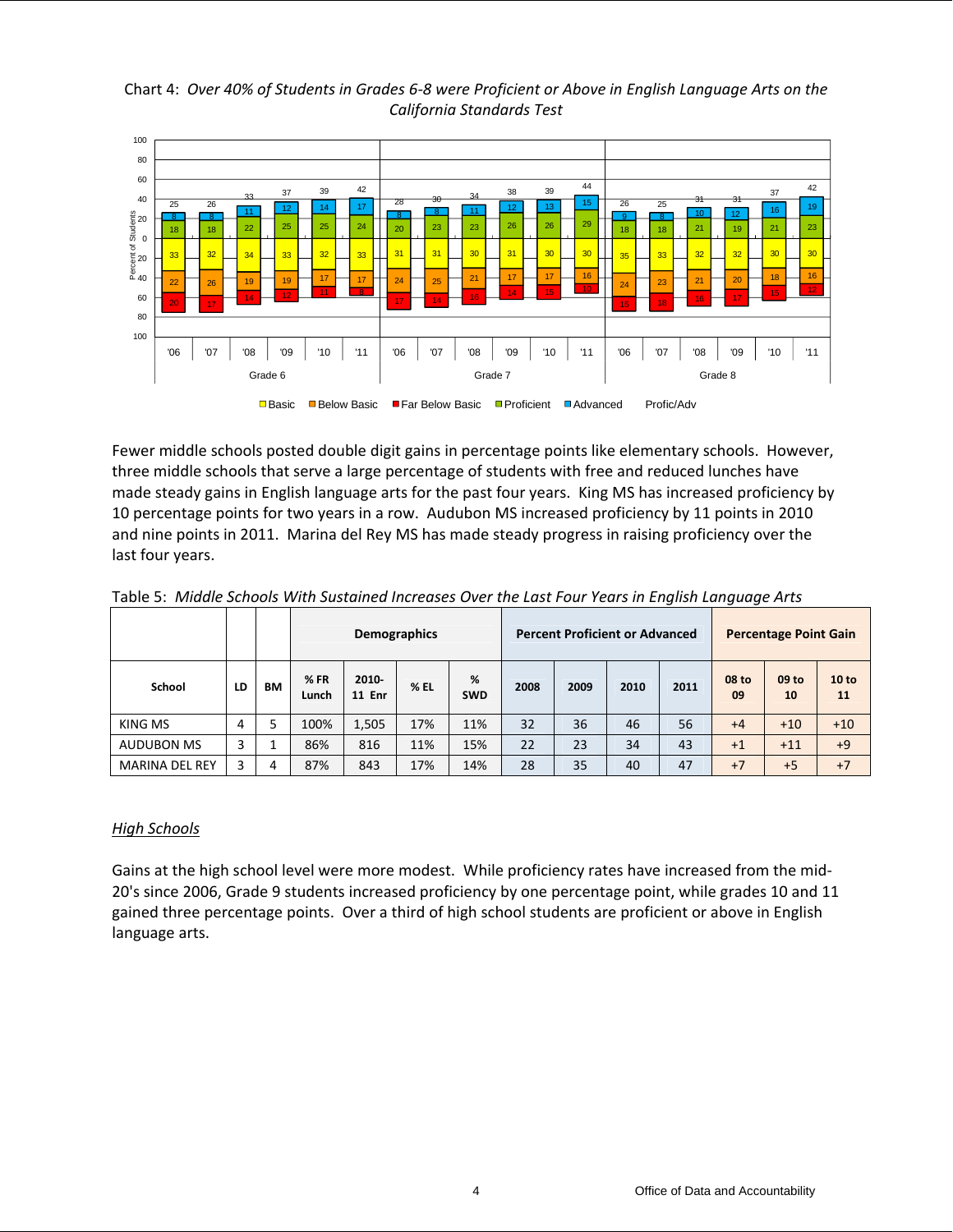

Chart 6: *High School Posted Modest Gains in English Language Arts on the California Standards Test* 

Very few high schools had large increases in proficiency in the past year. Several schools were notable for making steady, incremental progress in English language arts over the past four years. Garfield SH, one of the schools in Public School Choice 1.0, increased proficiency by 10 percentage points in 2010 and by seven points in 2011. Polytechnic and Canoga Park also show steady gains over the last four years.

| $\tilde{\phantom{a}}$ |    |           |              |                        | <b>Demographics</b> |                 |      | <b>Percent Proficient or Advanced</b> | $\tilde{\phantom{a}}$ |      |             | <b>Percentage Point Gain</b> |             |
|-----------------------|----|-----------|--------------|------------------------|---------------------|-----------------|------|---------------------------------------|-----------------------|------|-------------|------------------------------|-------------|
| School                | LD | <b>BM</b> | %FR<br>Lunch | 2010-<br><b>11 Enr</b> | % EL                | %<br><b>SWD</b> | 2008 | 2009                                  | 2010                  | 2011 | 08 to<br>09 | 09 to<br>10                  | 10 to<br>11 |
| <b>GARFIELD SH</b>    | 5  | 5         | 100%         | 2,912                  | 20%                 | 9%              | 21   | 22                                    | 32                    | 39   | $+1$        | $+10$                        | $+7$        |
| POLYTECHNIC SH        | 2  | 6         | 89%          | 3,041                  | 26%                 | 11%             | 28   | 30                                    | 37                    | 42   | $+2$        | $+7$                         | $+5$        |
| <b>CANOGA PARK</b>    |    | 3         | 73%          | 1,825                  | 25%                 | 14%             | 30   | 32                                    | 35                    | 39   | $+2$        | $+3$                         | $+4$        |

Table 7: *High Schools With Sustained Increases Over the Last Four Years in English Language Arts* 

## **MATHEMATICS**

### *Elementary Schools*

The highest gains on any of the CST tests were in Grades 2 and 3, where percentage points increased by six and eight percentage points, respectively. (In the previous year, scores in Grades 2 and 3 decreased.) Over two thirds of the students in Grades 3 and 4 were proficient or above in Mathematics. Elementary math scores had the highest percentage of students scoring at the Advanced level. In Grade 4, 42% of the students were at the Advanced level.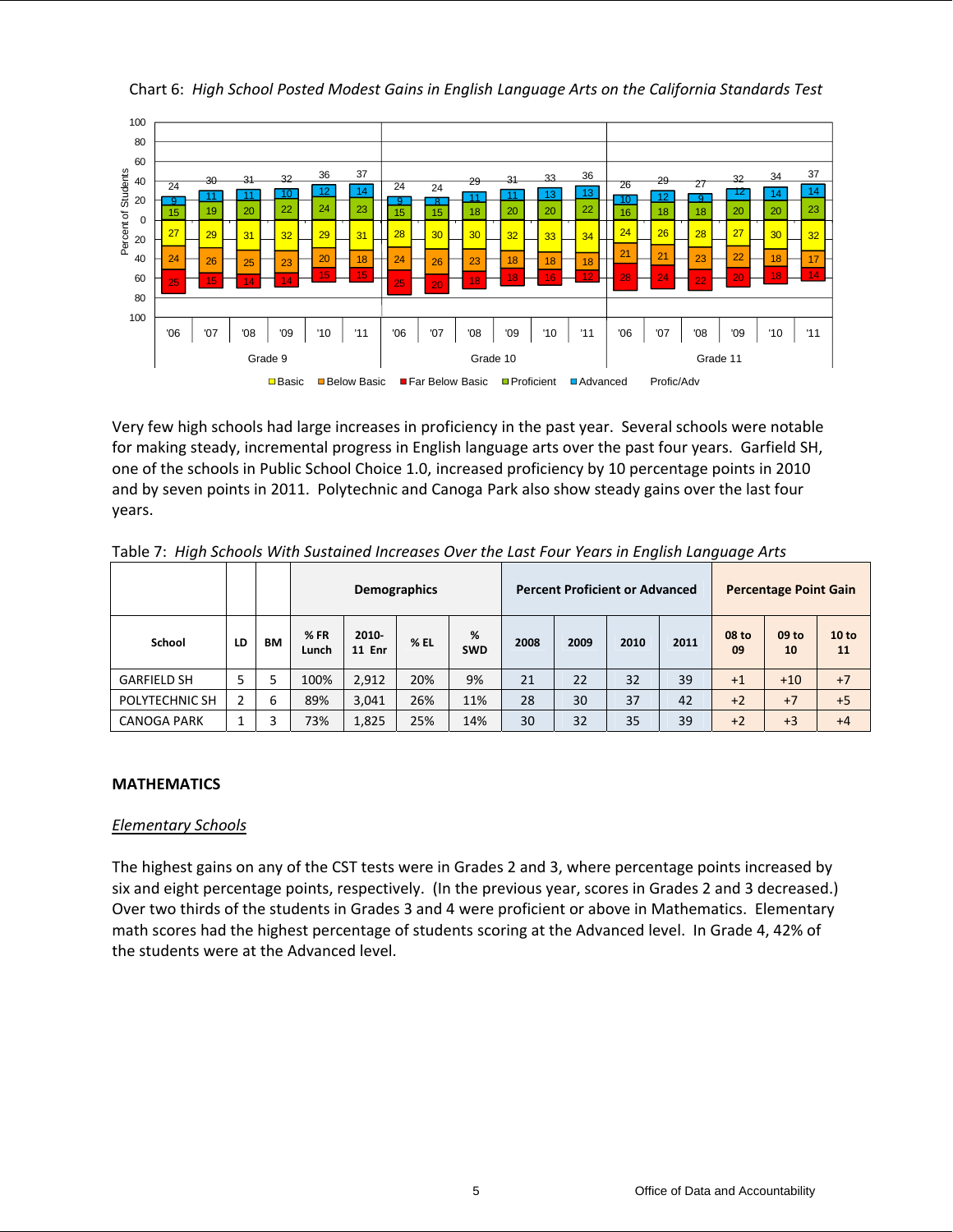

Chart 8: Over *Two Thirds of the Students in Grade 3 and 4 Scored Proficient or Advanced in Mathematics* 

Gains in proficiency at the elementary level were impressive. Ninety elementary schools had double digit gains in proficiency in Mathematics in the last year. Of those 90 schools, the three highlighted schools below had high poverty rates and have increased proficiency by more than 20 percentage points over the past four years.  $116^{th}$  St. School has increased proficiency from 41% in 2008 to 71% in 2011. Over the same time period, Dyer increased proficiency by 30 percentage points. Lizarraga had modest gains in 2009 but increased proficiency by 10 percentage points for two years in a row.

|                |        |    |              |                       | <b>Demographics</b> |                 | <b>Percent Proficient or Advanced</b> |      |      |      | <b>Percentage Point Gain</b> |             |             |  |
|----------------|--------|----|--------------|-----------------------|---------------------|-----------------|---------------------------------------|------|------|------|------------------------------|-------------|-------------|--|
| School         | LD     | ВM | %FR<br>Lunch | 2010<br><b>11 Enr</b> | % EL                | %<br><b>SWD</b> | 2008                                  | 2009 | 2010 | 2011 | 08 to<br>09                  | 09 to<br>10 | 10 to<br>11 |  |
| 116TH ST EL    | –      |    | 100%         | 450                   | 33%                 | 12%             | 41                                    | 47   | 53   | 71   | $+6$                         | $+6$        | $+18$       |  |
| <b>DYER EL</b> | h<br>∠ | 6  | 86%          | 815                   | 52%                 | 10%             | 46                                    | 49   | 60   | 76   | $+3$                         | $+11$       | $+16$       |  |
| LIZARRAGA EL   |        |    | 100%         | 752                   | 65%                 | 9%              | 44                                    | 46   | 56   | 66   | $+2$                         | $+10$       | $+10$       |  |

Table 9: *Elementary Schools With Sustained Increases Over the Last Four Years in Mathematics* 

## *Middle Schools*

Middle school math scores showed modest gains in grades 6, 7 and among 8th graders taking pre-Algebra who tested in General Mathematics. Proficiency rates increased by two and three percentage points. However, middle school Algebra proficiency rates remained flat at 37%, compared to the previous year.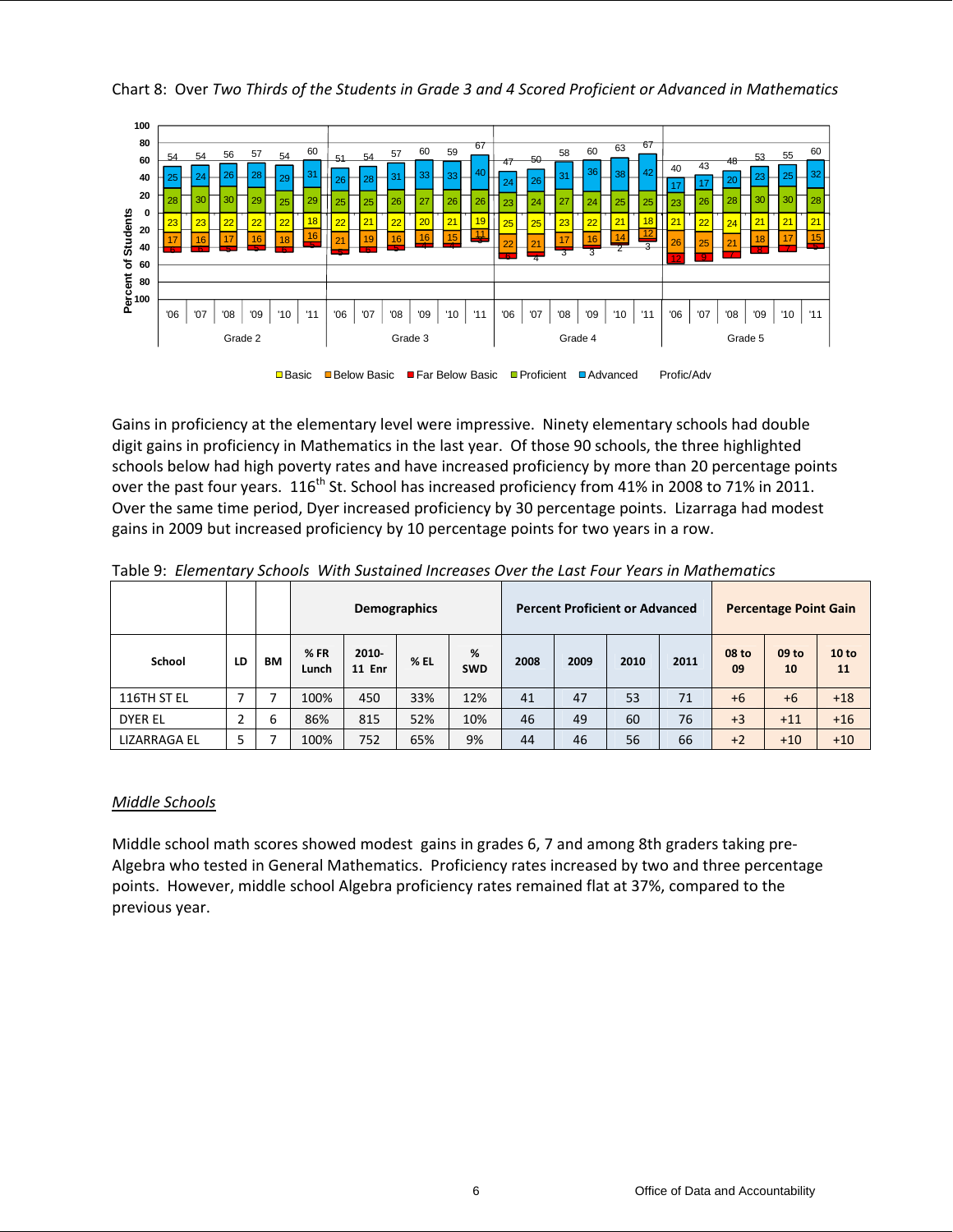

Chart 10: *Middle School Proficiency Showed Modest Gains in Mathematics*

Overall proficiency rates at middle schools were lower than elementary schools. However, at the three middle schools listed below, there have been steady increases in proficiency over the last three years. At Edison MS, the school configuration changed to grades 7 and 8 only in 2010-11. Proficiency rates grew by 17 percentage points in the last year, from 21% to 38%. Audubon MS has also shown steady increases each year. King MS increased proficiency in both English language arts and Mathematics.

|                   |    |           |       | <b>Demographics</b><br>%<br>%FR<br>2010- |      |            | <b>Percent Proficient or Advanced</b> |      |      |      | <b>Percentage Point Gain</b> |             |                    |  |
|-------------------|----|-----------|-------|------------------------------------------|------|------------|---------------------------------------|------|------|------|------------------------------|-------------|--------------------|--|
| School            | LD | <b>BM</b> | Lunch | <b>11 Enr</b>                            | % EL | <b>SWD</b> | 2008                                  | 2009 | 2010 | 2011 | 08 to<br>09                  | 09 to<br>10 | <b>10 to</b><br>11 |  |
| <b>EDISON MS</b>  |    | -         | 100%  | 1,176                                    | 28%  | 11%        | 12                                    | 11   | 21   | 38   | $-1$                         | $+10$       | $+17$              |  |
| <b>AUDUBON MS</b> |    |           | 86%   | 816                                      | 11%  | 15%        | 11                                    | 15   | 22   | 35   | $+4$                         | $+7$        | $+13$              |  |
| KING MS           | 4  | 5         | 100%  | 1,505                                    | 17%  | 11%        | 29                                    | 30   | 39   | 48   | $+1$                         | $+9$        | $+9$               |  |

Table 11: *Middle Schools With Sustained Increases Over the Last Four Years in Mathematics* 

## *High Schools*

High school mathematics remained a challenge for the majority of the students in LAUSD. Although proficiency rates showed incremental improvement, less than 20% of high school students scored proficient or above in General Mathematics, Algebra, Geometry and Algebra 2. In High School Summative Math, the test taken by students who have completed Math courses up to Algebra 2, the percentage scoring proficient or above increased by one percentage point.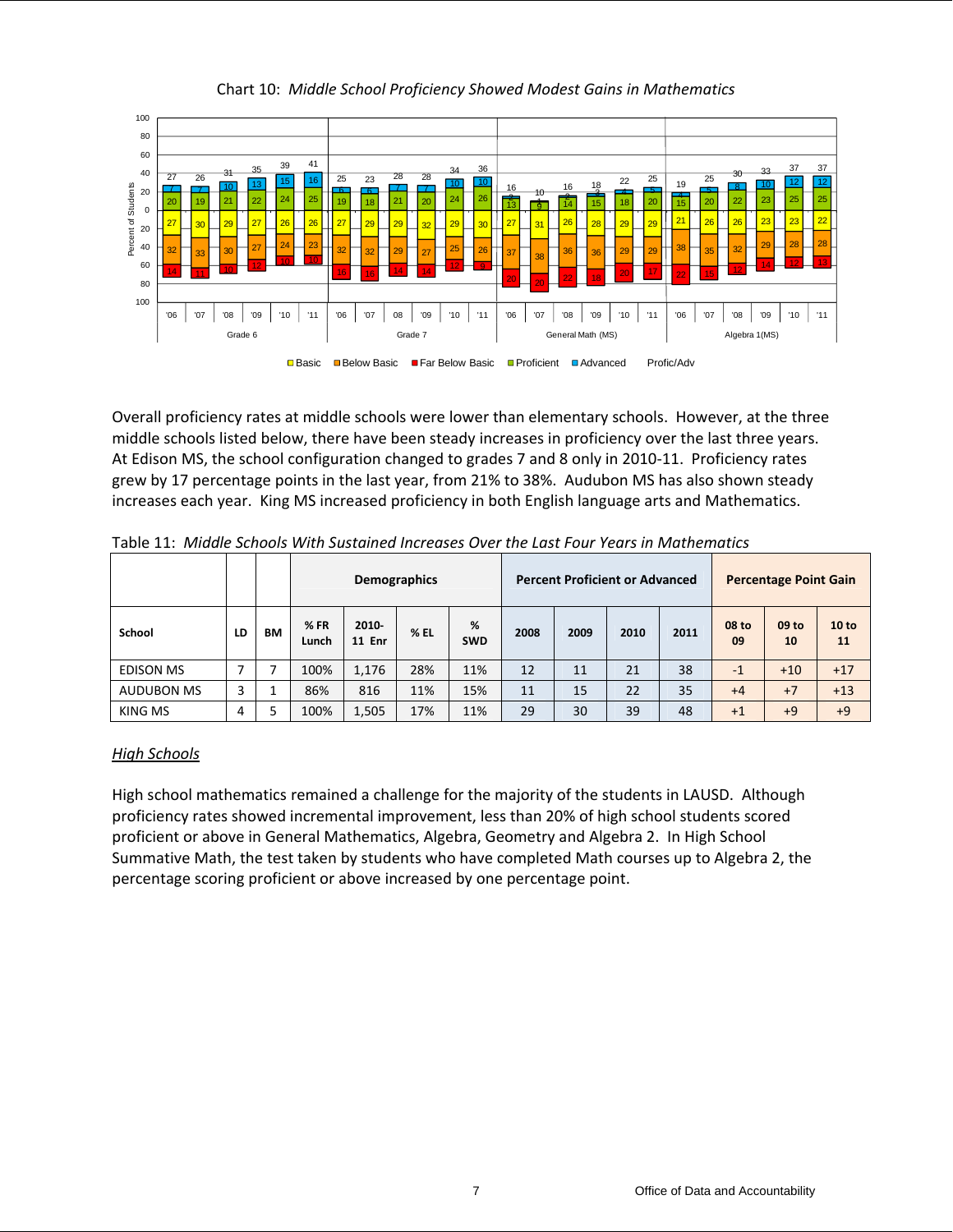*on the California Standards Tests* 100 80 60  $\frac{32}{30}$   $\frac{29}{30}$   $\frac{35}{30}$   $\frac{37}{30}$ 40 Percent of Students Percent of Students 10 <u>9 9 9 12 11</u> 20 <sup>5</sup> <sup>7</sup> <sup>11</sup> 13 13 <sup>16</sup> <sup>778</sup> 10 10 <sup>12</sup> <sup>8</sup> <sup>8</sup> <sup>8</sup> 11 11 <sup>13</sup> <sup>11</sup> <sup>12</sup> <sup>13</sup> <sup>14</sup> <sup>15</sup> <sup>17</sup> 5 7 10 1<mark>6 16 16 17 14 15 15 16 17 16 16 16 16 17 16 17 17 17 17 17 17 17 17 18 1</mark>2 2 20 20 21 24 <sup>26</sup> 0 <mark>17</mark> 24 21 25 24 28 17 18 18 17 20 16 17 20 17 19 20 1<mark>16 14 15 15 16 19 20 17 18 19 19 21 21 21 27 22 24 23 23</mark> 20 45 - <sub>40</sub> - 40 - 39 - 39 - 33 - 44 - 45 - 47 - 42 - 43 - 41 - 45 - <sup>44</sup> - <sup>44</sup> - <sup>44</sup> - <sup>45</sup> - 45 - 41 - <sup>31</sup> - <sup>32</sup> - <sup>32</sup> - <sup>31</sup> - <sup>32</sup> - <sup>32</sup> - <sup>32</sup> - <sup>33</sup> - 33 - 34 - 30 - <sup>32</sup> 40 60 <sup>33</sup> <sup>30</sup> <sup>27</sup> <sup>23</sup> <sup>24</sup> <sup>23</sup> <sup>31</sup> <sup>30</sup> <sup>27</sup> <sup>31</sup> <sup>28</sup> <sup>27</sup> <sup>32</sup> 34 32 <sup>29</sup> <sup>26</sup> <sup>26</sup> <sup>41</sup> <sup>38</sup> <sup>41</sup> <sup>36</sup> <sup>34</sup> <sup>33</sup> <sup>11</sup> <sup>16</sup> <sup>14</sup> <sup>15</sup> <sup>12</sup> <sup>12</sup> 80 100 11 | 06 '07 | 08 '07 | 08 '09 '10 | 11 | 06 '09 | 11 | 06 '08 | 07 | 08 '09 | 11 | 06 | 07 | 08 '09 | 11 | 06 '08 '09 | 07 | 08 '10 | 07 | 08 '10 | 07 | 08 ' General Math (SH) Geometry **Algebra 2** Algebra 2 Sum. HS Math Algebra<br>(SH) ■ Basic ■ Below Basic ■ Far Below Basic ■ Proficient ■ Advanced Profic/Adv

Chart 12: *Proficiency Rates Remained Low at the High School Level for Most of the Mathematics Tests* 

With the exception of H.S. Summative Math, proficiency rates in high school remained low at most of the comprehensive high schools. Very few schools demonstrated double digit gains in Mathematics. The three schools highlighted below are making steady progress in increasing proficiency in Mathematics. Garfield SH has increased proficiency from 5% in 2009 to 23% in 2011. Downtown Business Magnet has been increasing proficiency each year. Polytechnic had flat growth in 2009 but has increased proficiency in 2010 and 2011.

|                                       |    |           |              |                           | <b>Demographics</b> |                 | <b>Percent Proficient or Advanced</b> |      |      |      | <b>Percentage Point Gain</b> |             |                    |  |
|---------------------------------------|----|-----------|--------------|---------------------------|---------------------|-----------------|---------------------------------------|------|------|------|------------------------------|-------------|--------------------|--|
| School                                | LD | <b>BM</b> | %FR<br>Lunch | $2010 -$<br><b>11 Enr</b> | $%$ EL              | %<br><b>SWD</b> | 2008                                  | 2009 | 2010 | 2011 | 08 to<br>09                  | 09 to<br>10 | <b>10 to</b><br>11 |  |
| <b>GARFIELD SH</b>                    | 5  | 5         | 100%         | 2,912                     | 20%                 | 9%              | 5                                     | 5    | 9    | 23   | $\mathbf{0}$                 | $+4$        | $+14$              |  |
| <b>DOWNTWN</b><br><b>BUSINESS MAG</b> | 4  | ว         | 83%          | 1,043                     | 10%                 | 2%              | 19                                    | 21   | 26   | 38   | $+2$                         | $+5$        | $+12$              |  |
| POLYTECHNIC SH                        | J. | 6         | 89%          | 3,041                     | 26%                 | 11%             | 12                                    | 12   | 19   | 27   | $\mathbf{0}$                 | $+7$        | $+8$               |  |

Table 13: *High Schools With Sustained Increases Over the Last Four Years in Mathematics* 

# **SCIENCE**

Proficiency rates in Science at the elementary and middle school level continue to climb. More than half of the students tested in Grades 5 and 8 were proficient or above in Science. Proficiency rates have more than doubled since 2006 in Grades 5 and 8.

In Grade 10, all 10th graders are tested in Life Science, regardless of whether they are taking a Science course. Proficiency rates in Grade 10 Science increased by three percentage points.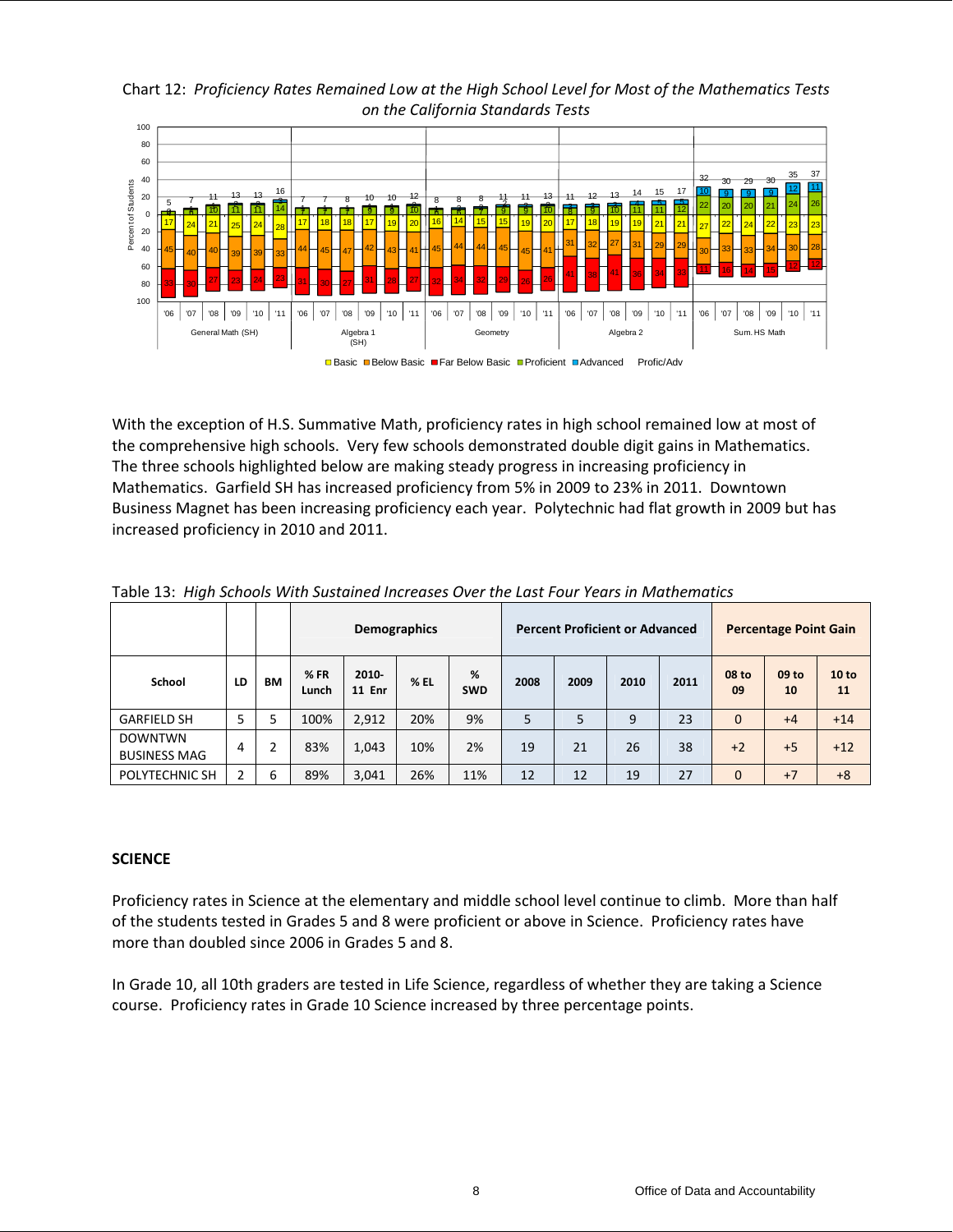38 38 <sup>32</sup> <sup>33</sup> <sup>27</sup> 28 28 <sup>26</sup> <sup>22</sup> <sup>18</sup> <sup>20</sup> <sup>21</sup> 29 29 29 <sup>30</sup> <sup>33</sup> <sup>31</sup> <u>26 18 13 14 15 14 15 16 17 17 19 15 14</u><br>26 18 13 13 13 14 15 31 27 27 22 19 15 29 **25 23 20 18 20**  $\begin{array}{|c|c|c|c|c|}\hline \rule{0pt}{1em} 18 & \rule{0pt}{11} & \rule{0pt}{11} \ \hline \rule{0pt}{1em} 14 & \rule{0pt}{11} & \rule{0pt}{11} \ \hline \rule{0pt}{1em} 15 & \rule{0pt}{11} & \rule{0pt}{11} \ \hline \rule{0pt}{1em} 14 & \rule{0pt}{11} & \rule{0pt}{11} \ \hline \rule{0pt}{1em} 14 & \rule{0pt}{11} & \rule{0pt}{11} \ \hline \rule{0pt}{1em} 14 & \rule{0pt}{11$ <sup>17</sup> <sup>18</sup>  $\overline{21}$   $\overline{22}$   $\overline{10}$   $\overline{19}$   $\overline{115}$  $\frac{1}{22}$   $\frac{1}{26}$   $\frac{1}{22}$   $\frac{1}{21}$   $\frac{1}{21}$   $\frac{1}{18}$   $\frac{17}{17}$ 19 23 30 28 30 31 16 18 22 21 19 20 1<sup>6</sup> 14 14 16 18 18 20  $\frac{23}{4}$   $\begin{array}{|c|c|c|c|c|c|}\n\hline\n43 & 18 & 19 \\
\hline\n44 & 6 & 0 & 13 \\
\hline\n25 & 0 & 1 & 0 & 0\n\end{array}$  $\frac{25}{9}$  11 18 20 27 31 6 6 <sup>9</sup> <sup>12</sup> <sup>13</sup> <sup>15</sup> <sup>23</sup> <sup>29</sup>  $40 \t 47 \t 51$  $\frac{25}{25}$   $\frac{25}{11}$  $40 \t 41 \t 46 \t 51$  $\frac{30}{20}$   $\frac{25}{121}$   $\frac{30}{121}$   $\frac{35}{15}$ 100 80  $\frac{1}{6}$ 60<br> $\frac{6}{6}$ 60  $\mathbf{5}_{40}$ 20 0 20 40 60 80 100 '06 | '07 | '08 | '09 | '09 | '11 | '06 | '07 | '08 | '09 | '10 | '11 | '06 | '07 | '08 | '09 | '10 Grade 5 Grade 10 Life Science Creater and Grade 8 Grade 10 Life Science Percent of Students **□Basic ■Below Basic ■Far Below Basic ■Proficient ■Advanced Profic/Adv** 

Chart 14: *More than Half of Grade 5 and 8 Students Scored Proficient or Above on the California Standards Test, Science*

At the high school level, students who were enrolled in a standards-based science course in grades 9, 10, and 11 were assessed with end of course tests. Proficiency rates on these tests were lower than elementary and middle school. Integrated Coordinated Science and Chemistry had the lowest proficiency rates. Proficiency rates increased by five percentage points in Physics and three percentage points in Biology but remained flat or showed incremental increases in the other subjects.





■Basic ■Below Basic ■Far Below Basic ■Proficient ■Advanced Profic/Adv

# **SOCIAL SCIENCE**

Social Science scores increased in Grade 8 and in U.S. History at high schools, with gains of 6 and 4 percentage points, respectively. Social Science tests are taken by students in Grade 8, U.S. History (Grade 11) and in World History. Proficiency rates in Grade 8 Social Science have doubled since 2006.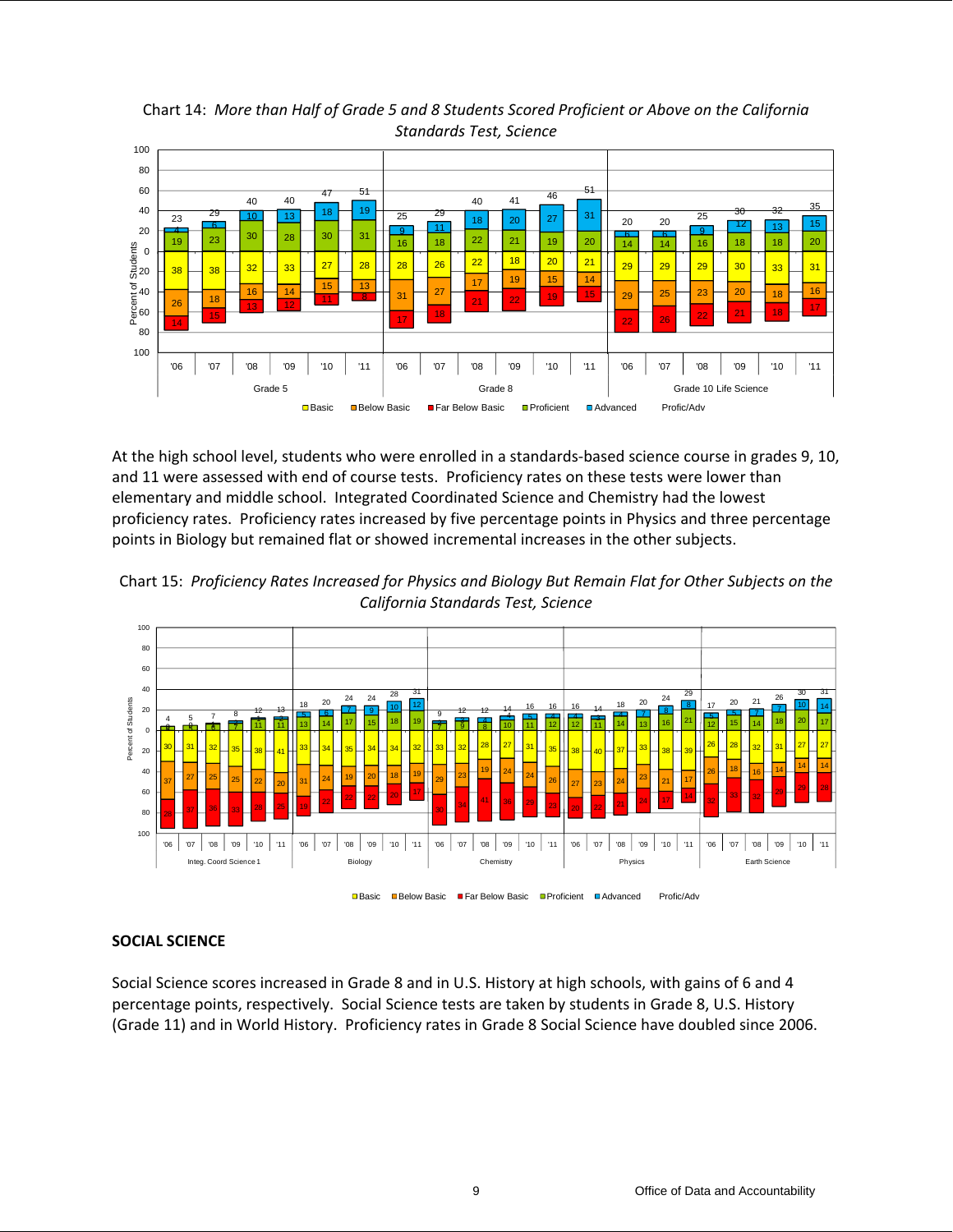Chart 16: *Proficiency Rates Have Doubled Since 2006 for Grade 8 on the California Standards Test, History-Social Science*



## **EFFECT OF THE CALIFORNIA MODIFIED ASSESSMENT (CMA)**

The California Modified Assessment (CMA) is an alternative assessment based on modified standards for students with disabilities with an Individualized Education Program (IEP). The CMA is designed to assess students whose disabilities preclude them from achieving grade level proficiency. Students with disabilities are eligible to take the CMA if they have taken the CST in the previous year and scored Below Basic or Far Below Basic or took the CST with modifications.

For federal accountability purposes, there is a two percent cap on the percentage of students whose scores can be counted as proficient or above based on an assessment using modified achievement standards. This means that for measuring Adequate Yearly Progress, no more than two percent of the District's proficiency rate will be based on students taking the CMA. Based on calculations of 2011 test scores, the District is below the two percent cap.

However, in the last year, the number of CMA test takers has doubled, from roughly 14,000 students to 28,000 students, which can account for a portion of the increased proficiency rates and the decrease in the percentage of students scoring at the lowest performance bands on the CST. The estimated effect of CMA test takers is roughly less than one percentage point in each of the grade levels that had CMA test takers.

|                                        | 2008    | 2009                     | 2010    | 2011    |
|----------------------------------------|---------|--------------------------|---------|---------|
| English Language Arts (Grades 3-11)    | 159     | 2,093                    | 6,531   | 13,501  |
| Mathematics (Grades 3 - 7)             | 151     | 1,726                    | 4,932   | 9,110   |
| Algebra                                |         | $\overline{\phantom{0}}$ | 645     | 1,379   |
| Geometry                               |         | -                        |         | 556     |
| Science (Grades 5, 8, 10)              | 77      | 572                      | 1.940   | 3,874   |
| <b>Total Tested in CMA</b>             | 387     | 4.391                    | 14,048  | 28,505  |
| <b>Total LAUSD Students Tested</b>     | 506,940 | 493.608                  | 476,532 | 460,949 |
| CMA as Percentage of Total Test Takers | 0%      | ۱%                       | 3%      | 6%      |

|  | Table 17: Number of CMA Test Takers Doubled in the Last Year |  |  |  |  |
|--|--------------------------------------------------------------|--|--|--|--|
|--|--------------------------------------------------------------|--|--|--|--|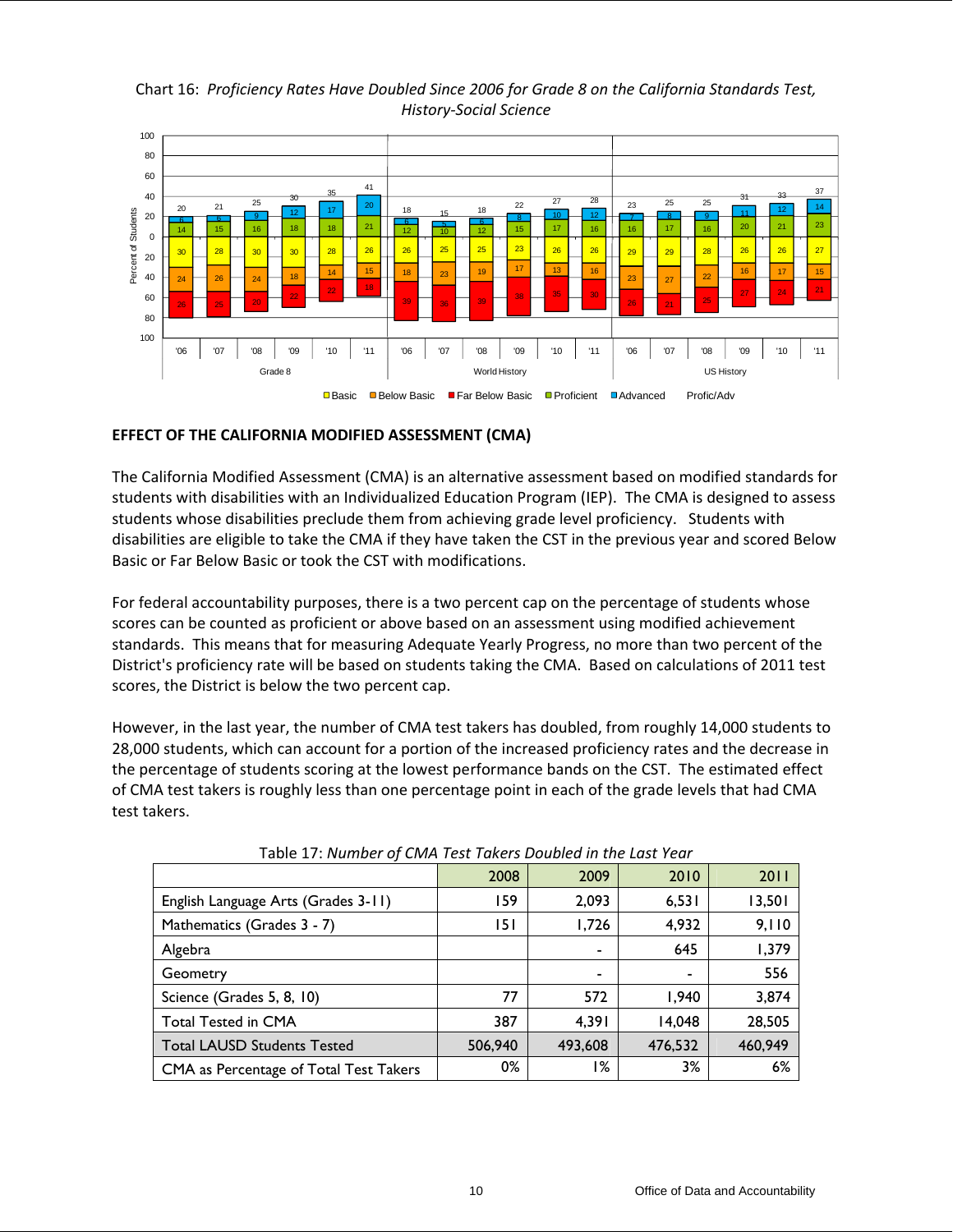## **PERFORMANCE BY SUBGROUPS**

## *English Language Arts*

Proficiency rates increased by at least two percentage points for every subgroup on the English language arts tests.

- A higher percentage of female students (47%) were proficient in English language arts, compared to male students (41%), although male students gained four percentage points in the last year.
- Proficiency rates for African-American students gained by two percentage points, while Latino and White students gained by three percentage points.
- While both economically disadvantaged and non-economically disadvantaged students increased by three percentage points, the gap between the two groups remain, at 39% and 63%, respectively.
- Proficiency rates for students with disabilities and students without disabilities both increased by three percentage points. Part of the increase for students with disabilities was due to more students taking the California Modified Assessments (CMA), as noted earlier.
- Proficiency rates among students who are fluent in English (English Only, IFEP and REFP) exceeded 50%. English learners gained two percentage points from the previous year, from 13% to 15%.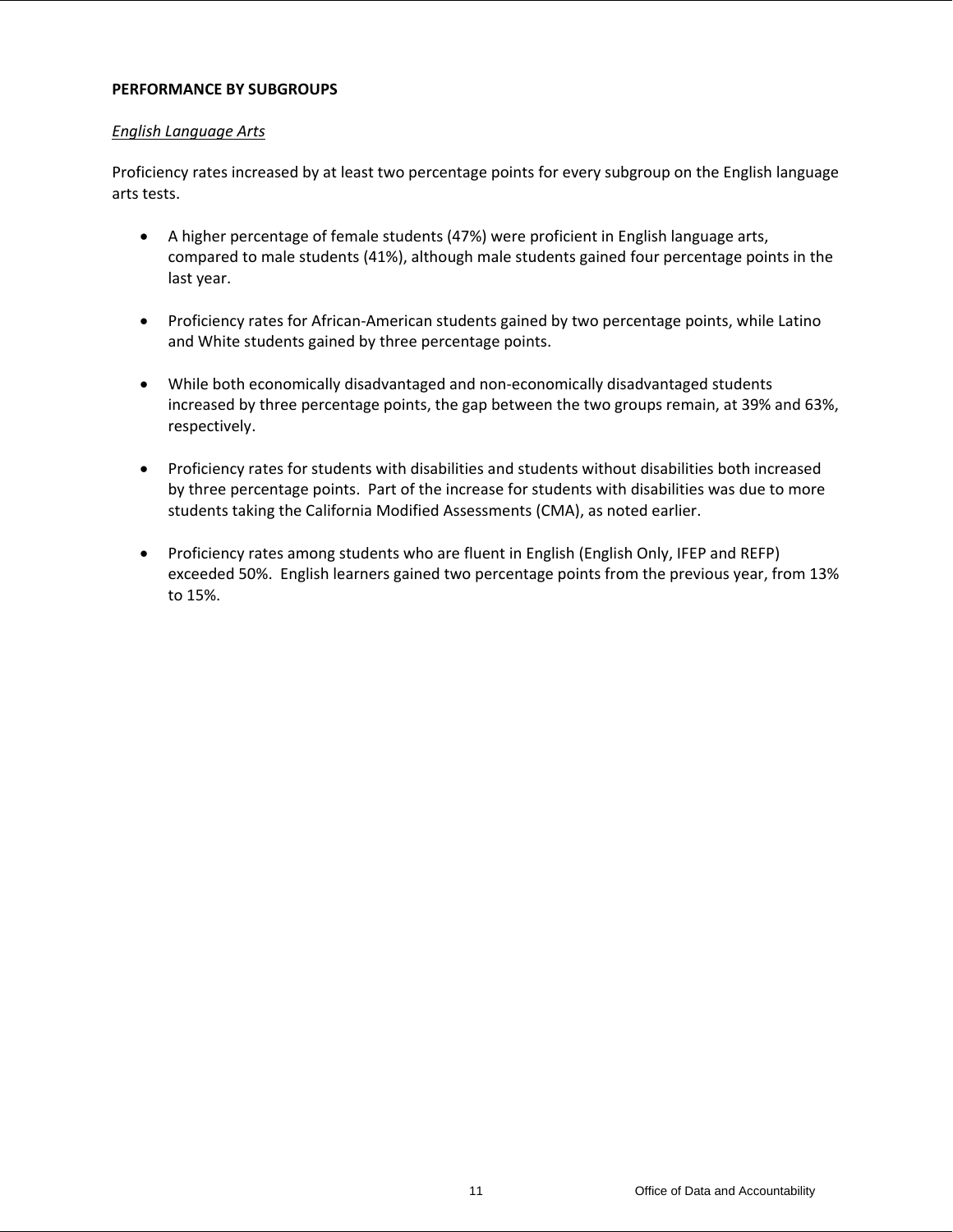| <b>LAUSD</b>                                   | <b>English-Language Arts CST</b>  |                 |      | <b>Percent Proficient or Advanced</b> |      | <b>Change in Percentage</b><br><b>Points</b> |                |                |                          |                             |
|------------------------------------------------|-----------------------------------|-----------------|------|---------------------------------------|------|----------------------------------------------|----------------|----------------|--------------------------|-----------------------------|
|                                                |                                   | 2006            | 2007 | 2008                                  | 2009 | 2010                                         | 2011           | 10<br>to<br>п  | 06<br>to<br>$\mathbf{H}$ | $06 - 11$<br>Avg.<br>Change |
|                                                | <b>All Students</b>               | 30              | 31   | 34                                    | 38   | 41                                           | 44             | 3              | 4                        | 2.8                         |
| Gender                                         | Females                           | 32              | 34   | 37                                    | 41   | 44                                           | 47             | 3              | 15                       | 3.0                         |
|                                                | Males                             | 26              | 28   | 31                                    | 34   | 37                                           | 41             | $\overline{4}$ | 15                       | 3.0                         |
|                                                | African American                  | 25              | 26   | 29                                    | 32   | 36                                           | 38             | $\overline{2}$ | 3                        | 2.6                         |
|                                                | American Indian                   | 35              | 36   | 40                                    | 45   | 46                                           | 49             | 3              | 4                        | 2.8                         |
|                                                | Asian                             | 63              | 65   | 69                                    | 71   | 73                                           | 75             | $\overline{2}$ | 12                       | 2.4                         |
| Ethnicity                                      | Filipino                          | 55              | 58   | 61                                    | 64   | 66                                           | 68             | $\overline{2}$ | 3                        | 2.6                         |
|                                                | Latino                            | 23              | 25   | 28                                    | 32   | 35                                           | 38             | 3              | 15                       | 3.0                         |
|                                                | Pacific Islander                  | 35              | 38   | 39                                    | 44   | 46                                           | 49             | 3              | 4                        | 2.8                         |
|                                                | White                             | 61              | 63   | 65                                    | 68   | 71                                           | 74             | 3              | 3                        | 2.6                         |
|                                                | Economically Disadvantaged        | 24              | 26   | 29                                    | 33   | 36                                           | 39             | 3              | 15                       | 3.0                         |
|                                                | Non-Economically Disadvantaged    | 47              | 47   | 49                                    | 57   | 60                                           | 63             | 3              | 16                       | 3.2                         |
|                                                | <b>Students with Disabilities</b> | 6               | 6    | $\overline{7}$                        | 9    | 10                                           | 3              | $\overline{3}$ | $\overline{7}$           | $\mathsf{I}$ .4             |
| Students with no Reported<br><b>Disability</b> |                                   | 32              | 34   | 37                                    | 41   | 44                                           | 47             | 3              | 15                       | 3.0                         |
| English Only                                   |                                   | 38              | 40   | 43                                    | 47   | 49                                           | 52             | 3              | 4                        | 2.8                         |
| <b>IFEP</b>                                    |                                   | 52              | 53   | 56                                    | 60   | 63                                           | 65             | $\mathbf{2}$   | 13                       | 2.6                         |
| <b>RFEP</b>                                    |                                   | 39              | 41   | 45                                    | 47   | 49                                           | 52             | 3              | 3                        | 2.6                         |
| English Learner                                | 10                                | $\overline{10}$ | 10   | 12                                    | 3    | 15                                           | $\overline{2}$ | 5              | 1.0                      |                             |

## Table 18: *Proficiency Rates Increased for Each Subgroup in English Language Arts*

## *Mathematics*

Proficiency rates increased for every subgroup in Mathematics.

- An equal percentage of males and females were proficient or above in Mathematics. Proficiency rates for males and females increased by four percentage points from the previous year.
- Latino and White students increased by four percentage points while African-American students increased by three percentage points. Proficiency rates in Mathematics were lowest for African-American students at 33%, compared to 39% for Latinos and 69% for White students.
- Economically disadvantaged students improved by four percentage points, from 36% to 40%, while non-economically disadvantaged students improved by three percentage points.
- Students with disabilities gained four percentage points, while students without disabilities gained three percentage points. Part of the increase for students with disabilities was due to more students taking the California Modified Assessments (CMA), as noted earlier.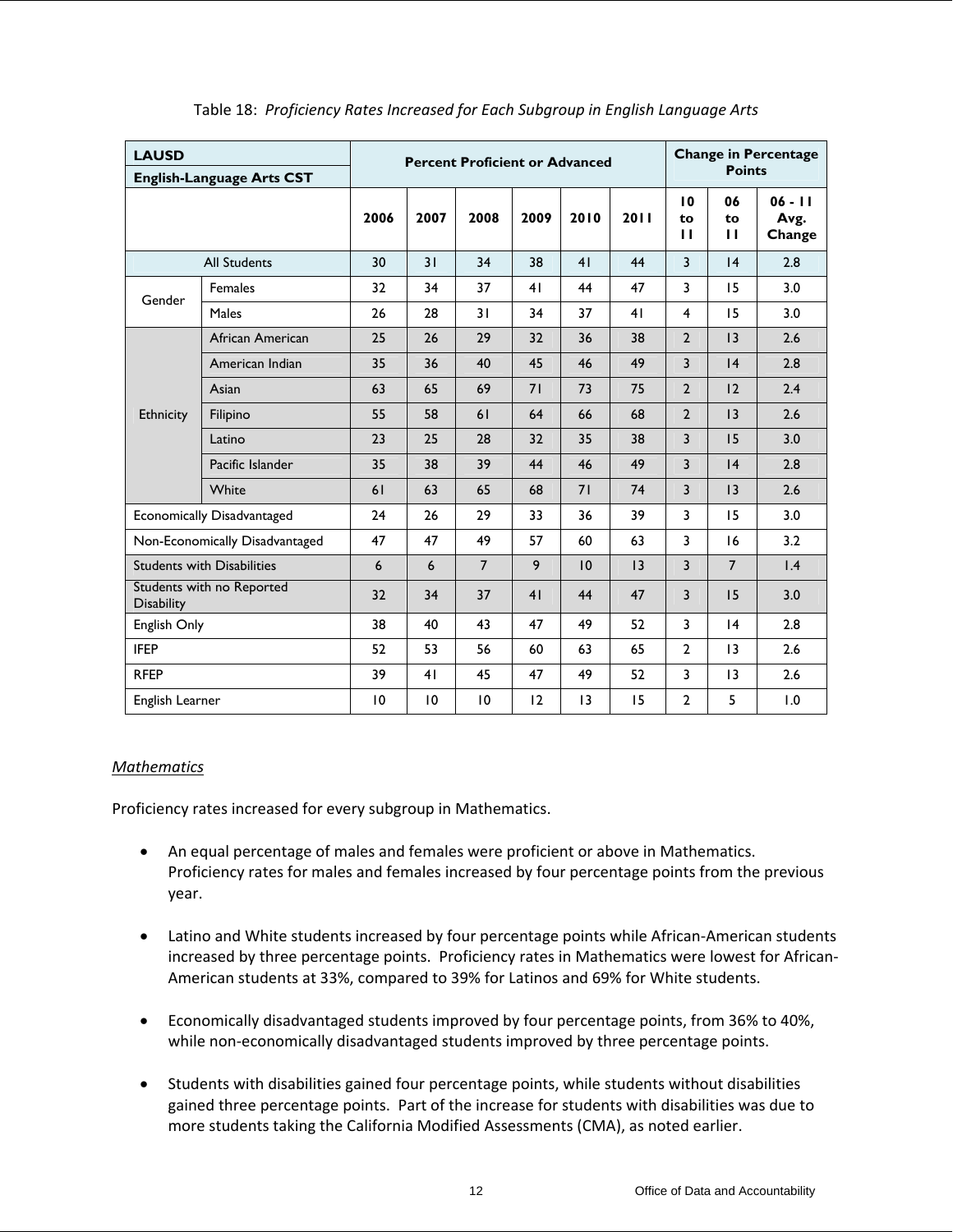• Proficiency rates for English learners increased by five percentage points, from 24% to 29%, the highest for any subgroup. Among students fluent in English, English only students posted the highest percentage point gains at four percentage points.

| <b>LAUSD</b>                                   | <b>Mathematics CST</b>            |      |      |              | <b>Percent Proficient or Advanced</b> |      |      | Change in<br><b>Percentage Points</b> |                          |                             |  |
|------------------------------------------------|-----------------------------------|------|------|--------------|---------------------------------------|------|------|---------------------------------------|--------------------------|-----------------------------|--|
|                                                |                                   | 2006 | 2007 | 2008         | 2009                                  | 2010 | 2011 | 10 to<br>п                            | 06<br>to<br>$\mathbf{H}$ | $06 - 11$<br>Avg.<br>Change |  |
|                                                | <b>All Students</b>               | 31   | 31   | 35           | 37                                    | 39   | 43   | $\overline{4}$                        | 12                       | 2.4                         |  |
| Gender                                         | <b>Females</b>                    | 30   | 31   | 34           | 37                                    | 39   | 43   | $\overline{4}$                        | 13                       | 2.6                         |  |
|                                                | Males                             | 31   | 32   | 35           | 37                                    | 39   | 43   | $\overline{4}$                        | 12                       | 2.4                         |  |
|                                                | African American                  | 20   | 21   | 25           | 27                                    | 30   | 33   | $\overline{3}$                        | 13                       | 2.6                         |  |
|                                                | American Indian                   | 34   | 35   | 37           | 40                                    | 43   | 46   | 3                                     | 12                       | 2.4                         |  |
|                                                | Asian                             | 67   | 68   | 71           | 72                                    | 73   | 75   | $\overline{2}$                        | 8                        | 1.6                         |  |
| <b>Ethnicity</b>                               | Filipino                          | 52   | 53   | 57           | 58                                    | 56   | 59   | 3                                     | $\overline{7}$           | $\mathsf{I}$ .4             |  |
|                                                | Latino                            | 27   | 27   | 31           | 33                                    | 35   | 39   | $\overline{4}$                        | 12                       | 2.4                         |  |
|                                                | Pacific Islander                  | 34   | 36   | 39           | 40                                    | 41   | 45   | $\overline{4}$                        | $\mathbf{H}$             | 2.2                         |  |
|                                                | White                             | 55   | 55   | 60           | 62                                    | 65   | 69   | $\overline{4}$                        | 4                        | 2.8                         |  |
|                                                | Economically Disadvantaged        | 28   | 29   | 32           | 34                                    | 36   | 40   | $\overline{4}$                        | 12                       | 2.4                         |  |
|                                                | Non-Economically Disadvantaged    | 42   | 41   | 44           | 50                                    | 53   | 56   | $\overline{3}$                        | 4                        | 2.8                         |  |
|                                                | <b>Students with Disabilities</b> | 8    | 9    | $\mathbf{H}$ | 12                                    | 4    | 8    | $\overline{4}$                        | 10                       | 2.0                         |  |
| Students with no Reported<br><b>Disability</b> | 33                                | 34   | 38   | 40           | 42                                    | 45   | 3    | 12                                    | 2.4                      |                             |  |
| English Only                                   |                                   | 35   | 36   | 40           | 42                                    | 44   | 48   | $\overline{4}$                        | $\overline{13}$          | 2.6                         |  |
| <b>IFEP</b>                                    |                                   | 51   | 52   | 56           | 57                                    | 57   | 59   | $\overline{2}$                        | 8                        | 1.6                         |  |
| <b>RFEP</b>                                    |                                   | 32   | 32   | 36           | 39                                    | 41   | 44   | 3                                     | 12                       | 2.4                         |  |
| English Learner                                |                                   | 22   | 21   | 22           | 23                                    | 24   | 29   | 5                                     | $\overline{7}$           | 1.4                         |  |

## Table 19: *Proficiency Rates Increased for Every Subgroup in Mathematics*

## *Achievement Gap*

While there were increases in the percentage of African-American, Latino and White students scoring proficient or above in both English language arts and Mathematics, the achievement gap persists. In English language arts, the gap between African-American and White students remained at 36, compared to 2005-06. In Mathematics, the gap increased slightly from 35 to 36 over the same time period.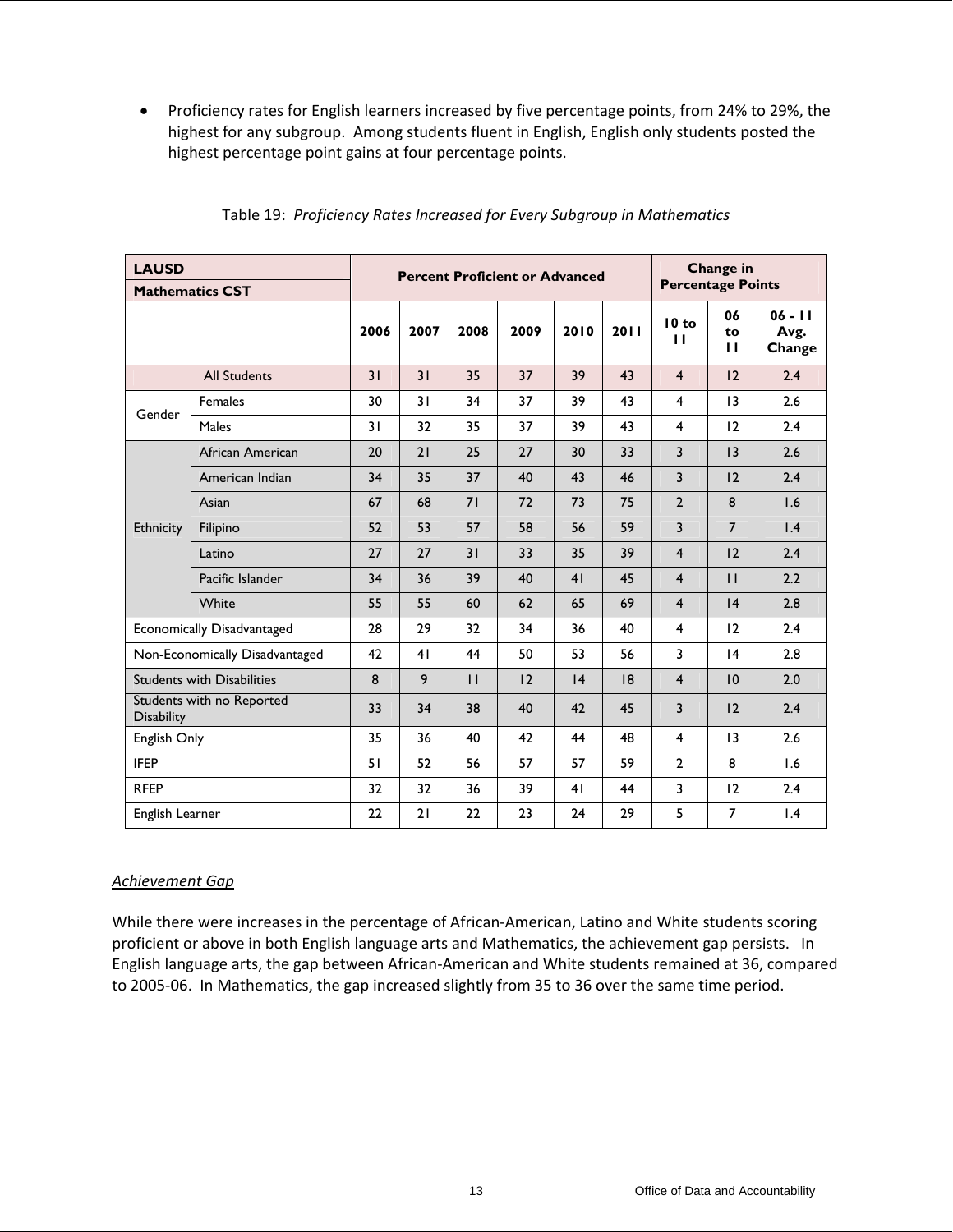

Chart 20: *Achievement Gap Between African-American and White Students Remains the Same* 

The same achievement gap exists between Latino and White students. In 2011, the gap narrowed slightly in English language arts, from 38 percentage points in 2005-06, to 36 to 2010-11. In Mathematics, the gap increased from 28 to 30 over the same period of time.





## **THIRD GRADE PROFICIENCY**

Proficiency in English language arts in 3rd grade is a key indicator of future academic success. Third grade proficiency rates increased from 35% to 40% in LAUSD. Compared to other urban districts in California, LAUSD's percentage point gain was among the highest. San Jose had the highest percentage of students scoring proficient or advanced in  $3^{rd}$  grade with 54%. LAUSD ranked higher than four other urban districts at 40%.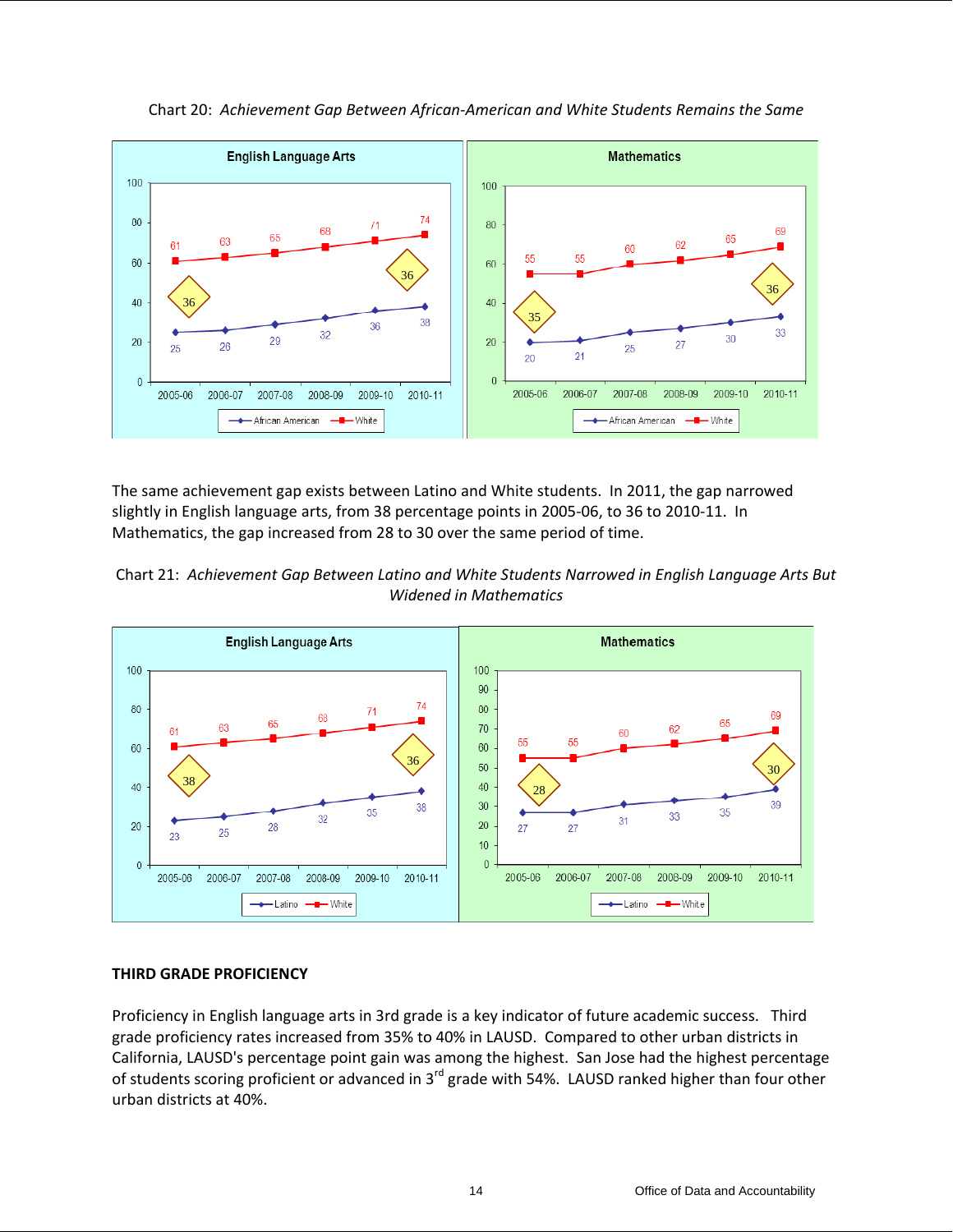| <b>District</b> | 2008 | 2009 | 2010 | 2011 | I Year<br>Change |
|-----------------|------|------|------|------|------------------|
| San Jose        | 42   | 48   | 51   | 54   | 3                |
| San Francisco   | 42   | 47   | 46   | 50   | 4                |
| San Diego       | 40   | 48   | 46   | 50   | 4                |
| Pasadena        | 35   | 42   | 42   | 47   | 5                |
| Oakland         | 29   | 36   | 40   | 42   | $\mathbf{2}$     |
| Sacramento      | 32   | 37   | 39   | 40   |                  |
| <b>LAUSD</b>    | 29   | 34   | 35   | 40   | 5                |
| Pomona          | 27   | 33   | 31   | 35   | 4                |
| Fresno          | 26   | 31   | 31   | 36   | 5                |
| Santa Ana       | 22   | 25   | 27   | 32   | 5                |
| San Bernardino  | 21   | 24   | 24   | 26   | $\mathbf{2}$     |

Table 22: *LAUSD's Gains in Third Grade Proficiency Were Among the Highest Compared to Urban Districts* 

### **PROFICIENCY IN ALGEBRA**

In LAUSD, students in grades 7 through 12 take Algebra and are tested on the Algebra I CST, although the majority of students take it in 8th and 9th grades. Beginning in 2007, students in grade 7 that were enrolled in Algebra took the Algebra CST. The percentage of Algebra test takers in grade 8 has increased since 2007 from 33% to 41% in 2011. During that same time period, the percentage of 9th graders taking the Algebra test has decreased to 41% in 2011.

|  |  |  | Table 23: Majority of Algebra Test Takers on the California Standards Tests Were in Grades 8 and 9 |  |  |
|--|--|--|----------------------------------------------------------------------------------------------------|--|--|
|--|--|--|----------------------------------------------------------------------------------------------------|--|--|

|                         |        |        |        | <b>Number of Students Tested</b> |        |        |      |      | Percentage of Test Takers by Grade Level |      |      |      |
|-------------------------|--------|--------|--------|----------------------------------|--------|--------|------|------|------------------------------------------|------|------|------|
| Algebra I               | 2006   | 2007   | 2008   | 2009                             | 2010   | 2011   | 2006 | 2007 | 2008                                     | 2009 | 2010 | 2011 |
| <b>All Students</b>     | 75.170 | 72,803 | 76.425 | 75.025                           | 69.728 | 68.332 |      |      |                                          |      |      |      |
| 7th Grade               | $---$  | 2,337  | 2,622  | 3,218                            | 3.306  | 4.030  | 0%   | 3%   | 3%                                       | 4%   | 5%   | 6%   |
| 8th Grade               | 26.790 | 23.668 | 26.383 | 26.790                           | 25.844 | 28,077 | 36%  | 33%  | 35%                                      | 36%  | 37%  | 41%  |
| 9th Grade               | 34,786 | 33.780 | 36.160 | 35.147                           | 31,335 | 27,870 | 46%  | 46%  | 47%                                      | 47%  | 45%  | 41%  |
| 10th Grade              | 10,457 | 10.147 | 8,524  | 7,377                            | 6,933  | 6,298  | 14%  | 14%  | 11%                                      | 10%  | 0%   | 9%   |
| I I <sup>th</sup> Grade | 3,137  | 2,871  | 2,736  | 2,493                            | 2,310  | 2,057  | 4%   | 4%   | 4%                                       | 3%   | 3%   | 3%   |

Across all grade levels in Algebra (7-11), proficiency rates increased by two percentage points. Proficiency rates in Algebra were highest among 7th graders, at 77%. Only one third of 8th graders tested were proficient or above in Algebra. In 9th grade, only 13% were proficient or above, although there was a two percentage point increase.

When examined over the past five years, proficiency rates in 8th grade grew by 13 percentage points and in 9th grade, increased by five percentage points.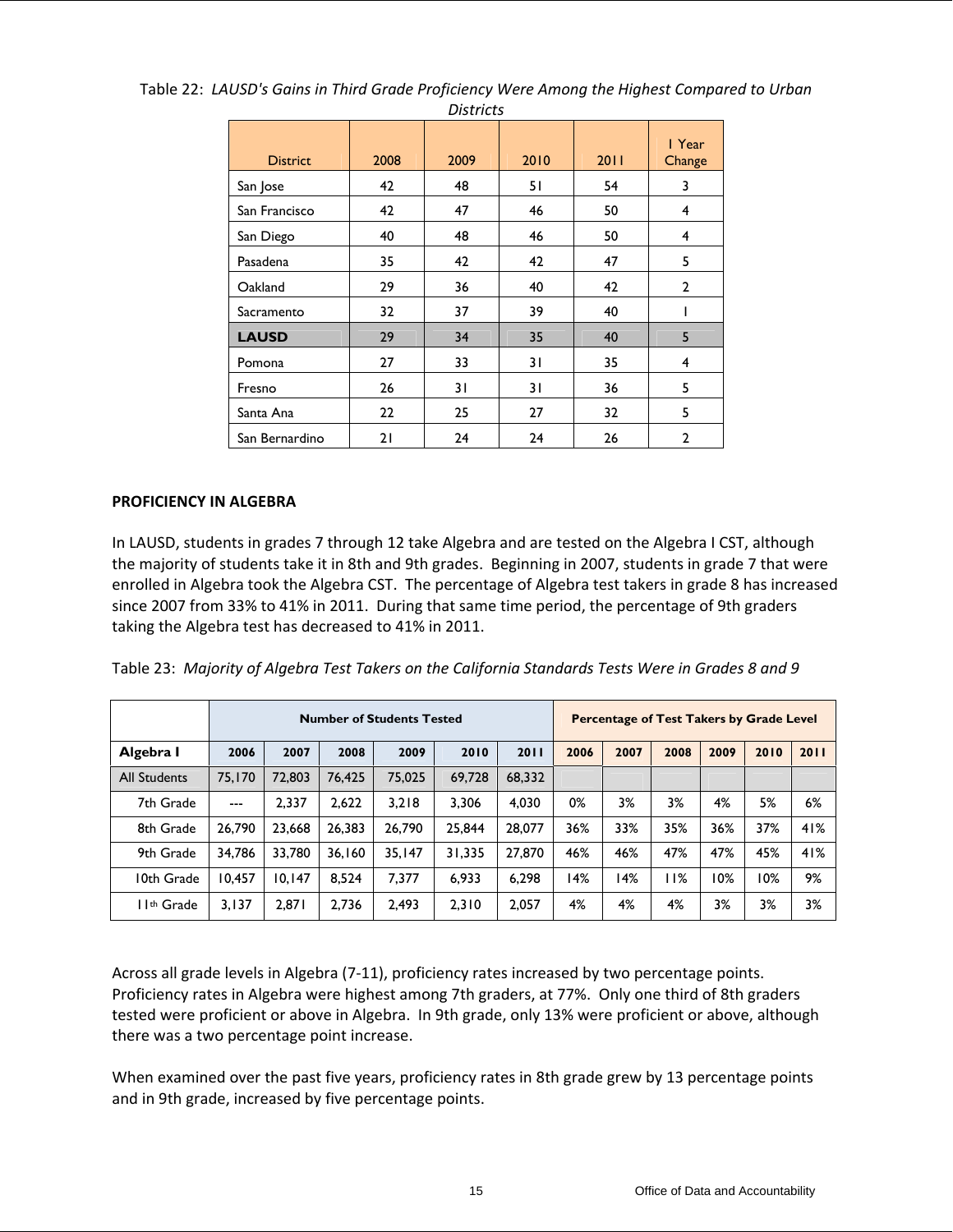|                         |              |      | <b>Percent Proficient or Advanced</b> |      |      |      |                | <b>Points</b> | <b>Change in Percentage</b> |
|-------------------------|--------------|------|---------------------------------------|------|------|------|----------------|---------------|-----------------------------|
| Algebra I               | 2006         | 2007 | 2008                                  | 2009 | 2010 | 2011 | 10 to<br>п     | 06 to<br>п    | $06 - 11$<br>Avg.<br>Change |
| <b>All Students</b>     | $\mathsf{I}$ | 4    | 16                                    | 9    | 22   | 24   | $\overline{2}$ | 13            | 2.6                         |
| 7th Grade               | --           | 61   | 66                                    | 72   | 79   | 77   | $-2$           | 16*           | $4*$                        |
| 8th Grade               | 19           | 21   | 27                                    | 29   | 32   | 32   | 0              | 13            | 2.6                         |
| 9th Grade               | 8            | 9    | 9                                     | П    | П    | 13   | 2              | 5             |                             |
| 10th Grade              | 5            | 5    | 5                                     | 6    | 8    | 8    | 0              | 3             | 0.6                         |
| I I <sup>th</sup> Grade | 4            | 5    | 5                                     | 6    | 6    | 8    | 2              | 4             | 0.8                         |

Table 24: *Highest Proficiency Rates in Algebra are Among Students in Grades 7 and 8* 

\*Change as of 2007 school year.

## *Algebra I Comparison to Urban Districts*

Among urban districts in California, the percentage of  $8<sup>th</sup>$  graders who were proficient or above in Algebra ranged from 55% in Sacramento to 18% in Pomona. Proficiency rates among  $8^{th}$  graders remained flat or declined for most urban districts, except for San Bernardino and Pasadena, which grew incrementally. Scores for  $8<sup>th</sup>$  graders in LAUSD remained at 32% proficiency.

However, it is important to note the percentage of  $8<sup>th</sup>$  graders that were tested. Oakland and San Jose tested the highest percentage of their 8<sup>th</sup> graders (at 83% and 80% respectively) compared to 61% tested in LAUSD. Fresno and Sacramento had the lowest percentage of 8<sup>th</sup> graders tested at 43% and 47% respectively.

|                |      | % of 8th Graders Tested |      |      | % Scoring Proficient or<br><b>Advanced in Algebra I</b> |      |                |
|----------------|------|-------------------------|------|------|---------------------------------------------------------|------|----------------|
|                | 2009 | 2010                    | 2011 | 2009 | 2010                                                    | 2011 | I Year<br>Chg  |
| Sacramento     | 45%  | 48%                     | 47%  | 57   | 58                                                      | 55   | $-3$           |
| San Francisco  | 63%  | 76%                     | 81%  | 57   | 56                                                      | 51   | -5             |
| Santa Ana      | 51%  | 52%                     | 60%  | 48   | 56                                                      | 52   | $-4$           |
| Fresno         | 25%  | 38%                     | 43%  | 59   | 51                                                      | 38   | $-13$          |
| San Diego      | 66%  | 66%                     | 65%  | 38   | 41                                                      | 41   | 0              |
| San Jose       | 83%  | 82%                     | 81%  | 27   | 32                                                      | 32   | 0              |
| <b>LAUSD</b>   | 53%  | 54%                     | 61%  | 28   | 32                                                      | 32   | 0              |
| San Bernardino | 55%  | 62%                     | 74%  | 30   | 29                                                      | 31   | $\overline{2}$ |
| Pasadena       | 39%  | 58%                     | 57%  | 31   | 25                                                      | 26   |                |
| Oakland        | 73%  | 83%                     | 80%  | 24   | 23                                                      | 21   | $-2$           |
| Pomona         | 84%  | 67%                     | 71%  | 21   | 20                                                      | 18   | $-2$           |

Table 25: *Proficiency Rates in Algebra Declined or Remained Flat Among Most Urban Districts in California*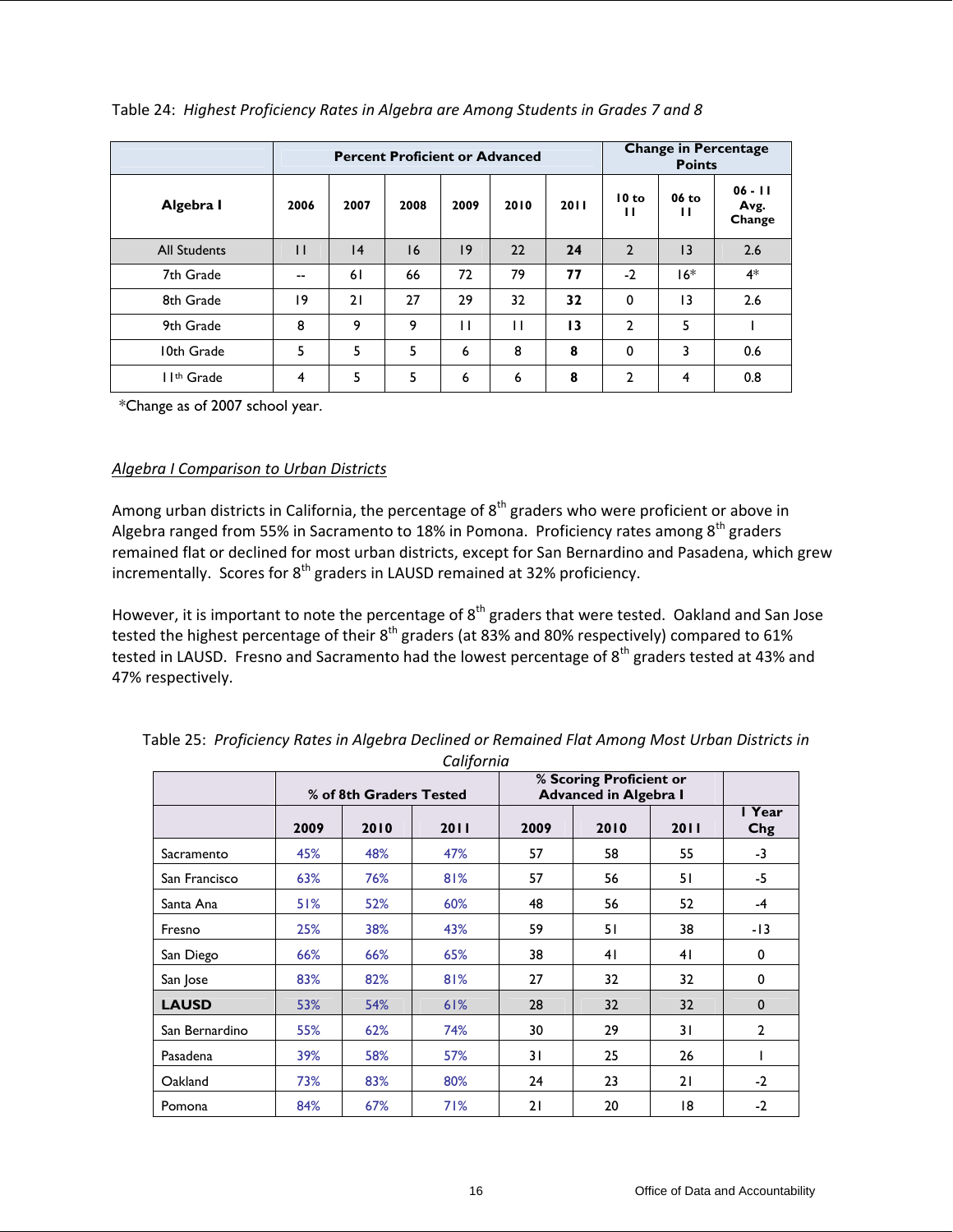## **INNOVATION AND REDESIGNED SCHOOLS**

### *Restructured Schools*

Restructuring plans were implemented at Fremont HS in the 2010 school year. There was a two percentage point gain in proficiency in English language arts from 14% to 16%. In Mathematics, proficiency rates increased from 3% to 4%.

At Jordan HS, proficiency in English language arts decreased two percentage points, from 13% to 11%. In Mathematics, proficiency increased from 2% to 3%.

At Clay MS, proficiency rates in English language arts remained at 18%, with no change from the previous year. In Mathematics, proficiency also remained flat at 10% for both years.

### *Public School Choice*

Of the 17 conversion schools in Public School Choice 1.0, 2.0 or 2.5, six schools met or exceeded the District average in percentage point growth in English language arts. Two schools, Garfield HS and San Pedro HS, exceeded the District average in both percentage point growth and proficiency in English language arts. None of the 20 new schools that opened in 2010-11, exceeded the District average in proficiency in English language arts.

In Mathematics, six of the conversion schools met or exceeded the District average in percentage point growth. Garfield SH and Burbank MS exceeded the District average in proficiency and percentage point growth. None of the 20 new schools exceeded the District average in proficiency. See Attachment A for a list of schools.

### *School Improvement Grant (SIG) Schools*

Of the nine schools receiving SIG grants, six schools showed improvement in English language arts and two schools decreased. In Mathematics, only two of the SIG schools posted gains in proficiency. See Attachment B for a list of schools.

## *Partnership Schools*

Among the 21 schools in the Partnership for Los Angeles Schools (PLAS), six schools met or exceeded the District average in growth in percentage points in English language arts. One school, Roosevelt Magnet, exceeded the District average in proficiency in English language arts. In Mathematics, four of the PLAS schools exceeded the District average in growth. None of the PLAS schools exceeded the District average in proficiency in Mathematics.

The two LA Promise schools (Manual Arts and West Adams) exceeded the District average in growth in English language arts and Mathematics but were below the District average in proficiency.

Crenshaw HS decreased proficiency in English language arts by four percentage points, from 22% to 18%. In Mathematics, proficiency decreased from 3% to 2%.

See Attachment C for a list of partnership schools.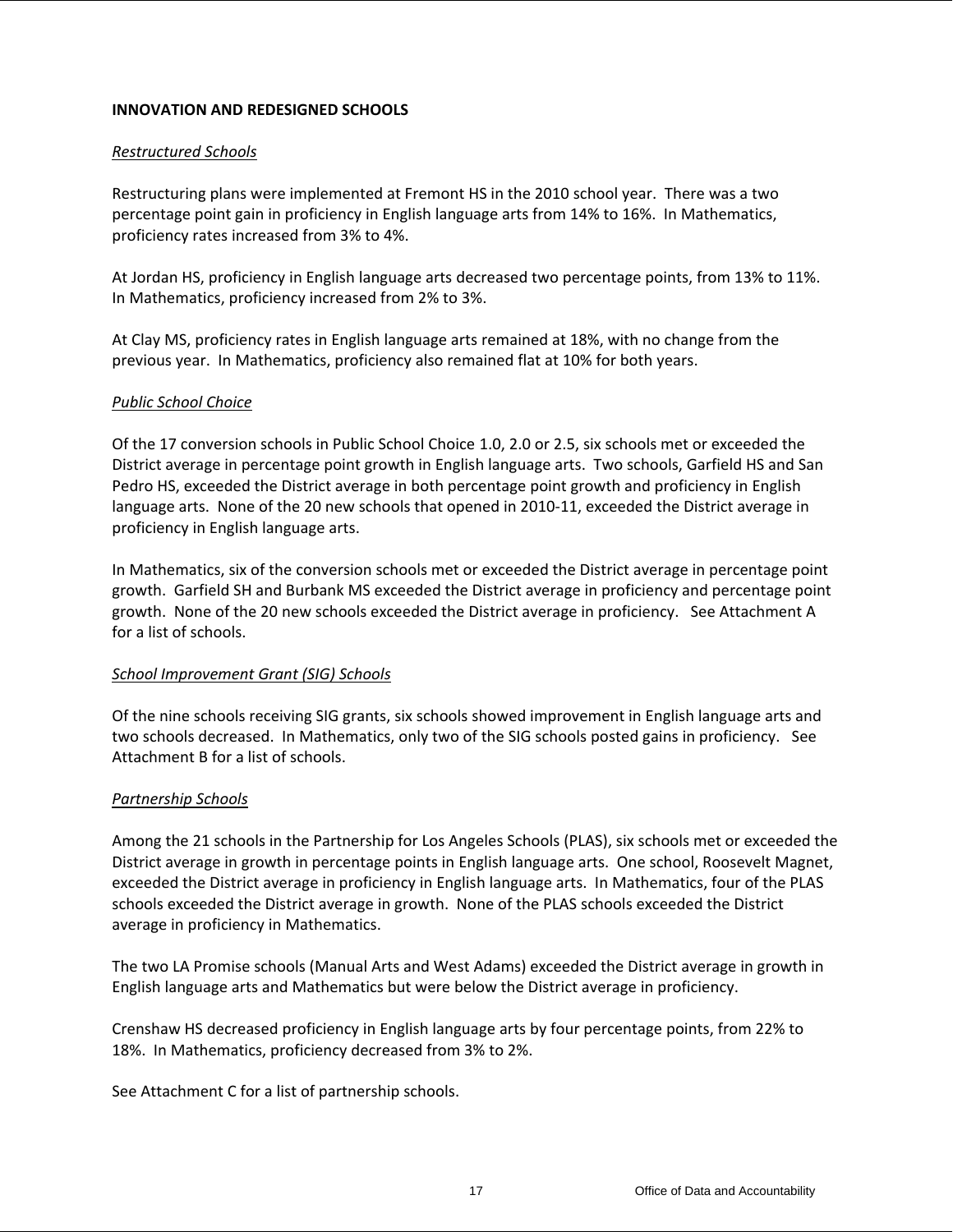## **ATTACHMENTS**

- Attachment D presents the percentage of students scoring proficient or advanced for LAUSD and each Local District from 2006 through 2011 in English language arts, Mathematics, Science, and History-Social Science.
- Attachment E-1 and E-2 provides a school-by-school listing of the number and percent tested and the percentage of students scoring proficient or advanced in 2008, 2009, 2010 and 2011 for CST English language arts (E-1) Mathematics (E-2). These lists do not include independent charter schools.

If you have additional questions, please contact me at (213) 241-2460.

c: Michelle King Jaime Aquino Matt Hill Tommy Chang Local District Superintendents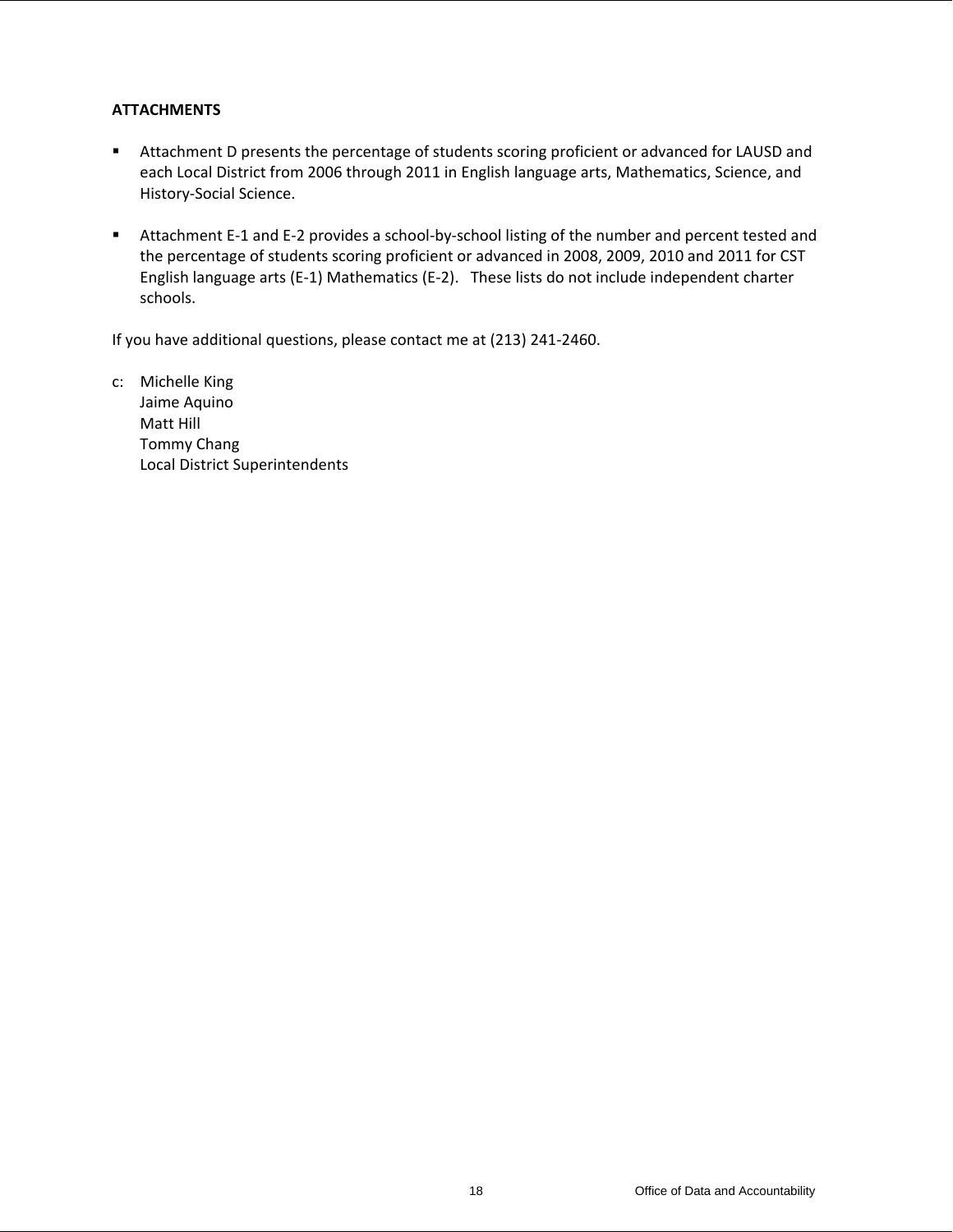#### Attachment A: LAUSD California Standards Test,

#### English Language Arts

Public School Choice Schools

| Prefer<br>Locn | School Name (Prefer Locn)         | LEVEL             |                | LD BM          | Cont      | % Free<br>Reducec<br>Lunch | 2010-1:<br>Enroll | % EL      | % SWD | <b>CST 2008</b><br><b># TESTED</b> | <b>CST</b><br>2009 #<br>TESTED | <b>CST</b><br>2010#<br><b>TESTED</b> | <b>CST</b><br>2011<br><b>TESTED</b> | <b>CST</b><br>2008 %<br>Prof.<br>Adv. | <b>CST</b><br>2009 %<br>Prof.<br>Adv. | <b>CST</b><br>2010 %<br>Prof. -<br>Adv. | <b>CST</b><br>2011%<br>Prof.<br>Adv. | CST %<br><b>DIFF</b><br>Prof.<br>Adv. 08<br>to 09 | CST%<br><b>DIFF</b><br>Prof.<br>Adv. 09<br>to 10 | CST<br><b>DIFF</b><br>Prof.<br>Adv. 10<br>to 11 | <b>CST</b><br>2008 %<br>FBB - BB FBB - BB FBB - BB | <b>CST</b><br>2009 %    | <b>CST</b><br>2010 % | <b>CST</b><br>20119<br>FBB - BB | CST %<br><b>DIFF FBB</b><br>BB 08 to<br>09 | CST%<br><b>DIFF FBB</b><br>BB 09 to<br>10 | CST%<br><b>DIFF FBE</b><br><b>BB 10 to</b><br>11 | PSC            |
|----------------|-----------------------------------|-------------------|----------------|----------------|-----------|----------------------------|-------------------|-----------|-------|------------------------------------|--------------------------------|--------------------------------------|-------------------------------------|---------------------------------------|---------------------------------------|-----------------------------------------|--------------------------------------|---------------------------------------------------|--------------------------------------------------|-------------------------------------------------|----------------------------------------------------|-------------------------|----------------------|---------------------------------|--------------------------------------------|-------------------------------------------|--------------------------------------------------|----------------|
|                | <b>LAUSD ELEMENTARY (2-5) AVG</b> |                   |                |                |           |                            |                   |           |       |                                    |                                |                                      |                                     | 39                                    | 44                                    | 46                                      | 50                                   | 5                                                 | $\overline{2}$                                   |                                                 | 28                                                 | 26                      | 24                   | 22                              | $-2$                                       | $-2$                                      | $-2$                                             |                |
|                | LAUSD MIDDLE SCH (6-8) AVG        |                   |                |                |           |                            |                   |           |       |                                    |                                |                                      |                                     | 32                                    | 35                                    | 38                                      | 42                                   | $\overline{\mathbf{3}}$                           | $\overline{\mathbf{3}}$                          |                                                 | 36                                                 | 33                      | 31                   | 27                              | $-3$                                       | $-2$                                      | $-4$                                             |                |
|                | LAUSD HIGH SCH (9-11) AVG         |                   |                |                |           |                            |                   |           |       |                                    |                                |                                      |                                     | 29                                    | 31                                    | 34                                      | 37                                   | $\overline{2}$                                    | $\overline{\mathbf{3}}$                          | з                                               | 41                                                 | 38                      | 35                   | 31                              | -3                                         | $-3$                                      | -4                                               |                |
|                | 8066 BURBANK MS                   | <b>MIDDLE</b>     |                |                | $57 - 8$  | 71.3%                      | 891               | 19.2%     | 15.5% | 1,532                              | 1426                           | 1229                                 | 822                                 | 31                                    | 29                                    | 33                                      | 40                                   | $-2$                                              | $\Delta$                                         |                                                 | 34                                                 | 38                      | 30                   | 28                              | 4                                          | -8                                        | $-2$                                             | $\mathbf{1}$   |
| 2939           | ICARSON-GORE ACADEMY              | ELEMENTAR         | 3              |                | $1 K - 5$ | 89.1%                      | 650               | 57.1%     | 12.8% | $\overline{\phantom{a}}$           |                                |                                      | 379                                 |                                       |                                       | $\Omega$                                | 43                                   | $\Omega$                                          | $\Omega$                                         |                                                 | $\mathbf 0$                                        | $\Omega$                | <sup>0</sup>         | 22                              | $\Omega$                                   | $\Omega$                                  |                                                  | $\mathbf{1}$   |
|                | 8094 CARVER MS                    | <b>MIDDLE</b>     |                | $\overline{7}$ | $6 - 8$   | 100.0%                     | 1590              | 37.3%     | 11.6% | 2,164                              | 1968                           | 1756                                 | 1586                                | 16                                    | 13                                    | 15                                      | 17                                   | -3                                                | $\overline{2}$                                   |                                                 | 53                                                 | 58                      | 54                   | 50                              | 5                                          | $-4$                                      |                                                  | 1              |
|                | 2942 CENTRAL REG EL #16           | <b>ELEMENTARY</b> | -5             |                | $7K-5$    | 92.1%                      | 491               | 62.1%     | 9.0%  | $\overline{\phantom{a}}$           |                                |                                      | 303                                 |                                       |                                       | $\Omega$                                | 34                                   |                                                   | $\Omega$                                         |                                                 | $\Omega$                                           | $\Omega$                |                      | 34                              | $\Omega$                                   | $\Omega$                                  |                                                  | $\mathbf{1}$   |
| 6873           | <b>IESCALANTE EL</b>              | <b>ELEMENTAR</b>  | 6              |                | $5K-6$    | 79.1%                      | 597               | 54.9%     | 11.7% | $\overline{\phantom{a}}$           |                                | n                                    | 390                                 |                                       | ŋ                                     | $\Omega$                                | 32                                   | $\Omega$                                          | $\Omega$                                         |                                                 | $\Omega$                                           | $\Omega$                | <sup>0</sup>         | 34                              | <sup>0</sup>                               | $\Omega$                                  |                                                  | 1              |
|                | 8664 GARDENA SH                   | <b>SENIOR</b>     | 8              | $\overline{7}$ | $9-1.$    | 67.1%                      | 2299              | 16.0%     | 9.7%  | 2,287                              | 2128                           | 1845                                 | 1677                                | 25                                    | 23                                    | 26                                      | 28                                   | $-2$                                              | 3                                                |                                                 | 41                                                 | 47                      | 43                   | 37                              | 6                                          | $-4$                                      | $-6$                                             | 1              |
|                | 8679 GARFIELD SH                  | <b>SENIOR</b>     |                | 5              | $9 - 12$  | 100.0%                     | 2912              | 20.4%     | 9.4%  | 3,424                              | 3366                           | 3068                                 | 1692                                | 21                                    | 22                                    | 32                                      | 39                                   |                                                   | 10                                               |                                                 | 44                                                 | 44                      | 29                   | 21                              | $\Omega$                                   | $-15$                                     | $-8$                                             | $\mathbf{1}$   |
| 5849           | <b>GRIFFITH JOYNER EL</b>         | ELEMENTAR         |                | $\overline{7}$ | K- 5      | 100.0%                     | 869               | 40.9%     | 9.0%  | 610                                | 613                            | 589                                  | 566                                 | 17                                    | 20                                    | 26                                      | 17                                   | 3                                                 | 6                                                |                                                 | 44                                                 | 45                      | 39                   | 48                              | $\mathbf{1}$                               | -6                                        | 9 <sub>l</sub>                                   | $\mathbf{1}$   |
|                | 4528 HILLCREST DR EL              | <b>ELEMENTAF</b>  | 3              |                | 1 K-5     | 100.0%                     | 756               | 38.1%     | 9.9%  | 633                                | 600                            | 513                                  | 519                                 | 18                                    | 20                                    | 23                                      | 28                                   | $\overline{2}$                                    | 3                                                |                                                 | 46                                                 | 49                      | 48                   | 44                              | $\overline{3}$                             | $-1$                                      | $-4$                                             | $\mathbf{1}$   |
|                | 2944 HUERTA EL                    | <b>ELEMENTAR</b>  |                | 2              | IK- 5     | 93.3%                      | 418               | 68.9%     | 6.9%  |                                    |                                |                                      | 269                                 |                                       | O                                     | $\Omega$                                | 28                                   | $\Omega$                                          | $\Omega$                                         |                                                 | $\Omega$                                           | $\Omega$                | $\Omega$             | 40                              | $\Omega$                                   | $\Omega$                                  |                                                  | $\mathbf{1}$   |
| 8700           | <b>HUNTINGTON PARK SH</b>         | <b>SENIOR</b>     | 6              |                | $59-1$    | 84.9%                      | 4080              | 27.7%     | 10.1% | 3,180                              | 3187                           | 3240                                 | 2941                                | 19                                    | 21                                    | 24                                      | 24                                   | $\overline{2}$                                    | 3                                                |                                                 | 50                                                 | 44                      | 42                   | 44                              | -6                                         | $-2$                                      |                                                  | 2.5            |
|                | 8714 JEFFERSON SH                 | <b>SENIOR</b>     | 5              |                | 79-12     | 100.0%                     | 2107              | 36.1%     | 12.4% | 1,446                              | 1494                           | 1572                                 | 1532                                | 12                                    | 13                                    | 15                                      | 15                                   | 1                                                 | $\mathcal{P}$                                    |                                                 | 61                                                 | 59                      | 55                   | 56                              | $-2$                                       | $-4$                                      |                                                  | 1              |
|                | 2943 JONES EI                     | <b>ELEMENTAR</b>  | 5              |                | $2K - 5$  | 88.4%                      | 320               | 75.0%     | 11.6% |                                    |                                |                                      | 197                                 |                                       |                                       | $\Omega$                                | 31                                   | $\Omega$                                          | $\Omega$                                         |                                                 | $\mathbf 0$                                        | $\Omega$                | $\Omega$             | 34                              | $\Omega$                                   | $\Omega$                                  |                                                  | $\mathbf{1}$   |
| 6869           | <b>KNOX EL</b>                    | ELEMENTAR         |                |                |           | 86.4%                      | 786               | 51.4%     | 7.9%  | $\overline{\phantom{a}}$           |                                |                                      | 514                                 |                                       |                                       |                                         | 29                                   | $\Omega$                                          | $\Omega$                                         |                                                 | $\Omega$                                           | $\Omega$                |                      | 36                              | $\Omega$                                   | $\Omega$                                  |                                                  | $\mathbf{1}$   |
|                | 7399 KORENSTEIN EL                | <b>ELEMENTAR</b>  | 2              |                | $6K-5$    | 87.8%                      | 577               | 55.5%     | 9.2%  | $\sim$                             | n                              |                                      | 365                                 |                                       | U                                     | $\Omega$                                | 33                                   | O                                                 | $\Omega$                                         |                                                 | $\mathbf{0}$                                       | $\Omega$                | $\Omega$             | 32                              | $\Omega$                                   | $\Omega$                                  |                                                  | $\mathbf{1}$   |
|                | 8729 LINCOLN SH                   | <b>SENIOR</b>     | 5              |                | $2 9-12$  | 100.0%                     | 2464              | 25.3%     | 11.2% | 1,993                              | 1992                           | 1875                                 | 1622                                | 26                                    | 24                                    | 29                                      | 30                                   | $-2$                                              | 5 <sub>l</sub>                                   |                                                 | 42                                                 | 48                      | 40                   | 39                              | 6                                          | -8                                        | $-1$                                             | 1              |
| 8236           | <b>MANN MS</b>                    | <b>MIDDLE</b>     | $\mathbf{3}$   | $\overline{1}$ | 16-8      | 100.0%                     | 772               | 17.1%     | 21.6% | 1,244                              | 1100                           | 941                                  | 692                                 | 13                                    | 16                                    | 19                                      | 17                                   | $\overline{3}$                                    | 3                                                |                                                 | 55                                                 | 51                      | 51                   | 52                              | $-4$                                       | $\Omega$                                  |                                                  | $\overline{2}$ |
|                | 8882 MAYWOOD ACADEMY SH           | SENIOR            | 6              |                | $5 9-12$  | 100.0%                     | 1295              | 19.4%     | 9.8%  | 1,146                              | 1036                           | 909                                  | 962                                 | 25                                    | 30                                    | 37                                      | 35                                   | 5 <sup>1</sup>                                    | $7 \overline{ }$                                 |                                                 | 39                                                 | 34                      | 26                   | 29                              | $-5$                                       | -8                                        |                                                  | $\mathbf{1}$   |
|                | 7402 MOSK EL                      | <b>ELEMENTAR</b>  | 1              |                | $3K - 5$  | 88.2%                      | 287               | 44.9%     | 5.9%  |                                    |                                |                                      | 185                                 |                                       |                                       | $\Omega$                                | 39                                   | $\overline{0}$                                    | $\Omega$                                         |                                                 | $\mathbf{0}$                                       | $\Omega$                | $\Omega$             | 26                              | $\Omega$                                   | $\Omega$                                  |                                                  | $\mathbf{1}$   |
| 8255           | <b>MUIR MS</b>                    | <b>MIDDLE</b>     |                | $\overline{1}$ | 6-8       | 79.5%                      | 1365              | 31.5%     | 12.3% | 2,101                              | 1918                           | 1751                                 | 1220                                | 15                                    | 17                                    | 18                                      | 23                                   | $\overline{2}$                                    | $\mathbf{1}$                                     |                                                 | 57                                                 | 53                      | 55                   | 44                              | $-4$                                       |                                           | $-11$                                            | $\overline{2}$ |
| 6868           | OBAMA GLBL PREP ACAD              | <b>MIDDLE</b>     |                |                | $16 - 8$  | 87.2%                      | 1230              | 21.7%     | 13.2% | $\sim$                             |                                |                                      | 1159                                |                                       |                                       | $\Omega$                                | 20                                   | O                                                 | $\Omega$                                         |                                                 | $\Omega$                                           | $\Omega$                | O                    | 44                              | 0                                          | $\Omega$                                  |                                                  | 1              |
|                | 8358 SAN FERNANDO MS              | <b>MIDDLE</b>     | $\overline{2}$ |                | $66 - 8$  | 80.4%                      | 1553              | 25.4%     | 14.7% | 1,715                              | 1664                           | 1504                                 | 1385                                | 21                                    | 24                                    | 27                                      | 32                                   | $\overline{3}$                                    | $\overline{3}$                                   |                                                 | 43                                                 | 41                      | 38                   | 36                              | $-2$                                       | $-3$                                      | $-2$                                             | $\mathbf{1}$   |
|                | 8850 SAN PEDRO SH                 | <b>SENIOR</b>     | 8              |                | $7 9-1$   | 47.6%                      | 3092              | 8.2%      | 11.2% | 2,425                              | 2502                           | 2408                                 | 2250                                | 36                                    | 40                                    | 44                                      | 46                                   | 4                                                 | 4                                                |                                                 | 37                                                 | 29                      | 27                   | 22                              | -8                                         | $-2$                                      | $-5$                                             | 1              |
|                | 6872 SOUTH REGION EL #2           | <b>ELEMENTARY</b> | $\overline{7}$ |                | $7K-6$    | 89.7%                      | 821               | 50.7%     | 6.8%  | $\overline{\phantom{a}}$           |                                |                                      | 551                                 |                                       |                                       | $\Omega$                                | 37                                   | 0                                                 | $\Omega$                                         |                                                 | $\mathbf 0$                                        | $\mathbf 0$             | 0                    | 30                              | $\Omega$                                   | $\Omega$                                  |                                                  | 1              |
|                | 6886 SOUTH REGION EL #7           | <b>ELEMENTAR</b>  | $\overline{7}$ |                | $7K-6$    | 88.2%                      | 632               | 55.2%     | 5.5%  | $\sim$                             | n                              | $\Omega$                             | 438                                 |                                       |                                       | $\Omega$                                | 20                                   | $\Omega$                                          | $\Omega$                                         |                                                 | $\mathbf{0}$                                       | $\Omega$                | $\Omega$             | 48                              | $\Omega$                                   | $\Omega$                                  |                                                  | 1.5            |
|                | 5153 SOUTH REGION MS #2B          | <b>MIDDLE</b>     | 6              |                | $56 - 8$  | 64.2%                      | 403               | 20.6%     | 11.2% | $\sim$                             |                                | n                                    | 384                                 |                                       | U                                     | $\Omega$                                | 29                                   | $\mathbf 0$                                       | $\Omega$                                         |                                                 | $\mathbf 0$                                        | $\Omega$                | $\Omega$             | 32                              | $\Omega$                                   | $\Omega$                                  |                                                  | 1              |
|                | 5154 SOUTH REGION MS #2C          | <b>MIDDLE</b>     | 6              | 5              | 6-8       | 57.8%                      | 397               | 27.2%     | 11.6% | $\sim$                             |                                |                                      | 398                                 |                                       |                                       |                                         | 20                                   |                                                   | $\Omega$                                         |                                                 | $\Omega$                                           | $\Omega$                |                      | 45                              | C                                          | $\Omega$                                  |                                                  | $\mathbf{1}$   |
|                | 8018 SYNERGY KINETIC ACAD         | <b>MIDDLE</b>     | $\mathsf{R}$   |                | 7 6-8     | 96.6%                      |                   | 357 26.3% | 7.8%  | $\sim$                             | 89                             | 226                                  | 339                                 |                                       | 44                                    | 53                                      | 60                                   | $\overline{0}$                                    | 9                                                |                                                 | $\mathbf{0}$                                       | 17                      | 13                   | 9                               | $\Omega$                                   | $-4$                                      | $-4$                                             | $\overline{2}$ |
|                | 8606 TORRES ELA PERF ARTS         | <b>SENIOR</b>     | 5<br>5         | 5              | $19-1$    | 83.4%                      | 386               | 28.8%     | 10.6% | $\overline{\phantom{a}}$           |                                |                                      | 356                                 |                                       |                                       | $\Omega$                                | 22                                   | 0<br>$\Omega$                                     | $\Omega$                                         |                                                 | $\mathbf 0$<br>$\Omega$                            | $\mathbf 0$<br>$\Omega$ | $\Omega$             | 36                              | $\Omega$                                   | $\Omega$                                  |                                                  | 1              |
|                | 7773 TORRES ENG & TECH            | <b>SENIOR</b>     |                | 5              | $9 - 1$   | 85.7%                      | 372               | 30.1%     | 11.0% | $\sim$                             |                                |                                      | 338                                 |                                       |                                       |                                         | 25                                   |                                                   | $\Omega$                                         |                                                 |                                                    |                         |                      | 35                              | $\sqrt{ }$                                 |                                           |                                                  | $\mathbf{1}$   |
| 7775           | TORRES HUM/ART/TECH               | <b>SENIOR</b>     | 5              |                | $59-1$    | 88.0%                      | 366               | 29.0%     | 9.3%  | $\blacksquare$                     |                                | n                                    | 352                                 |                                       |                                       | <sup>n</sup>                            | 24                                   | $\Omega$                                          | $\Omega$                                         |                                                 | $\mathbf 0$                                        | $\Omega$                | 0                    | 40                              | <sup>0</sup>                               | $\Omega$                                  |                                                  | $\mathbf{1}$   |
| 7772           | <b>TORRES RENAISSANCE</b>         | <b>SENIOR</b>     | 5              | 5              | $9 - 1$   | 85.1%                      | 361               | 25.8%     | 11.4% | $\sim$                             |                                | $\Omega$                             | 309                                 |                                       | U                                     | $\Omega$                                | 33                                   | $\overline{0}$<br>$\Omega$                        | $\Omega$                                         |                                                 | $\mathbf 0$<br>$\Omega$                            | $\Omega$<br>$\Omega$    | $\Omega$             | 32                              | $\mathbf 0$<br>$\Omega$                    | $\Omega$<br>$\Omega$                      |                                                  | $\mathbf{1}$   |
| 7777           | <b>TORRES SOC JST LDSHP</b>       | <b>SENIOR</b>     |                |                | $5 9-1$   | 86.2%                      | 353               | 26.6%     | 11.3% | $\blacksquare$                     |                                |                                      | 314                                 |                                       |                                       |                                         | 19                                   |                                                   | $\Omega$                                         |                                                 |                                                    |                         |                      | 46                              |                                            |                                           |                                                  | $\mathbf{1}$   |
|                | 7404 VALLEY REGION EL #12         | <b>ELEMENTAR</b>  |                |                | 6 K-5     | 86.9%                      | 534               | 72.8%     | 8.8%  | $\overline{\phantom{a}}$           |                                |                                      | 316                                 |                                       |                                       | $\Omega$                                | 23                                   | 0                                                 | $\overline{0}$                                   |                                                 | $\mathbf 0$                                        | $\Omega$                | 0                    | 46                              | 0                                          | $\mathbf 0$                               |                                                  | 1.5            |
|                | 7398 VALLEY REGION EL #6          | <b>ELEMENTAF</b>  |                |                | $6K - 5$  | 83.9%                      | 734               | 66.2%     | 9.7%  | $\sim$                             | $\Omega$                       |                                      | 467                                 |                                       |                                       | $\Omega$                                | 26                                   | $\Omega$                                          | $\Omega$                                         |                                                 | $\mathbf 0$                                        | $\Omega$                | $\Omega$             | 40                              | $\Omega$                                   | $\Omega$                                  |                                                  | $\mathbf{1}$   |
|                | 7400 VALLEY REGION EL #8          | <b>ELEMENTAF</b>  |                | 61             |           | 83.0%                      | 439               | 49.9%     | 9.3%  |                                    |                                |                                      | 280                                 |                                       |                                       |                                         | 39                                   | U                                                 | $\Omega$                                         |                                                 | $\Omega$                                           | $\Omega$                |                      | 24                              | C                                          | $\Omega$                                  |                                                  | $\mathbf{1}$   |
|                | 7401 VALLEY REGION EL #9          | <b>ELEMENTAR</b>  |                |                | $6K - 5$  | 88.4%                      | 480               | 57.3%     | 9.6%  | $\blacksquare$                     |                                |                                      | 289                                 |                                       |                                       | n                                       | 36                                   | 0                                                 | $\Omega$                                         |                                                 | $\Omega$                                           | $\Omega$                | O                    | 29                              | $\Omega$                                   | $\Omega$                                  |                                                  | $\mathbf{1}$   |
|                | 4658 YES ACADEMY                  | <b>ELEMENTARY</b> | 3              |                | $1$ K-5   | 100.0%                     | 661               | 37.8%     | 11.0% | 459                                | 488                            | 450                                  | 416                                 | 19                                    | 19                                    | 24                                      | 30                                   | $\Omega$                                          |                                                  |                                                 | 48                                                 | 48                      | 50                   | 42                              | $\Omega$                                   |                                           | $-8$                                             | $\mathbf{1}$   |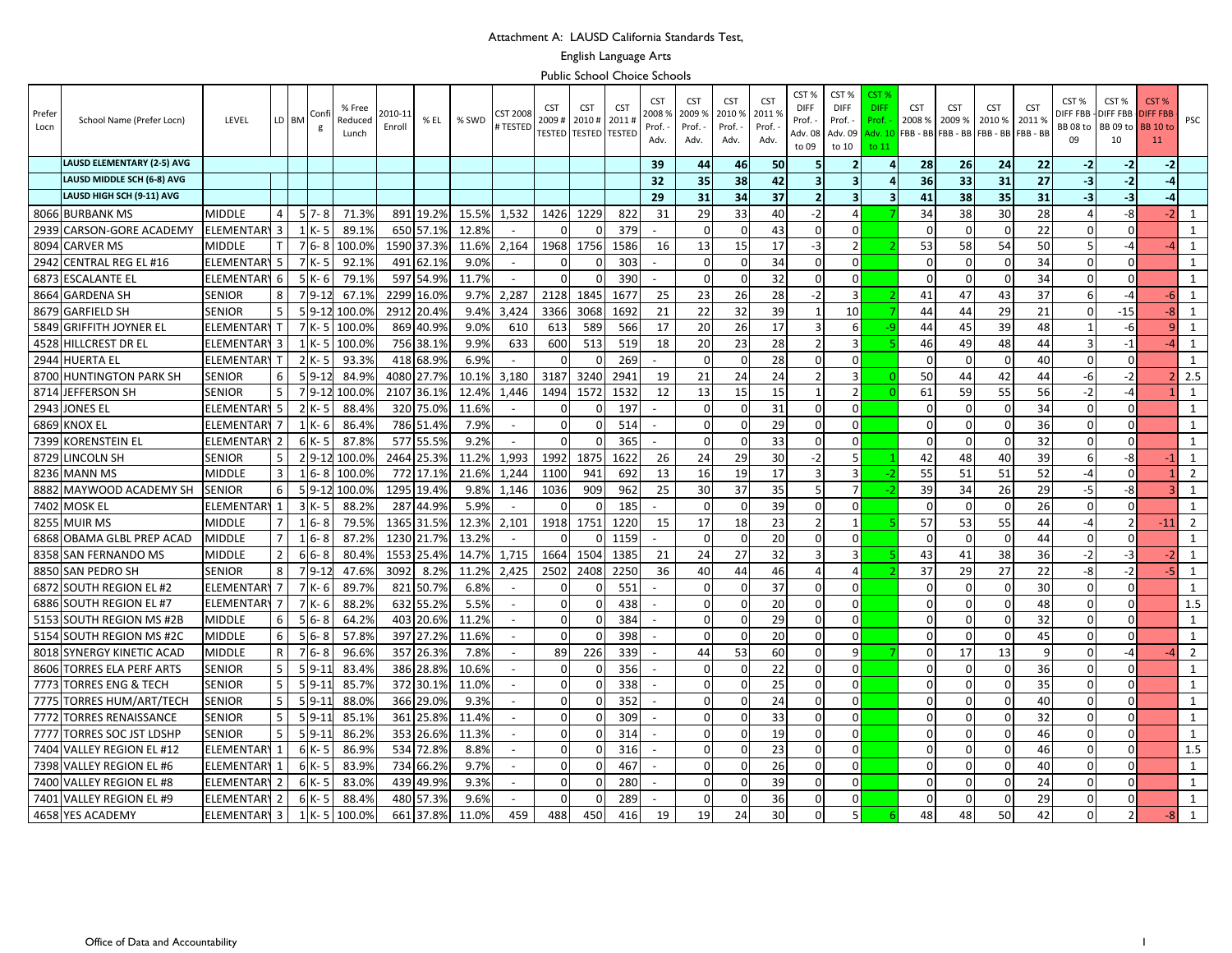#### Attachment A: LAUSD California Standards Tests, Mathematics

Public School Choice Schools

| Prefer<br>Locn | School Name (Prefer Locn)         | LEVEL             |                | LD BM | Con      | % Free<br>Reduced<br>Lunch | # Enroll   | % EL       | % SWD | <b>CST 2008</b><br># TESTED | <b>CST</b><br>2009<br>TESTED | <b>CST</b><br>2010#<br><b>TESTED TESTED</b> | <b>CST</b><br>$2011 +$ | <b>CST</b><br>20089<br>Prof.<br>Adv. | <b>CST</b><br>2009 9<br>Prof.<br>Adv. | <b>CST</b><br>2010 %<br>Prof. -<br>Adv. | <b>CST</b><br>2011%<br>Prof.<br>Adv. | CST%<br><b>DIFF</b><br>Prof.<br>Adv. 08<br>to 09 | CST%<br><b>DIFF</b><br>Prof. -<br>Adv. 09<br>to 10 | CST 9<br><b>DIFF</b><br>Prof.<br>Adv. 10<br>to 11 | <b>CST</b><br>2008 % | <b>CST</b><br>2009 % | <b>CST</b><br>2010%<br>FBB - BB FBB - BB FBB - BB FBB - BB | <b>CST</b><br>2011% | CST%<br><b>BB08</b><br>to 09 | CST%<br><b>DIFF FBB DIFF FBB</b><br>BB 09 to<br>10 | CST %<br><b>DIFF FBB</b><br><b>BB</b> 10 to<br>11 | <b>PSC</b>      |
|----------------|-----------------------------------|-------------------|----------------|-------|----------|----------------------------|------------|------------|-------|-----------------------------|------------------------------|---------------------------------------------|------------------------|--------------------------------------|---------------------------------------|-----------------------------------------|--------------------------------------|--------------------------------------------------|----------------------------------------------------|---------------------------------------------------|----------------------|----------------------|------------------------------------------------------------|---------------------|------------------------------|----------------------------------------------------|---------------------------------------------------|-----------------|
|                | <b>LAUSD ELEMENTARY (2-5) AVG</b> |                   |                |       |          |                            |            |            |       |                             |                              |                                             |                        | 54                                   | 57                                    | 58                                      | 63                                   | 3                                                |                                                    |                                                   | 23                   | 21                   | 21                                                         | 18                  | $-2$                         | <sup>0</sup>                                       | $-3$                                              |                 |
|                | LAUSD MIDDLE SCH (6-8) AVG        |                   |                |       |          |                            |            |            |       |                             |                              |                                             |                        | 28                                   | 30                                    | 36                                      | 38                                   | $\overline{2}$                                   |                                                    |                                                   | 44                   | 42                   | 38                                                         | 36                  | $-2$                         |                                                    | $-2$                                              |                 |
|                | LAUSD HIGH SCH (9-11) AVG         |                   |                |       |          |                            |            |            |       |                             |                              |                                             |                        | 11                                   | 13                                    | 14                                      | 16                                   | $\overline{2}$                                   | -1                                                 | 2                                                 | 72                   | 70                   | 67                                                         | 63                  | $-2$                         | -3                                                 | $-4$                                              |                 |
|                | 8066 BURBANK MS                   | <b>MIDDLE</b>     | 4              |       | $57 - 8$ | 71.3%                      |            | 891 19.2%  | 15.5% | 1,483                       | 1423                         | 1252                                        | 824                    | 20                                   | 18                                    | 31                                      | 38                                   | $-2$                                             | 13                                                 |                                                   | 51                   | 54                   | 46                                                         | 37                  | $\mathbf{a}$                 | -8                                                 | -9                                                | $\mathbf{1}$    |
| 2939           | CARSON-GORE ACADEMY               | <b>ELEMENTARY</b> | $\overline{3}$ |       | - K      | 89.1%                      |            | 650 57.1%  | 12.8% |                             |                              |                                             | 386                    |                                      | $\Omega$                              |                                         | 57                                   | $\Omega$                                         | $\Omega$                                           |                                                   | $\Omega$             |                      | $\Omega$                                                   | 18                  | $\Omega$                     | $\Omega$                                           |                                                   | $1\overline{ }$ |
|                | 8094 CARVER MS                    | MIDDLE            |                |       | $76 - 8$ | 100.0%                     |            | 1590 37.3% | 11.6% | 2,156                       | 1969                         | 1753                                        | 1580                   | 15                                   | 11                                    | 16                                      | 19                                   | -4                                               |                                                    |                                                   | 64                   | 67                   | 62                                                         | 59                  | $\mathbf{a}$                 | -5                                                 |                                                   | $\overline{1}$  |
|                | 2942 CENTRAL REG EL #16           | <b>ELEMENTARY</b> | 5              |       | 7 K-5    | 92.1%                      |            | 491 62.1%  | 9.0%  | $\sim$                      | $\Omega$                     |                                             | 306                    | $\Omega$                             | $\Omega$                              |                                         | 41                                   | $\Omega$                                         | $\Omega$                                           |                                                   | $\Omega$             | $\Omega$             | $\Omega$                                                   | 31                  | $\Omega$                     | $\Omega$                                           |                                                   | $\mathbf{1}$    |
|                | 6873 ESCALANTE EL                 | <b>ELEMENTARY</b> | 6              |       | $5K-6$   | 79.1%                      |            | 597 54.9%  | 11.7% | $\sim$                      | $\Omega$                     |                                             | 390                    |                                      | $\Omega$                              |                                         | 48                                   | $\Omega$                                         | $\Omega$                                           |                                                   | $\Omega$             |                      | $\Omega$                                                   | 28                  | $\Omega$                     | $\Omega$                                           |                                                   |                 |
|                | 8664 GARDENA SH                   | <b>SENIOR</b>     | 8              |       | $79-1$   | 67.1%                      | 2299 16.0% |            | 9.7%  | 2,101                       | 1967                         | 1666                                        | 1578                   |                                      | $\overline{5}$                        | 6                                       |                                      | $\Omega$                                         |                                                    |                                                   | 83                   | 82                   | 80                                                         | 84                  | $-1$                         | $-2$                                               | Δ                                                 | $\overline{1}$  |
|                | 8679 GARFIELD SH                  | <b>SENIOR</b>     | 5              |       | $5 9-1$  | 100.0%                     | 2912 20.4% |            | 9.4%  | 3,168                       | 3105                         | 2760                                        | 1633                   |                                      | $\overline{5}$                        | $\alpha$                                | 23                                   | $\Omega$                                         | $\overline{a}$                                     | 14                                                | 79                   | 81                   | 69                                                         | 46                  | $\mathcal{P}$                | $-12$                                              | $-23$                                             | $\mathbf{1}$    |
| 5849           | <b>GRIFFITH JOYNER EL</b>         | <b>ELEMENTARY</b> | $\mathsf{T}$   |       | 7 K-5    | 100.09                     |            | 869 40.9%  | 9.0%  | 610                         | 613                          | 589                                         | 566                    | 35                                   | 32                                    | 35                                      | 31                                   | $-3$                                             |                                                    |                                                   | 38                   | 39                   | 39                                                         | 45                  |                              | $\Omega$                                           | 6 <sup>1</sup>                                    | $\mathbf{1}$    |
|                | 4528 HILLCREST DR EL              | ELEMENTAR`        | 3              |       | $1$ K-5  | 100.0%                     |            | 756 38.1%  | 9.9%  | 635                         | 598                          | 515                                         | 519                    | 24                                   | 27                                    | 29                                      | 32                                   | $\overline{\mathbf{3}}$                          | $\mathcal{P}$                                      |                                                   | 47                   | 50                   | 45                                                         | 42                  | $\mathbf{a}$                 | $-5$                                               | $-3$                                              | $\mathbf{1}$    |
|                | 2944 HUERTA EL                    | ELEMENTAR         | T.             |       | 2 K-5    | 93.3%                      |            | 418 68.9%  | 6.9%  | $\mathcal{L}^{\mathcal{A}}$ | $\Omega$                     |                                             | 270                    |                                      | $\Omega$                              | $\sqrt{ }$                              | 41                                   | $\Omega$                                         | $\Omega$                                           |                                                   | $\Omega$             |                      | $\Omega$                                                   | 32                  | $\Omega$                     | $\Omega$                                           |                                                   | $\mathbf{1}$    |
|                | 8700 HUNTINGTON PARK SH           | <b>SENIOR</b>     | 6              |       | $5 9-1$  | 84.9%                      |            | 4080 27.7% | 10.1% | 2,828                       | 2921                         | 2874                                        | 2632                   |                                      | $\overline{4}$                        | F                                       | 8                                    | $\overline{2}$                                   | $\mathbf{1}$                                       |                                                   | 87                   | 85                   | 79                                                         | 75                  | $-2$                         | $-6$                                               | $-4$                                              | 2.5             |
|                | 8714 JEFFERSON SH                 | SENIOR            | 5              |       | $79-1$   | 100.0%                     |            | 2107 36.1% | 12.4% | 1,394                       | 1485                         | 1572                                        | 1527                   |                                      |                                       |                                         |                                      | $\Omega$                                         | -1                                                 |                                                   | 89                   | 91                   | 88                                                         | 93                  | $\mathcal{P}$                | $-3$                                               |                                                   | $\mathbf{1}$    |
|                | 2943 JONES EL                     | <b>ELEMENTARY</b> | 5              |       | 2 K-5    | 88.4%                      |            | 320 75.0%  | 11.6% | $\sim$                      | $\overline{0}$               | $\Omega$                                    | 198                    | $\Omega$                             | $\Omega$                              | $\Omega$                                | 42                                   | $\Omega$                                         | $\Omega$                                           |                                                   | $\Omega$             | U                    | $\Omega$                                                   | 30                  | $\Omega$                     | $\overline{0}$                                     |                                                   | $\mathbf{1}$    |
|                | <b>6869 KNOX EL</b>               | <b>ELEMENTAR</b>  | 7              |       | 1 K-6    | 86.4%                      |            | 786 51.4%  | 7.9%  | $\sim$                      | $\Omega$                     | $\Omega$                                    | 516                    | $\Omega$                             | $\Omega$                              | $\Omega$                                | 42                                   | $\Omega$                                         | $\Omega$                                           |                                                   | $\Omega$             | $\Omega$             | $\mathbf{0}$                                               | 35                  | $\overline{0}$               | $\Omega$                                           |                                                   | $\overline{1}$  |
|                | 7399 KORENSTEIN EL                | ELEMENTAR'        | $\overline{2}$ |       | $6K - 5$ | 87.8%                      |            | 577 55.5%  | 9.2%  |                             |                              |                                             | 366                    |                                      | $\Omega$                              |                                         | 53                                   | $\Omega$                                         | <sup>0</sup>                                       |                                                   | $\Omega$             |                      | $\Omega$                                                   | 22                  | $\Omega$                     | $\Omega$                                           |                                                   | 1               |
|                | 8729 LINCOLN SH                   | SENIOR            | 5              |       | $2 9-1$  | 100.0%                     |            | 2464 25.3% | 11.2% | 1,795                       | 1780                         | 1778                                        | 1549                   | q                                    | 10                                    | 12                                      | 11                                   | $\mathbf{1}$                                     | $\overline{2}$                                     |                                                   | 75                   | 77                   | 74                                                         | 73                  | $\mathcal{P}$                | $-3$                                               | $-1$                                              | $\mathbf{1}$    |
|                | 8236 MANN MS                      | MIDDLE            | 3              |       | $6 - 8$  | 100.0%                     |            | 772 17.1%  | 21.6% | 1,211                       | 1100                         | 953                                         | 707                    |                                      | 12                                    | 14                                      | 12                                   | 4                                                | $\mathcal{P}$                                      |                                                   | 70                   | 68                   | 64                                                         | 63                  | $-2$                         | -4                                                 | $-1$                                              | $\overline{2}$  |
|                | 8882 MAYWOOD ACADEMY SH           | <b>SENIOR</b>     | 6              |       | $59-1$   | 100.0%                     | 1295 19.4% |            | 9.8%  | 1,108                       | 992                          | 848                                         | 908                    |                                      | $\mathbf{8}$                          | ş                                       | 8                                    | $\overline{\mathbf{a}}$                          | $\Omega$                                           |                                                   | 80                   | 81                   | 76                                                         | 72                  |                              | $-5$                                               |                                                   | 1               |
| 7402           | <b>MOSK EL</b>                    | <b>ELEMENTARY</b> | $\mathbf{1}$   |       | $3K - 5$ | 88.2%                      |            | 287 44.9%  | 5.9%  | $\sim$                      | $\Omega$                     |                                             | 186                    | $\Omega$                             | $\Omega$                              | $\Omega$                                | 48                                   | $\Omega$                                         | $\Omega$                                           |                                                   | $\Omega$             | ŋ                    | $\Omega$                                                   | 29                  | $\Omega$                     | $\Omega$                                           |                                                   | $\mathbf{1}$    |
|                | 8255 MUIR MS                      | MIDDLE            | $\overline{7}$ |       | $16 - 8$ | 79.5%                      |            | 1365 31.5% | 12.3% | 2,011                       | 1926                         | 1746                                        | 1231                   | 12                                   | 14                                    | 17                                      | 18                                   | $\mathfrak{p}$                                   | з                                                  |                                                   | 65                   | 61                   | 58                                                         | 56                  | $-4$                         | $-3$                                               | $-2$                                              | 2               |
|                | 6868 OBAMA GLBL PREP ACAD         | VIIDDLE           | 7              |       | $16 - 8$ | 87.2%                      |            | 1230 21.7% | 13.2% |                             |                              | $\Omega$                                    | 1164                   |                                      | $\Omega$                              |                                         | 10                                   | $\Omega$                                         | $\Omega$                                           |                                                   | $\Omega$             |                      | $\Omega$                                                   | 69                  | $\Omega$                     | $\Omega$                                           |                                                   | $\overline{1}$  |
|                | 8358 SAN FERNANDO MS              | MIDDLE            | $\overline{2}$ |       | $66 - 8$ | 80.4%                      |            | 1553 25.4% | 14.7% | 1,708                       | 1664                         | 1515                                        | 1440                   | 19                                   | 20                                    | 22                                      | 32                                   |                                                  | 2                                                  | 10                                                | 51                   | 52                   | 46                                                         | 40                  | $\mathbf{1}$                 | -6                                                 | -61                                               | $\mathbf{1}$    |
|                | 8850 SAN PEDRO SH                 | SENIOR            | 8              |       | $79-1$   | 47.6%                      | 3092       | 8.2%       | 11.2% | 2,175                       | 2306                         | 2115                                        | 2042                   | 10                                   | 13                                    | 14                                      | 12                                   | $\overline{3}$                                   | $\mathbf{1}$                                       |                                                   | 67                   | 68                   | 60                                                         | 64                  | $\mathbf{1}$                 | -8                                                 | $\overline{a}$                                    | $\overline{1}$  |
|                | 6872 SOUTH REGION EL #2           | <b>ELEMENTARY</b> | $\overline{7}$ |       | $7K-6$   | 89.7%                      |            | 821 50.7%  | 6.8%  | $\omega$                    | $\Omega$                     | $\Omega$                                    | 558                    |                                      | $\Omega$                              |                                         | 47                                   | $\Omega$                                         | $\Omega$                                           |                                                   | $\Omega$             |                      | $\Omega$                                                   | 31                  | $\Omega$                     | $\Omega$                                           |                                                   | $\mathbf{1}$    |
| 6886           | SOUTH REGION EL #7                | <b>ELEMENTAR</b>  | 7              |       | 7 K- 6   | 88.2%                      |            | 632 55.2%  | 5.5%  | $\sim$                      | $\Omega$                     |                                             | 438                    | $\Omega$                             | $\Omega$                              |                                         | 33                                   | $\Omega$                                         | $\Omega$                                           |                                                   | $\Omega$             | U                    | $\Omega$                                                   | 42                  | $\Omega$                     | $\Omega$                                           |                                                   | 1.5             |
|                | 5153 SOUTH REGION MS #2B          | MIDDLE            | 6              |       | $56 - 8$ | 64.2%                      |            | 403 20.6%  | 11.2% |                             | $\mathbf 0$                  | $\Omega$                                    | 390                    | $\Omega$                             | $\Omega$                              | $\Omega$                                | 15                                   | $\Omega$                                         | $\Omega$                                           |                                                   | $\Omega$             | $\Omega$             | $\overline{0}$                                             | 52                  | $\overline{0}$               | $\Omega$                                           |                                                   | $\mathbf{1}$    |
|                | 5154 SOUTH REGION MS #2C          | <b>MIDDLE</b>     | 6              |       | $56 - 8$ | 57.8%                      |            | 397 27.2%  | 11.6% | $\omega$                    | $\Omega$                     | $\Omega$                                    | 397                    |                                      | $\Omega$                              |                                         | 17                                   | $\Omega$                                         | $\Omega$                                           |                                                   | $\Omega$             | $\Omega$             | $\Omega$                                                   | 55                  | $\Omega$                     | $\Omega$                                           |                                                   | $\mathbf{1}$    |
|                | 8018 SYNERGY KINETIC ACAD         | <b>MIDDLE</b>     | $\mathsf{R}$   |       | $76 - 8$ | 96.6%                      |            | 357 26.3%  | 7.8%  | $\sim$                      | 89                           | 226                                         | 340                    | $\Omega$                             | 51                                    | 46                                      | 56                                   | $\Omega$                                         | $-5$                                               | 10                                                | $\Omega$             | 21                   | 17                                                         | 14                  | $\Omega$                     | $-4$                                               | $-3$                                              | $\overline{2}$  |
|                | 8606 TORRES ELA PERF ARTS         | SENIOR            | 5              |       | $59-1$   | 83.4%                      |            | 386 28.8%  | 10.6% |                             | $\Omega$                     | $\Omega$                                    | 354                    | $\Omega$                             | $\Omega$                              | $\Omega$                                | $\overline{3}$                       | $\Omega$                                         | $\Omega$                                           |                                                   | $\Omega$             | n                    | $\Omega$                                                   | 87                  | $\Omega$                     | $\Omega$                                           |                                                   | $\overline{1}$  |
|                | 7773 TORRES ENG & TECH            | <b>SENIOR</b>     | 5              |       | $5 9-1$  | 85.7%                      |            | 372 30.1%  | 11.0% | $\sim$                      | $\Omega$                     |                                             | 328                    |                                      | $\Omega$                              |                                         |                                      | $\Omega$                                         | $\Omega$                                           |                                                   | $\Omega$             |                      | $\Omega$                                                   | 71                  | $\Omega$                     | $\Omega$                                           |                                                   | $\mathbf{1}$    |
| 7775           | <b>TORRES HUM/ART/TECH</b>        | <b>SENIOR</b>     | 5              |       | $5 9-1$  | 88.0%                      |            | 366 29.0%  | 9.3%  | $\sim$                      | $\mathbf 0$                  |                                             | 350                    | $\Omega$                             | $\Omega$                              | $\Omega$                                | $\overline{3}$                       | $\Omega$                                         | $\Omega$                                           |                                                   | $\Omega$             | $\Omega$             | $\mathbf{0}$                                               | 85                  | $\overline{0}$               | $\Omega$                                           |                                                   | $\mathbf{1}$    |
|                | 7772 TORRES RENAISSANCE           | SENIOR            | 5              |       | $59-1$   | 85.1%                      | 361        | 25.8%      | 11.4% |                             | $\Omega$                     | $\Omega$                                    | 318                    |                                      | $\Omega$                              | $\Omega$                                | 6                                    | $\Omega$                                         | $\Omega$                                           |                                                   | $\Omega$             | $\Omega$             | $\Omega$                                                   | 72                  | $\Omega$                     | $\Omega$                                           |                                                   | $1 \vert$       |
|                | 7777 TORRES SOC JST LDSHP         | <b>SENIOR</b>     | 5              |       | $59-1$   | 86.2%                      |            | 353 26.6%  | 11.3% | $\omega$                    | $\mathbf 0$                  | $\Omega$                                    | 308                    | $\Omega$                             | $\Omega$                              | $\Omega$                                |                                      | $\Omega$                                         | $\Omega$                                           |                                                   | $\Omega$             | $\Omega$             | $\Omega$                                                   | 92                  | $\Omega$                     | $\Omega$                                           |                                                   | $\mathbf{1}$    |
| 7404           | <b>VALLEY REGION EL #12</b>       | <b>ELEMENTAR</b>  |                |       | 6 K- 5   | 86.9%                      |            | 534 72.8%  | 8.8%  | $\sim$                      | $\Omega$                     |                                             | 319                    |                                      | $\Omega$                              |                                         | 35                                   | $\Omega$                                         | $\Omega$                                           |                                                   | $\Omega$             |                      | $\Omega$                                                   | 35                  | $\Omega$                     | $\Omega$                                           |                                                   | 1.5             |
|                | 7398 VALLEY REGION EL #6          | <b>ELEMENTAR</b>  | 1              |       | 6 K- 5   | 83.9%                      |            | 734 66.2%  | 9.7%  | $\sim$                      | $\Omega$                     | $\Omega$                                    | 469                    | $\Omega$                             | $\Omega$                              | $\Omega$                                | 36                                   | $\Omega$                                         | $\Omega$                                           |                                                   | $\Omega$             | <sup>n</sup>         | $\Omega$                                                   | 36                  | $\Omega$                     | $\Omega$                                           |                                                   | $\overline{1}$  |
|                | 7400 VALLEY REGION EL #8          | ELEMENTAR         | 2              |       | $6K-5$   | 83.0%                      |            | 439 49.9%  | 9.3%  | $\sim$                      | $\Omega$                     |                                             | 283                    |                                      | $\Omega$                              |                                         | 62                                   | $\Omega$                                         | $\Omega$                                           |                                                   | $\cap$               |                      | $\Omega$                                                   | 15                  | $\Omega$                     | $\Omega$                                           |                                                   | $\mathbf{1}$    |
|                | 7401 VALLEY REGION EL #9          | <b>ELEMENTARY</b> | $\overline{2}$ |       | $6K - 5$ | 88.4%                      |            | 480 57.3%  | 9.6%  | $\sim$                      | $\Omega$                     |                                             | 288                    | $\Omega$                             | $\Omega$                              |                                         | 53                                   | $\Omega$                                         | $\Omega$                                           |                                                   | $\Omega$             |                      | $\Omega$                                                   | 24                  |                              | $\Omega$                                           |                                                   | $\mathbf{1}$    |
|                | 4658 YES ACADEMY                  | ELEMENTARY 3      |                |       | 1 K-5    | 100.0%                     |            | 661 37.8%  | 11.0% | 458                         | 486                          | 450                                         | 417                    | 23                                   | 27                                    | 28                                      | 39                                   | Δ                                                |                                                    |                                                   | 50                   | 51                   | 47                                                         | 40                  |                              | $-4$                                               | $-7$                                              | $\overline{1}$  |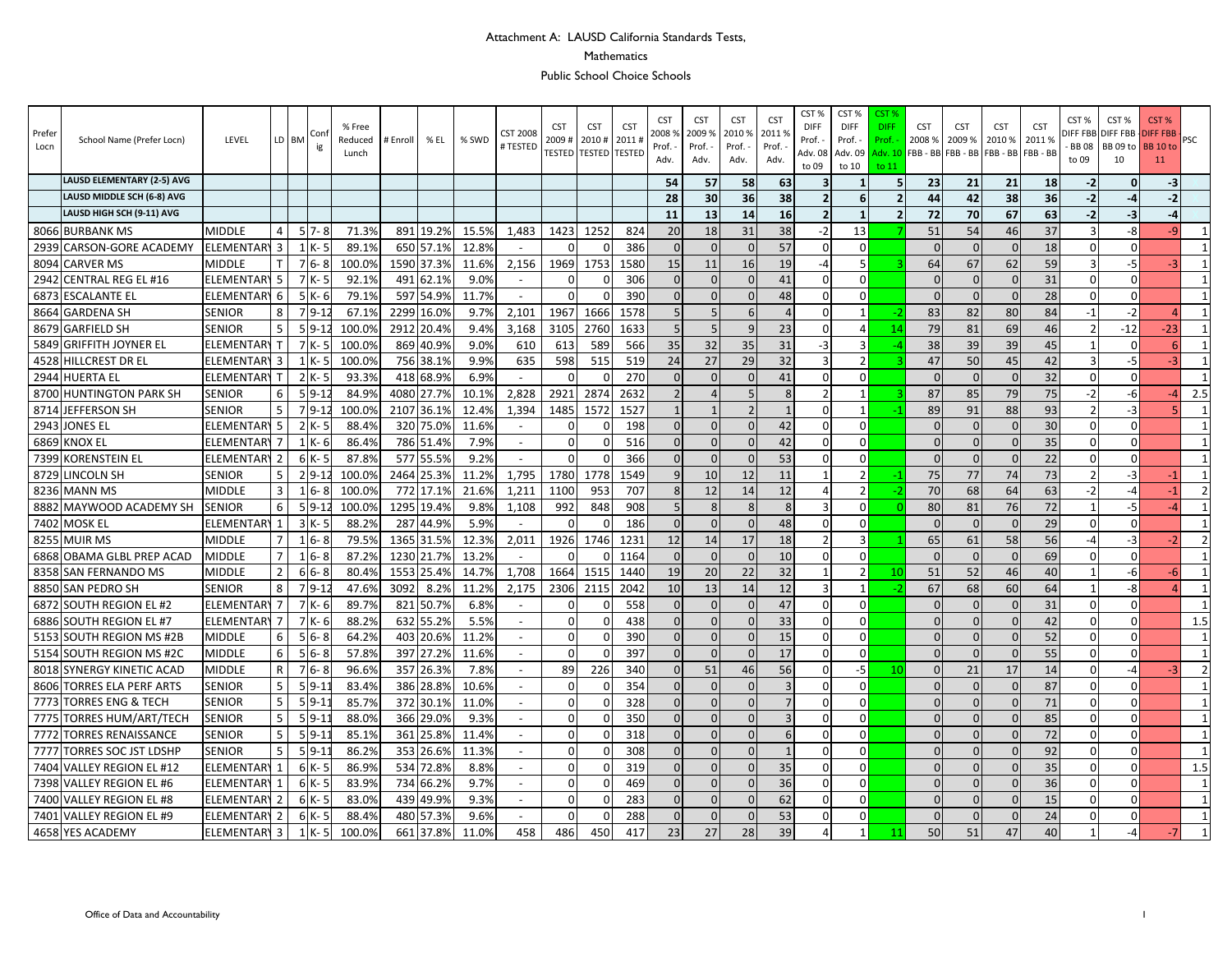#### Attachment B: LAUSD California Standards Test,

English Language Arts

School Improvement Grant (SIG) Schools

| Prefer<br>Locn | School Name (Prefer Locn)  | LEVEL               | LD BM | <b>Conf</b> | % Free<br>Reduced<br>Lunch | 2010-11<br>Enroll | % EL       | % SWD                  | <b>CST 2008</b><br>#TESTED | <b>CST</b> | CS <sub>1</sub><br>2009 # 2010 # 2011 #<br><b>TESTED TESTED TESTED</b> | <b>CST</b> | CS <sub>1</sub><br>2008 %<br>Prof.<br>Adv. | CS <sub>1</sub><br>Prof.<br>Adv. | <b>CST</b><br>2009 % 2010 %<br>Prof. -<br>Adv. | <b>CST</b><br>2011 %<br>- Prof.<br>Adv. | CST %<br><b>DIFF</b><br>Prof<br>to 09 | CST % CST %<br><b>DIFF</b><br>Prof. -<br>to 10 | <b>DIFF</b><br>Prof.<br>to 11 | <b>CST</b> | <b>CST</b><br>2008 % 2009 % 2010 % 2011 %<br>Adv. 08   Adv. 09 <mark>  Adv. 10  </mark> FBB - BB   FBB - BB   FBB - BB   FBB - BB | <b>CST</b> | <b>CST</b>      | CST %<br>DIFF FBB - DIFF FBB DIFF FBB | CST % | CST <sub>%</sub><br>BB 08 to BB 09 to BB 10 to | SIG      |
|----------------|----------------------------|---------------------|-------|-------------|----------------------------|-------------------|------------|------------------------|----------------------------|------------|------------------------------------------------------------------------|------------|--------------------------------------------|----------------------------------|------------------------------------------------|-----------------------------------------|---------------------------------------|------------------------------------------------|-------------------------------|------------|-----------------------------------------------------------------------------------------------------------------------------------|------------|-----------------|---------------------------------------|-------|------------------------------------------------|----------|
|                | LAUSD ELEMENTARY (2-5) AVG |                     |       |             |                            |                   |            |                        |                            |            |                                                                        |            | 39                                         | 44                               | 46                                             | 50                                      |                                       |                                                |                               | 28         | 26                                                                                                                                | 24         | 22              |                                       |       |                                                |          |
|                | LAUSD MIDDLE SCH (6-8) AVG |                     |       |             |                            |                   |            |                        |                            |            |                                                                        |            | 32 <sup>°</sup>                            | 35                               | 38                                             | 42                                      |                                       |                                                |                               | 36         | 33                                                                                                                                | 31         | 27 <sub>l</sub> |                                       |       |                                                |          |
|                | LAUSD HIGH SCH (9-11) AVG  |                     |       |             |                            |                   |            |                        |                            |            |                                                                        |            | 29                                         | 31                               | 34                                             | 37 <sup>1</sup>                         |                                       |                                                |                               | 41         | 38                                                                                                                                | 35         | 31              |                                       |       |                                                |          |
|                | 8094 CARVER MS             | <b>MIDDLE</b>       |       |             | 7 6-8 100.0%               |                   |            | 1590 37.3% 11.6% 2,164 |                            | 1968       |                                                                        | 1756 1586  | 16                                         | 13                               | 15                                             | 17                                      |                                       |                                                |                               | 53         | 58                                                                                                                                | 54         | 50              |                                       |       |                                                | $-4$ SIG |
|                | 8664 GARDENA SH            | <b>SENIOR</b>       | 8     | $7 9-12 $   | 67.1%                      |                   | 2299 16.0% |                        | 9.7% 2,287                 | 2128       | 1845                                                                   | 1677       | 25                                         | 23                               | 26                                             | 28                                      |                                       |                                                |                               | 41         | 47                                                                                                                                | 43         | 37              |                                       |       |                                                | $-6$ SIG |
|                | 8160 GOMPERS MS            | <b>MIDDLE</b>       |       |             | 7 6-8 100.0%               |                   | 1215 29.8% |                        | 17.4% 1,706                | 1587       | 1429                                                                   | 1150       | 14                                         | 15                               | 16                                             | 18                                      |                                       |                                                |                               | 54         | 57                                                                                                                                | 56         |                 |                                       |       |                                                | $-5$ SIG |
|                | 5849 GRIFFITH JOYNER EL    | <b>ELEMENTARY</b>   |       |             | 7 K-5 100.0%               |                   | 869 40.9%  | $9.0\%$                | 610                        | 613        | 589                                                                    | 566        | 17                                         | <b>20</b>                        | 26                                             | 17                                      |                                       |                                                |                               | 44         | 45                                                                                                                                | 39         | 48              |                                       | -61   |                                                | $9$ SIG  |
|                | 4528 HILLCREST DR EL       | <b>ELEMENTARY 3</b> |       |             | 1 K-5 100.0%               |                   | 756 38.1%  | 9.9%                   | 633                        | 600        | 513                                                                    | 519        | 18                                         | <b>20</b>                        | 23                                             | 28                                      |                                       |                                                |                               | 46         | 49                                                                                                                                | 48         | 44              |                                       |       |                                                | $-4$ SIG |
|                | 8714 JEFFERSON SH          | <b>SENIOR</b>       |       |             | 79-12 100.0%               |                   |            | 2107 36.1% 12.4% 1,446 |                            | 1494       | 1572                                                                   | 1532       | 12                                         | 13                               | 15                                             | 15                                      |                                       |                                                |                               | 61         |                                                                                                                                   | 55         | 56              |                                       |       |                                                | $1$ SIG  |
|                | 8237 MARKHAM MS            | <b>MIDDLE</b>       |       |             | 76-8 100.0%                |                   |            | 1223 22.7% 13.5% 1,451 |                            | 1419       |                                                                        | 1213 1170  | 13                                         | 11                               | 15                                             | 19                                      |                                       |                                                |                               | 58         |                                                                                                                                   | 54         | 51              |                                       | -81   |                                                | $-3$ SIG |
|                | 8882 MAYWOOD ACADEMY SH    | <b>SENIOR</b>       | 6     |             | 59-12 100.0%               |                   | 1295 19.4% |                        | 9.8% 1,146                 | 1036       | 909                                                                    | 962        | 25                                         | 30                               | 37 <sub>1</sub>                                | 35                                      |                                       |                                                |                               | 39         | 34                                                                                                                                | 26         | 29              |                                       | $-8$  |                                                | 3 SIG    |
|                | 8387 STEVENSON MS          | <b>MIDDLE</b>       |       |             | 26-8100.0%                 |                   |            | 2040 27.2% 11.8% 2,446 |                            | 2226       | 2101                                                                   | 1930       | 21                                         | 22                               | 25                                             | 26                                      |                                       |                                                |                               | 46         | 45                                                                                                                                | 43         | 41              |                                       |       |                                                | $-2$ SIG |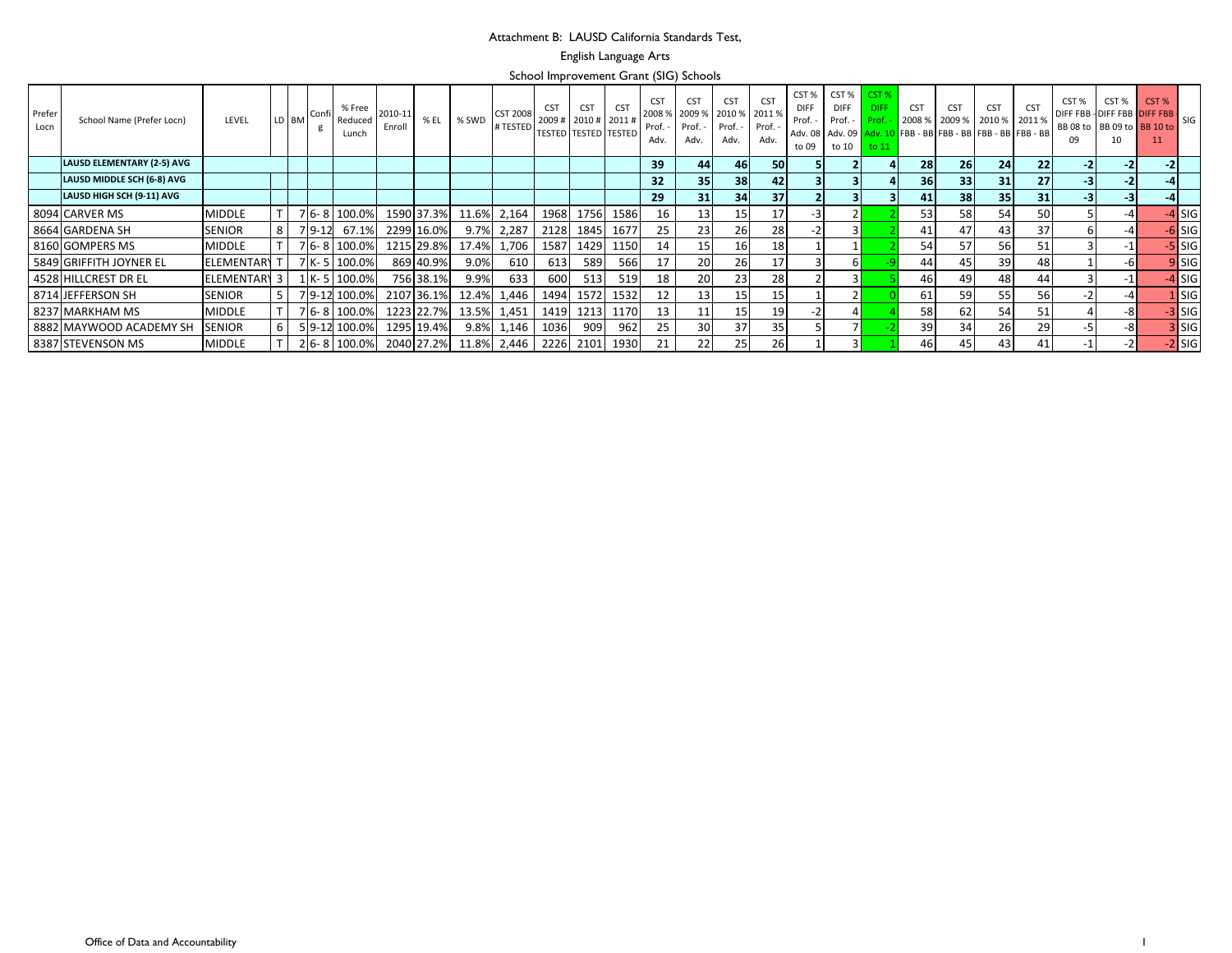## Attachment B: LAUSD California Standards Tests,

#### Mathematics

School Improvement Grant (SIG) Schools

| Prefer<br>Locn | School Name (Prefer Locn)         | LEVEL             |                | LD BM | - Conf<br>ig | % Free<br>Reduced<br>Lunch | # Enroll | % EL       | % SWD       | $\left  \begin{array}{cc} \text{CST 2008} & \text{2009} \end{array} \right  2010 \# \left  2011 \# \right $<br># TESTED | <b>CST</b> | <b>CST</b><br><b>TESTED TESTED TESTED</b> | <b>CST</b> | <b>CST</b><br>2008 %<br>Prof. -<br>Adv. | <b>CST</b><br>Prof. -<br>Adv. | <b>CST</b><br>2009 % 2010 % 2011 %<br>Prof. -<br>Adv. | CS <sub>1</sub><br>Prof. -<br>Adv. | CST%<br><b>DIFF</b><br>Prof. -<br>to 09 | CST %<br><b>DIFF</b><br>Prof. -<br>to 10 | CST <sup>o</sup><br><b>DIFF</b><br>Prof.<br>to 11 | <b>CST</b><br>2008 % | <b>CST</b>      | <b>CST</b><br>2009 % 2010 % 2011 %<br>Adv. 08   Adv. 09   Adv. 10   FBB - BB   FBB - BB   FBB - BB   FBB - BB | <b>CST</b>      | CST %<br>to 09 | CST %<br>- BB 08 BB 09 to BB 10 to | CST <sub>%</sub><br>DIFF FBB DIFF FBB DIFF FBB |          |
|----------------|-----------------------------------|-------------------|----------------|-------|--------------|----------------------------|----------|------------|-------------|-------------------------------------------------------------------------------------------------------------------------|------------|-------------------------------------------|------------|-----------------------------------------|-------------------------------|-------------------------------------------------------|------------------------------------|-----------------------------------------|------------------------------------------|---------------------------------------------------|----------------------|-----------------|---------------------------------------------------------------------------------------------------------------|-----------------|----------------|------------------------------------|------------------------------------------------|----------|
|                | <b>LAUSD ELEMENTARY (2-5) AVG</b> |                   |                |       |              |                            |          |            |             |                                                                                                                         |            |                                           |            | 54                                      | 57                            | 58                                                    | 63                                 |                                         |                                          |                                                   | 23 <sub>1</sub>      | 21              | 21                                                                                                            | <b>18</b>       |                |                                    |                                                |          |
|                | LAUSD MIDDLE SCH (6-8) AVG        |                   |                |       |              |                            |          |            |             |                                                                                                                         |            |                                           |            | 28                                      | 30 <sub>l</sub>               | 36                                                    | 38 <sup>1</sup>                    |                                         |                                          |                                                   | 44                   | 42 <sub>1</sub> | 38                                                                                                            | 36 <sup>1</sup> |                |                                    |                                                |          |
|                | LAUSD HIGH SCH (9-11) AVG         |                   |                |       |              |                            |          |            |             |                                                                                                                         |            |                                           |            | 11                                      | 13                            | 14                                                    | 16 <sup>1</sup>                    |                                         |                                          |                                                   | 72                   | 70              | 67                                                                                                            | 63              |                | $-3$                               |                                                |          |
|                | 8094 CARVER MS                    | <b>MIDDLE</b>     |                |       | $76 - 8$     | 100.0%                     |          | 1590 37.3% |             | 11.6% 2,156                                                                                                             |            | 1969 1753                                 | 1580       | 15 <sup>1</sup>                         | 11                            | 16                                                    | 19                                 |                                         |                                          |                                                   | 64                   | 67              | 62                                                                                                            | 59              |                | $-5$                               |                                                | $-3$ SIG |
|                | 8664 GARDENA SH                   | <b>SENIOR</b>     | 8 <sup>1</sup> |       | $79-12$      | 67.1%                      |          | 2299 16.0% | 9.7%        | 2,101                                                                                                                   | 1967       | 1666                                      | 1578       |                                         |                               | 6                                                     |                                    |                                         |                                          |                                                   | 83                   | 82              | 80                                                                                                            | 84              |                |                                    |                                                | 4 SIG    |
|                | 8160 GOMPERS MS                   | <b>MIDDLE</b>     |                |       | $7 6-8 $     | 100.0%                     |          | 1215 29.8% | 17.4%       | 1,682                                                                                                                   |            | 1586 1428                                 | 1148       |                                         | 12                            | 16                                                    | 14                                 |                                         |                                          |                                                   | 66                   | <b>66</b>       | 59                                                                                                            | 65              |                |                                    |                                                | 6 SIG    |
|                | 5849 GRIFFITH JOYNER EL           | <b>ELEMENTARY</b> |                |       | $7K-5$       | 100.0%                     |          | 869 40.9%  | 9.0%        | 610                                                                                                                     | 613        | 589                                       | 566        | 35 <sub>1</sub>                         | 32                            | 35                                                    | 31                                 |                                         |                                          |                                                   | 38 <sup>l</sup>      | 39              | 39                                                                                                            | 45              |                | $\Omega$                           |                                                | 6 SIG    |
|                | 4528 HILLCREST DR EL              | <b>ELEMENTARY</b> |                |       | $1$ K-5      | 100.0%                     |          | 756 38.1%  | 9.9%        | 635                                                                                                                     | 598        | 515                                       | 519        | 24                                      | 27                            | 29                                                    | 32                                 |                                         |                                          |                                                   | 47                   | <b>50</b>       | 45                                                                                                            | 42              |                | -51                                |                                                | $-3$ SIG |
|                | 8714 JEFFERSON SH                 | <b>SENIOR</b>     |                |       | $79-12$      | 100.0%                     |          | 2107 36.1% | 12.4%       | 1,394                                                                                                                   |            | 1485 1572                                 | 1527       |                                         |                               |                                                       |                                    |                                         |                                          |                                                   | 89                   | 91              | 88                                                                                                            | 93              |                | -31                                |                                                | 5 SIG    |
|                | 8237 MARKHAM MS                   | <b>MIDDLE</b>     |                |       | $76 - 8$     | 100.0%                     |          | 1223 22.7% | 13.5% 1,292 |                                                                                                                         | 1402       | 1213                                      | 1155       |                                         |                               | 15                                                    | 15                                 |                                         |                                          |                                                   | 71                   | 74              | 61                                                                                                            | 63              |                | $-13$                              |                                                | $2$ SIG  |
|                | 8882 MAYWOOD ACADEMY SH           | <b>SENIOR</b>     | <sup>6</sup>   |       | $5 9-12$     | 100.0%                     |          | 1295 19.4% | 9.8%        | 1,108                                                                                                                   | 992        | 848                                       | 908        |                                         |                               |                                                       |                                    |                                         |                                          |                                                   | 80                   | 81              | <b>76</b>                                                                                                     | 72              |                | $-5$                               |                                                | $-4$ SIG |
|                | 8387 STEVENSON MS                 | <b>MIDDLE</b>     |                |       | $2 6-8 $     | 100.0%                     |          | 2040 27.2% |             | 11.8% 2,413                                                                                                             | 2248       | 2113                                      | 1932       | 19 <sup>1</sup>                         | 19                            | 25                                                    | 22                                 |                                         |                                          |                                                   | 50                   | 52              | 45                                                                                                            | 51              |                |                                    |                                                | 6 SIG    |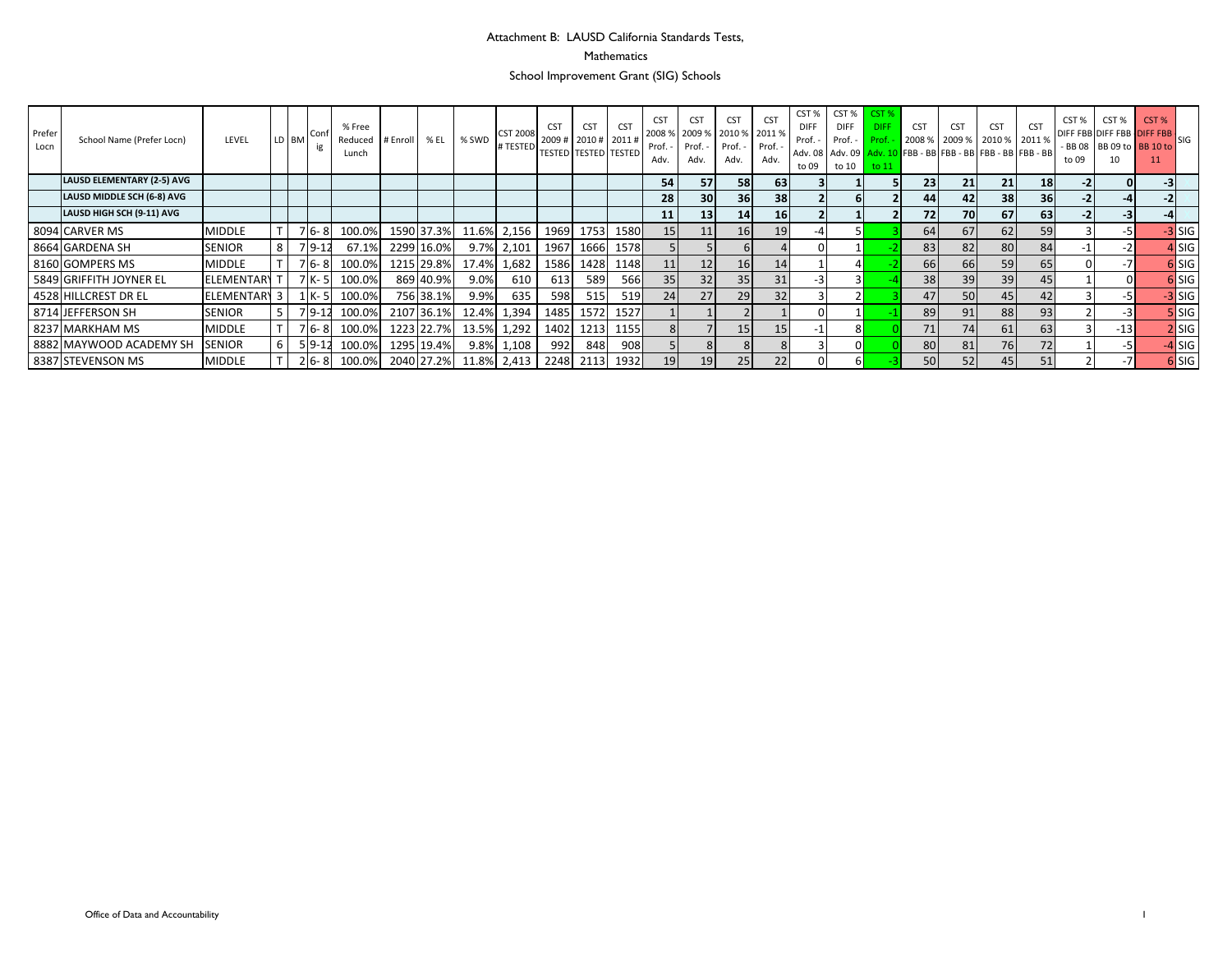#### Attachment C: LAUSD California Standards Test,

English Language Arts

Partnership Schools

| Prefer<br>Locn | School Name (Prefer Locn)         | LEVEL             |              | LD BM | Confi      | % Free<br>Reduced<br>Lunch | 2010-11<br>% EL<br>Enroll | % SWD | CST 2008<br># TESTED     | <b>CST</b><br>2009# | <b>CST</b><br>2010#<br><b>TESTED TESTED</b> | <b>CST</b><br>2011<br><b>TESTED</b> | <b>CST</b><br>2008%<br>Prof.<br>Adv. | <b>CST</b><br>2009 9<br>Prof.<br>Adv. | <b>CST</b><br>2010 %<br>Prof.<br>Adv. | <b>CST</b><br>2011 %<br>Prof.<br>Adv. | CST%<br><b>DIFF</b><br>Prof. -<br>Adv. 08<br>to 09 | CST%<br><b>DIFF</b><br>Prof. -<br>Adv. 09<br>to 10 | CST 9<br><b>DIFF</b><br>Prof.<br>\dv. 10<br>to 11 | <b>CST</b><br>2008 % | <b>CST</b><br>2009 %<br>FBB - BB FBB - BB FBB - BB FBB - BB | <b>CST</b><br>2010 % | CS <sub>1</sub><br>2011 % | CST %<br><b>DIFF FBB</b><br>BB 08 to<br>09 | CST %<br>-DIFF FBB -DIFF FBB<br>BB 09 to<br>10 | CST <sub>%</sub><br><b>BB</b> 10 to<br>11 | PARTNER     |
|----------------|-----------------------------------|-------------------|--------------|-------|------------|----------------------------|---------------------------|-------|--------------------------|---------------------|---------------------------------------------|-------------------------------------|--------------------------------------|---------------------------------------|---------------------------------------|---------------------------------------|----------------------------------------------------|----------------------------------------------------|---------------------------------------------------|----------------------|-------------------------------------------------------------|----------------------|---------------------------|--------------------------------------------|------------------------------------------------|-------------------------------------------|-------------|
|                | <b>LAUSD ELEMENTARY (2-5) AVG</b> |                   |              |       |            |                            |                           |       |                          |                     |                                             |                                     | 39                                   | 44                                    | 46                                    | 50                                    |                                                    |                                                    |                                                   | 28                   | 26                                                          | 24                   | 22                        | $-2$                                       | -2                                             | $-2$                                      |             |
|                | LAUSD MIDDLE SCH (6-8) AVG        |                   |              |       |            |                            |                           |       |                          |                     |                                             |                                     | 32                                   | 35                                    | 38                                    | 42                                    |                                                    | 3                                                  |                                                   | 36                   | 33                                                          | 31                   | 27                        | -3                                         | $-2$                                           |                                           |             |
|                | LAUSD HIGH SCH (9-11) AVG         |                   |              |       |            |                            |                           |       |                          |                     |                                             |                                     | 29                                   | 31                                    | 34                                    | 37                                    |                                                    | 3                                                  |                                                   | 41                   | 38                                                          | 35                   | 31                        | $-3$                                       | $-3$                                           | -4                                        |             |
|                | 8596 CRENSHAW SH                  | <b>SENIOR</b>     |              |       | $19-12$    | 93.69                      | 1676<br>10.4%             | 16.1% | 1,372                    | 1481                | 1242                                        | 1157                                | 20                                   | 19                                    | 22                                    | 18                                    | $-1$                                               | 3                                                  |                                                   | 48                   | 53                                                          | 47                   | 50                        | 5                                          | -6                                             |                                           | GCEP        |
|                | 8344 WOODLAND HILLS ACAD          | <b>MIDDLE</b>     |              |       | $46 - 8$   | 48.69                      | 1308<br>9.8%              | 12.5% | 964                      | 1091                | 1260                                        | 1300                                | 48                                   | 54                                    | 57                                    | 55                                    |                                                    | 3                                                  |                                                   | 21                   | 19                                                          | 16                   | 18                        | $-2$                                       | $-3$                                           |                                           | LD 1 PAR    |
|                | 8493 WRIGHT MS                    | <b>MIDDLE</b>     | $\mathsf{T}$ |       | $46 - 8$   | 50.4%                      | 904<br>3.1%               | 12.4% | 1,088                    | 1024                | 936                                         | 835                                 | 45                                   | 48                                    | 51                                    | 54                                    |                                                    | з                                                  |                                                   | 22                   | 21                                                          | 18                   | 19                        | $-1$                                       | $-3$                                           |                                           | LD 3 PAR    |
|                | 8743 MANUAL ARTS SH               | SENIOR            |              |       | $1, 9-1.2$ | 89.59                      | 3460<br>32.9%             | 11.2% | 2,250                    | 2543                | 2708                                        | 2245                                | 13                                   | 14                                    | 15                                    | 18                                    |                                                    |                                                    |                                                   | 57                   | 56                                                          | 56                   | 48                        | $-1$                                       |                                                |                                           | MLA         |
|                | 8748 WEST ADAMS PREP SH           | <b>SENIOR</b>     |              |       | $29-12$    | 100.09                     | 2491 31.0%                | 12.6% | 1,970                    | 2015                | 2053                                        | 1576                                | 15                                   | 17                                    | 19                                    | 22                                    |                                                    | $\overline{2}$                                     |                                                   | 54                   | 51                                                          | 46                   | 40                        | $-3$                                       | -5                                             | -6                                        | <b>MLA</b>  |
|                | 5534 99TH ST EL                   | <b>ELEMENTAR</b>  |              |       | 7 K-6      | 100.09                     | 585<br>39.7%              | 7.9%  | 317                      | 326                 | 316                                         | 364                                 | 23                                   | 38                                    | 43                                    | 42                                    | 15                                                 |                                                    |                                                   | 43                   | 34                                                          | 28                   | 26                        | $-9$                                       | -6                                             |                                           | <b>PLAS</b> |
|                | 8094 CARVER MS                    | <b>MIDDLE</b>     |              |       | $76 - 8$   | 100.0%                     | 1590 37.3%                | 11.6% | 2,164                    | 1968                | 1756                                        | 1586                                | 16                                   | 13                                    | 15                                    | 17                                    | $-3$                                               |                                                    |                                                   | 53                   | 58                                                          | 54                   | 50                        | 5                                          |                                                |                                           | PLAS        |
|                | 3822 FIGUEROA EL                  | <b>ELEMENTAR</b>  |              |       | $71 - 5$   | 100.0%                     | 448<br>46.4%              | 10.0% | 518                      | 500                 | 450                                         | 416                                 | 28                                   | 32                                    | 33                                    | 36                                    |                                                    |                                                    |                                                   | 35                   | 39                                                          | 35                   | 36                        |                                            |                                                |                                           | <b>PLAS</b> |
|                | 8160 GOMPERS MS                   | <b>MIDDLE</b>     |              |       | $76 - 8$   | 100.09                     | 1215 29.8%                | 17.4% | 1.706                    | 1587                | 1429                                        | 1150                                | 14                                   | 15                                    | 16                                    | 18                                    |                                                    |                                                    |                                                   | 54                   | 57                                                          | 56                   | 51                        |                                            | -1                                             | -5                                        | <b>PLAS</b> |
|                | 5849 GRIFFITH JOYNER EL           | ELEMENTAR'        |              |       | $7K-5$     | 100.0%                     | 869<br>40.9%              | 9.0%  | 610                      | 613                 | 589                                         | 566                                 | 17                                   | 20                                    | 26                                    | 17                                    |                                                    | 6                                                  |                                                   | 44                   | 45                                                          | 39                   | 48                        |                                            | -6                                             |                                           | PLAS        |
|                | 8179 HOLLENBECK MS                | <b>MIDDLE</b>     |              |       | $26 - 8$   | 84.39                      | 1504 24.3%                | 14.3% | 2,369                    | 1998                | 1572                                        | 1389                                | 21                                   | 25                                    | 26                                    | 30                                    |                                                    |                                                    |                                                   | 48                   | 43                                                          | 41                   | 38                        | $-5$                                       | -2                                             |                                           | <b>PLAS</b> |
|                | 2944 HUERTA EL                    | <b>ELEMENTARY</b> |              |       | $2K-5$     | 93.3%                      | 418 68.9%                 | 6.9%  |                          |                     | $\Omega$                                    | 269                                 |                                      | $\Omega$                              |                                       | 28                                    |                                                    | n                                                  |                                                   |                      |                                                             | $\Omega$             | 40                        | $\Omega$                                   |                                                |                                           | <b>PLAS</b> |
|                | 8237 MARKHAM MS                   | MIDDLE            |              |       | $76 - 8$   | 100.0%                     | 1223 22.7%                | 13.5% | 1,451                    | 1419                | 1213                                        | 1170                                | 13                                   | 11                                    | 15                                    | 19                                    | -2                                                 | Δ                                                  |                                                   | 58                   | 62                                                          | 54                   | 51                        |                                            | -8                                             |                                           | <b>PLAS</b> |
|                | 7784 MENDEZ LC ENG/TECH           | <b>SENIOR</b>     |              |       | $29-12$    | 82.39                      | 496<br>24.2%              | 12.3% |                          |                     | 359                                         | 297                                 |                                      | $\Omega$                              | 22                                    | 28                                    |                                                    | 0                                                  |                                                   |                      |                                                             | 48                   | 35                        | $\Omega$                                   | 48                                             | -13                                       | PLAS        |
|                | 8611 MENDEZ LC MATH/SCI           | <b>SENIOR</b>     |              |       | $2 9-12$   | 79.1%                      | 452<br>18.6%              | 9.1%  | $\sim$                   |                     | 344                                         | 302                                 | $\sim$                               | $\Omega$                              | 19                                    | 22                                    | ∩                                                  | $\Omega$                                           |                                                   |                      |                                                             | 46                   | 45                        | $\Omega$                                   | 46                                             |                                           | <b>PLAS</b> |
|                | 6301 RITTER EL                    | <b>ELEMENTARY</b> |              |       | $7K -$     | 100.0%                     | 386<br>46.1%              | 6.5%  | 260                      | 275                 | 248                                         | 226                                 | 17                                   | 26                                    | 25                                    | 29                                    |                                                    | -1                                                 |                                                   | 41                   | 39                                                          | 46                   | 36                        | $-2$                                       |                                                | $-10$                                     | PLAS        |
|                | 7749 ROOSEVELT HS CMNT            | <b>SENIOR</b>     |              |       | $29-12$    | 100.0%                     | 524<br>39.3%              | 14.7% |                          | 3444                | 2756                                        | 388                                 | $\overline{\phantom{a}}$             | 21                                    | 26                                    | 17                                    |                                                    |                                                    |                                                   |                      | 45                                                          | 40                   | 52                        | $\Omega$                                   | -5                                             | 12                                        | PLAS        |
|                | 7750 ROOSEVELT HS ESP             | <b>SENIOR</b>     |              |       | $29-12$    | 80.79                      | 299<br>23.4%              | 7.0%  | $\overline{\phantom{a}}$ |                     |                                             | 234                                 | $\sim$                               | $\Omega$                              |                                       | 21                                    |                                                    |                                                    |                                                   |                      |                                                             | $\Omega$             | 43                        | $\Omega$                                   |                                                |                                           | PLAS        |
|                | 7746 ROOSEVELT HS HARTS           | <b>SENIOR</b>     |              |       | $2 9-12$   | 100.0%                     | 504 31.5%                 | 16.7% | $\overline{\phantom{a}}$ |                     |                                             | 348                                 | $\overline{\phantom{a}}$             |                                       |                                       | 22                                    |                                                    | $\Omega$                                           |                                                   |                      |                                                             | $\Omega$             | 41                        | $\Omega$                                   | U                                              |                                           | PLAS        |
|                | 7745 ROOSEVELT HS LAW/GOV         | <b>SENIOR</b>     |              |       | $29-12$    | 100.0%                     | 507<br>38.1%              | 10.5% |                          |                     | $\Omega$                                    | 380                                 |                                      |                                       |                                       | 20                                    |                                                    | $\Omega$                                           |                                                   |                      |                                                             | $\Omega$             | 46                        | $\Omega$                                   |                                                |                                           | <b>PLAS</b> |
| 7751           | <b>ROOSEVELT HS MAGNET</b>        | <b>SENIOR</b>     |              |       | $29-12$    | 100.09                     | 373<br>10.2%              | 2.4%  |                          |                     |                                             | 292                                 |                                      |                                       |                                       | 51                                    |                                                    |                                                    |                                                   |                      |                                                             |                      | 15                        |                                            |                                                |                                           | <b>PLAS</b> |
|                | 7748 ROOSEVELT HS MED             | <b>SENIOR</b>     |              |       | $29-12$    | 100.0%                     | 531 27.9%                 | 14.7% |                          |                     | $\Omega$                                    | 368                                 | $\blacksquare$                       | $\Omega$                              |                                       | 21                                    |                                                    | $\Omega$                                           |                                                   |                      |                                                             | $\Omega$             | 42                        | $\Omega$                                   |                                                |                                           | <b>PLAS</b> |
|                | 7747 ROOSEVELT HS STEM            | <b>SENIOR</b>     |              |       | $29-12$    | 100.0%                     | 517<br>22.8%              | 13.5% |                          |                     |                                             | 370                                 | $\sim$                               | $\Omega$                              |                                       | 25                                    |                                                    | U                                                  |                                                   |                      |                                                             | $\Omega$             | 36                        | $\Omega$                                   |                                                |                                           | <b>PLAS</b> |
|                | 8716 SANTEE EDUC COMPLEX          | <b>SENIOR</b>     | $\mathsf{T}$ |       | $29-12$    | 73.0%                      | 38.3%<br>2804             | 10.2% | 2,612                    | 2310                | 2004                                        | 1957                                | 11                                   | 13                                    | 15                                    | 16                                    |                                                    | $\overline{2}$                                     |                                                   | 57                   | 58                                                          | 53                   | 50                        |                                            | -5                                             |                                           | PLAS        |
|                | 8387 STEVENSON MS                 | <b>MIDDLE</b>     |              |       | $26 - 8$   | 100.09                     | 2040<br>27.2%             | 11.8% | 2.446                    | 2226                | 2101                                        | 1930                                | 21                                   | 22                                    | 25                                    | 26                                    |                                                    | 3                                                  |                                                   | 46                   | 45                                                          | 43                   | 41                        |                                            | -2                                             |                                           | <b>PLAS</b> |
|                | 6988 SUNRISE EL                   | ELEMENTAR         |              |       | $2K-6$     | 100.0%                     | 519 57.4%                 | 14.8% | 311                      | 286                 | 281                                         | 330                                 | 32                                   | 40                                    | 31                                    | 40                                    |                                                    | -9                                                 |                                                   | 42                   | 30                                                          | 35                   | 26                        | $-12$                                      | 5.                                             |                                           | PLAS        |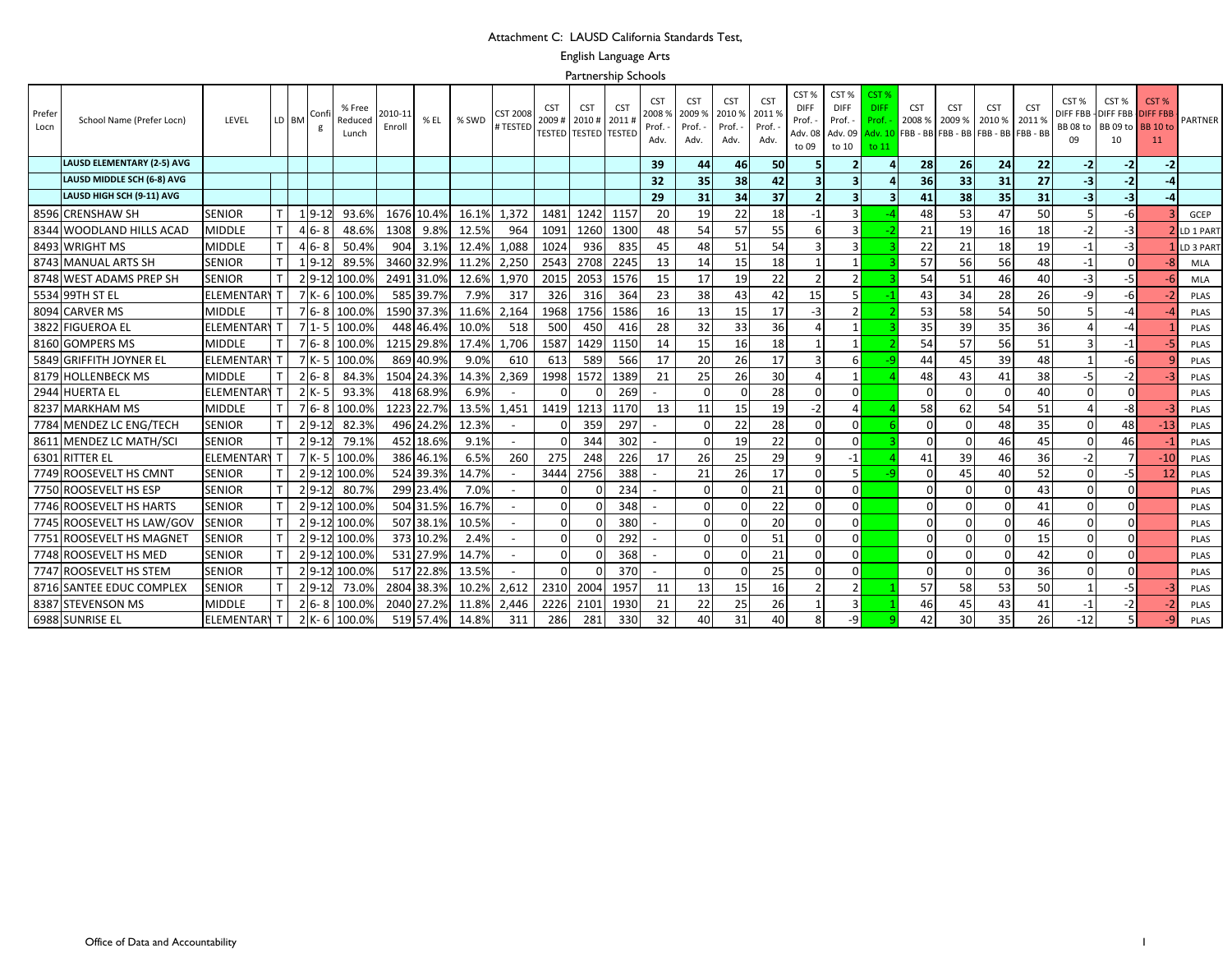## Attachment C: LAUSD California Standards Tests,

#### Mathematics

Partnership Schools

| Prefer<br>Locn | School Name (Prefer Locn)         | LEVEL             |              | LD BM          | Con          | % Free<br>Reduced<br>Lunch | # Enroll | % EL       | % SWD | CST 200<br><b>‡TESTEI</b> | <b>CST</b><br>2009# | <b>CST</b><br>2010#<br>TESTED   TESTED   TESTEI | <b>CST</b><br>2011 | <b>CST</b><br>20089<br>Prof.<br>Adv. | <b>CST</b><br>2009<br>Prof.<br>Adv. | <b>CST</b><br>2010%<br>Prof. -<br>Adv. | <b>CST</b><br>20119<br>Prof.<br>Adv. | CST <sub>%</sub><br><b>DIFF</b><br>Prof.<br>Adv. 08<br>to 09 | CST %<br><b>DIFF</b><br>Prof.<br>Adv. 09<br>to 10 | CST <sub>%</sub><br><b>DIFF</b><br>Prof.<br>Adv. 10<br>to 11 | <b>CST</b><br>2008 % | <b>CST</b><br>2009 %<br>FBB - BB FBB - BB FBB - BB FBB - BB | <b>CST</b><br>2010 % | <b>CST</b><br>2011 % | CST %<br><b>BB08</b><br>to 09 | CST%<br>DIFF FBB DIFF FBB DIFF FBB<br>BB 09 to <b>BB 10 to</b><br>10 | CST%<br>11 | <b>PARTNER</b>   |
|----------------|-----------------------------------|-------------------|--------------|----------------|--------------|----------------------------|----------|------------|-------|---------------------------|---------------------|-------------------------------------------------|--------------------|--------------------------------------|-------------------------------------|----------------------------------------|--------------------------------------|--------------------------------------------------------------|---------------------------------------------------|--------------------------------------------------------------|----------------------|-------------------------------------------------------------|----------------------|----------------------|-------------------------------|----------------------------------------------------------------------|------------|------------------|
|                | <b>LAUSD ELEMENTARY (2-5) AVG</b> |                   |              |                |              |                            |          |            |       |                           |                     |                                                 |                    | 54                                   | 57                                  | 58                                     | 63                                   | 3                                                            |                                                   |                                                              | 23                   | 21                                                          | 21                   | 18                   | $-2$                          |                                                                      |            |                  |
|                | LAUSD MIDDLE SCH (6-8) AVG        |                   |              |                |              |                            |          |            |       |                           |                     |                                                 |                    | 28                                   | 30                                  | 36                                     | 38                                   | $\overline{2}$                                               |                                                   |                                                              | 44                   | 42                                                          | 38                   | 36 <sup>1</sup>      | $-2$                          |                                                                      |            |                  |
|                | LAUSD HIGH SCH (9-11) AVG         |                   |              |                |              |                            |          |            |       |                           |                     |                                                 |                    | 11                                   | 13                                  | 14                                     | 16                                   | $\overline{2}$                                               |                                                   |                                                              | 72                   | 70                                                          | 67                   | 63                   | $-2$                          | -3                                                                   |            |                  |
|                | 8596 CRENSHAW SH                  | <b>SENIOR</b>     | $\mathsf{T}$ |                | $1, 9 - 1$   | 93.6%                      | 1676     | 10.4%      | 16.1% | 1,142                     | 1353                | 1154                                            | 1081               | $\overline{2}$                       | $\overline{2}$                      |                                        | $\overline{2}$                       | $\Omega$                                                     |                                                   |                                                              | 85                   | 90                                                          | 88                   | 89                   |                               | $-2$                                                                 |            | <b>GCEP</b>      |
|                | 8344 WOODLAND HILLS ACAD          | <b>MIDDLE</b>     | $\mathsf{T}$ |                | $46 - 8$     | 48.6%                      | 1308     | 9.8%       | 12.5% | 963                       | 1091                | 1259                                            | 1295               | 43                                   | 43                                  | 49                                     | 45                                   | $\Omega$                                                     |                                                   |                                                              | 29                   | 27                                                          | 23                   | 25                   | $-2$                          | $-4$                                                                 |            | <b>LD 1 PART</b> |
|                | 8493 WRIGHT MS                    | <b>MIDDLE</b>     | $\mathsf{T}$ |                | $46 - 8$     | 50.4%                      | 904      | 3.1%       | 12.4% | 992                       | 1024                | 935                                             | 844                | 26                                   | 36                                  | 41                                     | 30                                   | 10                                                           |                                                   | $-11$                                                        | 39                   | 34                                                          | 28                   | 40                   | -5                            | -6                                                                   |            | 12 LD 3 PART     |
|                | 8743 MANUAL ARTS SH               | <b>SENIOR</b>     |              |                | $1 \, 9 - 1$ | 89.5%                      | 3460     | 32.9%      | 11.2% | 2,026                     | 2372                | 2512                                            | 2113               | 3                                    |                                     |                                        |                                      | $\Omega$                                                     |                                                   |                                                              | 87                   | 86                                                          | 87                   | 84                   | $-1$                          |                                                                      |            | $3$ MLA          |
|                | 8748 WEST ADAMS PREP SH           | <b>SENIOR</b>     |              |                | $29-12$      | 100.0%                     | 2491     | 31.0%      | 12.6% | 1,900                     | 1878                | 1824                                            | 1487               | $\overline{2}$                       | 5                                   | 6                                      | 9                                    |                                                              |                                                   |                                                              | 88                   | 84                                                          | 83                   | 74                   | $-4$                          | -1                                                                   |            | $-9$ MLA         |
|                | 5534 99TH ST EL                   | <b>ELEMENTAR</b>  |              |                | 7 K-6        | 100.0%                     | 585      | 39.7%      | 7.9%  | 314                       | 325                 | 316                                             | 364                | 39                                   | 53                                  | 58                                     | 58                                   | 14                                                           |                                                   |                                                              | 39                   | 28                                                          | 19                   | 21                   | $-11$                         | -9                                                                   |            | <b>2</b> PLAS    |
|                | 8094 CARVER MS                    | <b>MIDDLE</b>     |              |                | $76 - 8$     | 100.0%                     |          | 1590 37.3% | 11.6% | 2,156                     | 1969                | 1753                                            | 1580               | 15                                   | 11                                  | 16                                     | 19                                   |                                                              |                                                   |                                                              | 64                   | 67                                                          | 62                   | 59                   |                               | -5                                                                   |            | $-3$ PLAS        |
|                | 3822 FIGUEROA EL                  | <b>ELEMENTARY</b> |              | 7 <sup>1</sup> |              | 100.0%                     | 448      | 46.4%      | 10.0% | 518                       | 502                 | 450                                             | 416                | 46                                   | 48                                  | 48                                     | 55                                   |                                                              |                                                   |                                                              | 30                   | 30                                                          | 29                   | 26                   | $\mathbf 0$                   | $-1$                                                                 |            | -3 PLAS          |
|                | 8160 GOMPERS MS                   | MIDDLE            |              |                | $76 - 8$     | 100.0%                     | 1215     | 29.8%      | 17.4% | 1,682                     | 1586                | 1428                                            | 1148               | 11                                   | 12                                  | 16                                     | 14                                   |                                                              |                                                   |                                                              | 66                   | 66                                                          | 59                   | 65                   | $\Omega$                      | $-7$                                                                 |            | <b>6 PLAS</b>    |
|                | 5849 GRIFFITH JOYNER EL           | <b>ELEMENTAR</b>  |              |                | $7K-5$       | 100.0%                     | 869      | 40.9%      | 9.0%  | 610                       | 613                 | 589                                             | 566                | 35                                   | 32                                  | 35                                     | 31                                   | $-3$                                                         |                                                   |                                                              | 38                   | 39                                                          | 39                   | 45                   |                               | <sup>0</sup>                                                         |            | <b>6 PLAS</b>    |
|                | 8179 HOLLENBECK MS                | <b>MIDDLE</b>     |              |                | $26 - 8$     | 84.3%                      |          | 1504 24.3% | 14.3% | 2,141                     | 2015                | 1576                                            | 1391               | 11                                   | 17                                  | 22                                     | 22                                   | 6                                                            |                                                   |                                                              | 64                   | 57                                                          | 55                   | 53                   | $-7$                          | $-2$                                                                 |            | $-2$ PLAS        |
|                | 2944 HUERTA EL                    | <b>ELEMENTARY</b> |              |                | $2K - 5$     | 93.3%                      |          | 418 68.9%  | 6.9%  |                           | n                   |                                                 | 270                | $\Omega$                             | $\Omega$                            |                                        | 41                                   | $\Omega$                                                     | <sup>n</sup>                                      |                                                              | $\Omega$             |                                                             | $\Omega$             | 32                   | $\Omega$                      | <sup>0</sup>                                                         |            | PLAS             |
|                | 8237 MARKHAM MS                   | MIDDLE            |              |                | $76 - 8$     | 100.0%                     | 1223     | 22.7%      | 13.5% | 1,292                     | 1402                | 1213                                            | 1155               | 8                                    |                                     | 15                                     | 15                                   | $-1$                                                         | 8                                                 |                                                              | 71                   | 74                                                          | 61                   | 63                   | 3                             | $-13$                                                                |            | <b>2</b> PLAS    |
|                | 7784 MENDEZ LC ENG/TECH           | <b>SENIOR</b>     |              |                | $29-1$       | 82.3%                      |          | 496 24.2%  | 12.3% |                           |                     | 358                                             | 300                | $\mathbf{0}$                         | $\Omega$                            |                                        | $\Delta$                             | $\Omega$                                                     |                                                   |                                                              | $\Omega$             |                                                             | 88                   | 82                   | $\Omega$                      | 88                                                                   |            | <b>6 PLAS</b>    |
|                | 8611 MENDEZ LC MATH/SCI           | <b>SENIOR</b>     | $\mathsf{T}$ |                | $29-12$      | 79.1%                      |          | 452 18.6%  | 9.1%  | $\sim$                    |                     | 342                                             | 272                | $\Omega$                             | $\Omega$                            | $\mathcal{P}$                          | $\Delta$                             | $\Omega$                                                     | ΩI                                                |                                                              | $\Omega$             |                                                             | 90                   | 85                   | $\Omega$                      | 90                                                                   |            | $-5$ PLAS        |
| 6301           | <b>RITTER EL</b>                  | <b>ELEMENTARY</b> |              |                | $7K -$       | 100.0%                     | 386      | 46.1%      | 6.5%  | 259                       | 274                 | 248                                             | 226                | 41                                   | 35                                  | 40                                     | 52                                   | -6                                                           |                                                   |                                                              | 33                   | 37                                                          | 31                   | 25                   |                               |                                                                      |            | -6 PLAS          |
|                | 7749 ROOSEVELT HS CMNT            | <b>SENIOR</b>     |              |                | $29-12$      | 100.0%                     | 524      | 39.3%      | 14.7% | $\overline{\phantom{a}}$  | 3349                | 2724                                            | 369                | $\Omega$                             |                                     |                                        | $\overline{3}$                       | $\Omega$                                                     |                                                   |                                                              | C                    | 82                                                          | 78                   | 87                   | $\Omega$                      | -4                                                                   |            | <b>9 PLAS</b>    |
| 7750           | <b>ROOSEVELT HS ESP</b>           | <b>SENIOR</b>     |              |                | $29-1$       | 80.7%                      | 299      | 23.4%      | 7.0%  | $\overline{\phantom{a}}$  | n                   |                                                 | 225                | $\Omega$                             | $\Omega$                            |                                        |                                      | $\Omega$                                                     |                                                   |                                                              | $\Omega$             |                                                             | $\Omega$             | 89                   | $\Omega$                      |                                                                      |            | <b>PLAS</b>      |
| 7746           | <b>ROOSEVELT HS HARTS</b>         | <b>SENIOR</b>     | $\mathsf{T}$ |                | $29-12$      | 100.0%                     |          | 504 31.5%  | 16.7% | $\overline{\phantom{a}}$  | $\Omega$            |                                                 | 335                | $\Omega$                             | $\Omega$                            |                                        | $\overline{\mathbf{3}}$              | $\Omega$                                                     | ΩI                                                |                                                              | $\Omega$             |                                                             | $\Omega$             | 89                   | $\Omega$                      | $\Omega$                                                             |            | <b>PLAS</b>      |
|                | 7745 ROOSEVELT HS LAW/GOV         | <b>SENIOR</b>     | $\mathsf{T}$ |                | $29-1$       | 100.0%                     | 507      | 38.1%      | 10.5% | $\overline{\phantom{a}}$  | $\Omega$            |                                                 | 377                | $\Omega$                             | $\Omega$                            |                                        | $\overline{\mathbf{3}}$              | $\Omega$                                                     | ΩI                                                |                                                              | $\Omega$             |                                                             | $\Omega$             | 86                   | $\Omega$                      | <sup>0</sup>                                                         |            | <b>PLAS</b>      |
| 7751           | ROOSEVELT HS MAGNET               | <b>SENIOR</b>     |              |                | $29-12$      | 100.0%                     |          | 373 10.2%  | 2.4%  |                           | <sup>0</sup>        |                                                 | 277                | $\Omega$                             | $\Omega$                            |                                        | 16                                   | $\Omega$                                                     | ΩI                                                |                                                              | 0                    |                                                             | $\Omega$             | 56                   | $\Omega$                      |                                                                      |            | <b>PLAS</b>      |
|                | 7748 ROOSEVELT HS MED             | <b>SENIOR</b>     |              |                | $29-1$       | 100.0%                     | 531      | 27.9%      | 14.7% | $\overline{\phantom{a}}$  | n                   |                                                 | 354                | $\Omega$                             | $\Omega$                            |                                        | 3                                    | $\Omega$                                                     |                                                   |                                                              | $\Omega$             |                                                             | $\Omega$             | 92                   | $\Omega$                      |                                                                      |            | <b>PLAS</b>      |
|                | 7747 ROOSEVELT HS STEM            | <b>SENIOR</b>     |              |                | $2 9-12$     | 100.0%                     | 517      | 22.8%      | 13.5% | $\overline{\phantom{a}}$  | $\Omega$            |                                                 | 354                | $\Omega$                             | $\Omega$                            |                                        | 11                                   | $\Omega$                                                     | nΙ                                                |                                                              | $\Omega$             |                                                             | $\Omega$             | 70                   | $\Omega$                      |                                                                      |            | <b>PLAS</b>      |
|                | 8716 SANTEE EDUC COMPLEX          | <b>SENIOR</b>     |              |                | $29-1$       | 73.0%                      | 2804     | 38.3%      | 10.2% | 2,086                     | 2170                | 1903                                            | 1880               |                                      |                                     |                                        |                                      |                                                              |                                                   |                                                              | 91                   | 90                                                          | 90                   | 88                   | $-1$                          | <sup>0</sup>                                                         |            | 2 PLAS           |
|                | 8387 STEVENSON MS                 | <b>MIDDLE</b>     |              |                | $26 - 8$     | 100.0%                     | 2040     | 27.2%      | 11.8% | 2,413                     | 2248                | 2113                                            | 1932               | 19                                   | 19                                  | 25                                     | 22                                   | $\Omega$                                                     |                                                   |                                                              | 50                   | 52                                                          | 45                   | 51                   |                               | $-7$                                                                 |            | <b>6 PLAS</b>    |
|                | 6988 SUNRISE EL                   | <b>ELEMENTAR</b>  |              |                | $2K-6$       | 100.0%                     |          | 519 57.4%  | 14.8% | 311                       | 286                 | 281                                             | 330                | 47                                   | 54                                  | 50                                     | 49                                   |                                                              |                                                   |                                                              | 34                   | 26                                                          | 28                   | 26                   | -8                            |                                                                      |            | -2 PLAS          |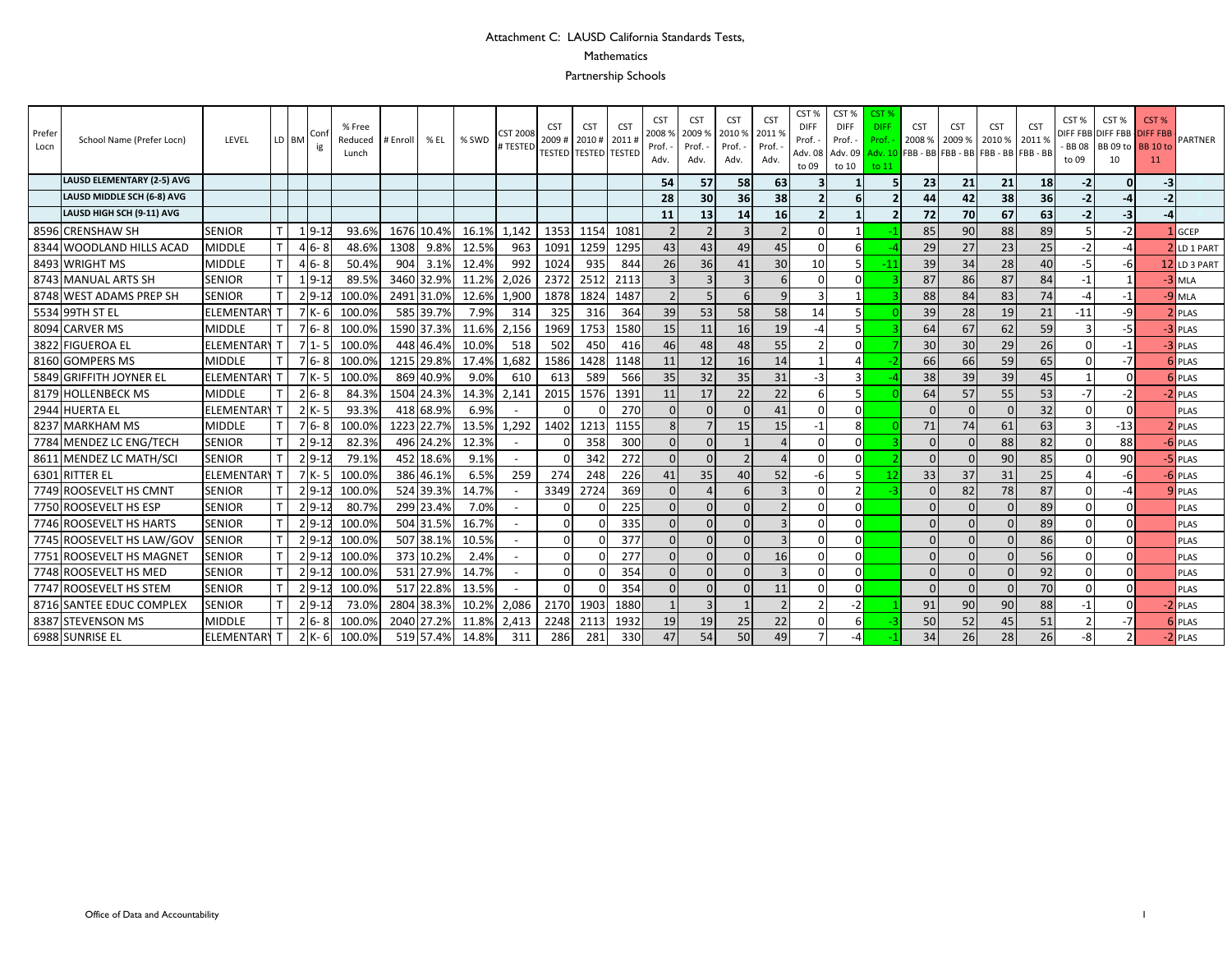|                       | <b>LAUSD</b>        |                         |               |                |      |            |            |                         | <b>Change in Percentage</b> |
|-----------------------|---------------------|-------------------------|---------------|----------------|------|------------|------------|-------------------------|-----------------------------|
| <b>Subject</b>        | <b>CST</b>          | 2006                    | 2007          | 2008           | 2009 | 2010       | 2011       | $'10-'11$               | $'06-'11$                   |
|                       | Grade 2             | 39                      | 43            | 44             | 48   | 49         | 52         | 3                       | 13                          |
|                       | Grade 3             | 27                      | 28            | 29             | 34   | 35         | 40         | 5                       | 13                          |
|                       | Grade 4             | 38                      | 40            | 45             | 51   | 54         | 57         | 3                       | 9                           |
| English Language Arts | Grade 5             | 31                      | 33            | 37             | 42   | 48         | 51         | 3                       | 20                          |
|                       | Grade 6             | 26                      | 26            | 33             | 37   | 39         | 42         | 3                       | 16                          |
|                       | Grade 7             | 28                      | 30            | 34             | 38   | 39         | 44         | 5                       | 16                          |
|                       | Grade 8             | $27\,$                  | 25            | 31             | 31   | 37         | 42         | 5                       | 15                          |
|                       | Grade 9             | 24                      | 30            | 31             | 32   | 36         | 37         | L                       | 13                          |
|                       | Grade 10            | 24                      | 24            | 29             | 31   | 33         | 36         | 3                       | 12                          |
|                       | Grade II            | 26                      | 29            | $27\,$         | 31   | 34         | 37         | 3                       | $\mathbf{H}$                |
|                       | Grade 2             | 53                      | 54            | 56             | 57   | 54         | 60         | 6                       | $\overline{7}$              |
|                       | Grade 3             | 51                      | 54            | 57             | 60   | 59         | 67         | 8                       | 16                          |
|                       | Grade 4             | 47                      | 50            | 58             | 59   | 63         | 67         | $\overline{\mathbf{4}}$ | 20                          |
|                       | Grade 5             | 40                      | 43            | 48             | 53   | 55         | 60         | 5                       | 20                          |
|                       | Grade 6             | $27\,$                  | 26            | 31             | 35   | 39         | 41         | $\mathbf{2}$            | 4                           |
| Math                  | Grade 7             | 25                      | 23            | 28             | 28   | 34         | 36         | $\mathbf{2}$            | $\mathbf{H}$                |
|                       | General Math        | 12                      | 9             | 15             | 17   | 20         | 23         | 3                       | $\mathbf{H}$                |
|                       | Algebra I           | 12                      | 4             | 17             | 9    | $22\,$     | 24         | $\mathbf{2}$            | 12                          |
|                       | Geometry            | $\mathsf{I0}$           | $\mathsf{I}0$ | $\mathbf{H}$   | 4    | 4          | 17         | 3                       | $\overline{7}$              |
|                       | Algebra 2           | $\mathbf{H}$            | 12            | 3              | 4    | 16         | 17         | I                       | 6                           |
|                       | <b>HS Summative</b> | 32                      | 30            | 29             | 30   | 35         | 37         | $\mathbf{2}$            | 5                           |
|                       | Grade 5             | 23                      | 29            | 40             | 40   | 47         | 51         | $\overline{\mathbf{4}}$ | $\overline{28}$             |
|                       | Grade 8             | 24                      | 29            | 40             | 41   | 46         | 51         | 5                       | 27                          |
|                       | Grade 10            | $20\,$                  | $21$          | 25             | 30   | 32         | 35         | 3                       | 15                          |
|                       | ICS <sub>I</sub>    | $\overline{\mathbf{4}}$ | 5             | $\overline{7}$ | 8    | 12         | 3          | L                       | 9                           |
| Science               | Biology             | 8                       | 20            | 24             | 24   | 28         | 31         | 3                       | 13                          |
|                       | Chemistry           | 9                       | 12            | 12             | 4    | $\sqrt{6}$ | $\sqrt{6}$ | $\pmb{0}$               | $\overline{7}$              |
|                       | Physics             | 16                      | 4             | 8              | 20   | 24         | 29         | 5                       | 3                           |
|                       | Earth Sci.          | 17                      | 20            | 21             | 26   | 30         | 31         | L                       | 4                           |
|                       | Grade 8             | 20                      | 21            | 25             | 30   | 35         | 41         | $\boldsymbol{6}$        | 21                          |
| History               | World History       | 8                       | 15            | 8              | 22   | 27         | 28         | L                       | $\overline{10}$             |
|                       | <b>US History</b>   | 23                      | 24            | 25             | 31   | 33         | 37         | $\overline{\mathbf{4}}$ | 4                           |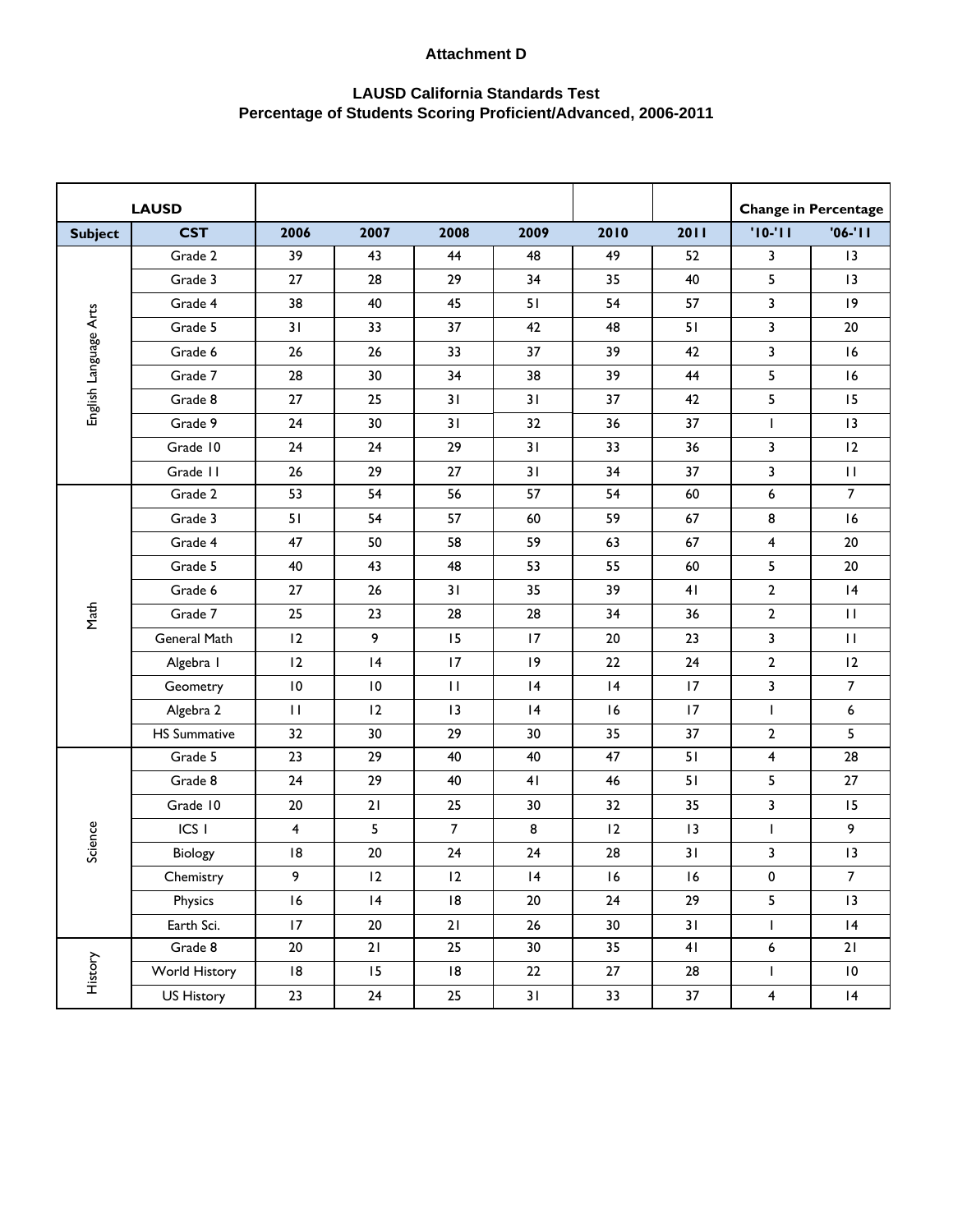| <b>Local District I</b> |                     |      |                 |                |      |      |      |                          | <b>Change in Percentage</b> |
|-------------------------|---------------------|------|-----------------|----------------|------|------|------|--------------------------|-----------------------------|
| <b>Subject</b>          | <b>CST</b>          | 2006 | 2007            | 2008           | 2009 | 2010 | 2011 | $'10-'11$                | $'06-'11$                   |
|                         | Grade 2             | 51   | 55              | 55             | 58   | 58   | 61   | $\overline{\mathbf{3}}$  | $\overline{10}$             |
|                         | Grade 3             | 39   | 39              | 40             | 45   | 44   | 49   | 5                        | $\overline{10}$             |
|                         | Grade 4             | 51   | 54              | 57             | 63   | 63   | 66   | 3                        | 15                          |
|                         | Grade 5             | 44   | 46              | 50             | 53   | 59   | 62   | 3                        | 18                          |
|                         | Grade 6             | 39   | 38              | 45             | 51   | 50   | 54   | 4                        | 15                          |
| English/Language Arts   | Grade 7             | 44   | 45              | 48             | 53   | 54   | 57   | 3                        | 3                           |
|                         | Grade 8             | 42   | 40              | 46             | 45   | 51   | 59   | 8                        | 17                          |
|                         | Grade 9             | 35   | 42              | 42             | 45   | 48   | 47   | $\sim$ [                 | 12                          |
|                         | Grade 10            | 36   | 35              | 40             | 41   | 44   | 46   | $\overline{2}$           | $\overline{10}$             |
|                         | Grade II            | 41   | 45              | 39             | 42   | 44   | 48   | $\overline{\mathbf{4}}$  | $\overline{7}$              |
|                         | Grade 2             | 63   | 64              | 65             | 65   | 61   | 68   | 7                        | 5                           |
|                         | Grade 3             | 63   | 64              | 68             | 69   | 67   | 76   | 9                        | 13                          |
|                         | Grade 4             | 60   | 62              | 68             | 69   | 71   | 74   | 3                        | 4                           |
|                         | Grade 5             | 52   | 55              | 60             | 63   | 64   | 67   | 3                        | 15                          |
|                         | Grade 6             | 41   | 37              | 42             | 47   | 48   | 52   | 4                        | $\mathbf{H}$                |
| Mathematics             | Grade 7             | 40   | 36              | 42             | 41   | 47   | 48   | L                        | 8                           |
|                         | General Math        | 23   | 17              | 26             | 30   | 32   | 32   | 0                        | 9                           |
|                         | Algebra I           | 25   | 28              | 31             | 36   | 36   | 40   | 4                        | 15                          |
|                         | Geometry            | 27   | 26              | 28             | 33   | 31   | 31   | 0                        | 4                           |
|                         | Algebra 2           | 30   | 30              | 33             | 31   | 32   | 35   | 3                        | 5                           |
|                         | <b>HS Summative</b> | 50   | 57              | 54             | 58   | 62   | 61   | $-1$                     | $\mathbf{H}$                |
|                         | Grade 5             | 35   | 42              | 53             | 53   | 59   | 62   | 3                        | 27                          |
|                         | Grade 8             | 41   | 42              | 55             | 55   | 58   | 65   | $\overline{7}$           | 24                          |
|                         | Grade 10            | 31   | 32              | 38             | 41   | 45   | 48   | 3                        | 17                          |
|                         | ICS <sub>I</sub>    | 8    | $\overline{10}$ | 13             | 4    | 8    | 21   | 3                        | 3                           |
| Science                 | Biology             | 33   | 32              | 36             | 38   | 43   | 42   | $\overline{\phantom{a}}$ | 9                           |
|                         | Chemistry           | 17   | 22              | 23             | 28   | 30   | 29   | $\mathbf{-}$ [           | 12                          |
|                         | Physics             | 31   | 38              | 44             | 51   | 62   | 59   | $-3$                     | 28                          |
|                         | Earth Sci.          | 32   | 32              | 27             | 26   | 23   | 27   | $\overline{\mathbf{4}}$  | $-5$                        |
|                         | Grade 8             | 35   | 36              | 4 <sup>1</sup> | 44   | 48   | 57   | 9                        | 22                          |
| History                 | World History       | 25   | 24              | 27             | 32   | 37   | 36   | -1                       | $\mathbf{H}$                |
|                         | US History          | 35   | 36              | 35             | 41   | 43   | 47   | $\overline{\mathbf{4}}$  | 12                          |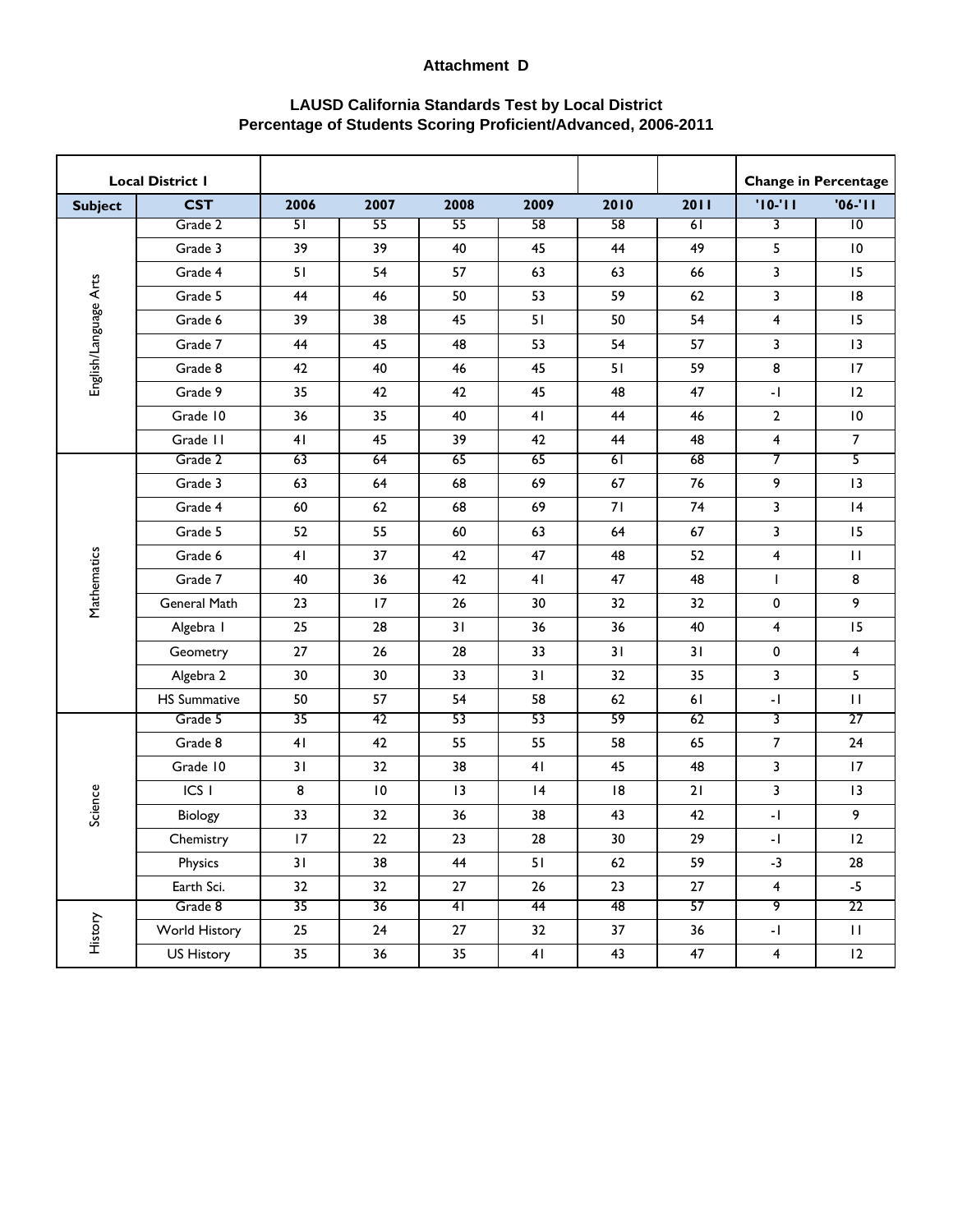| <b>Local District 2</b> |                     |                          |              |                 |                |              |              |                         | <b>Change in Percentage</b> |
|-------------------------|---------------------|--------------------------|--------------|-----------------|----------------|--------------|--------------|-------------------------|-----------------------------|
| <b>Subject</b>          | <b>CST</b>          | 2006                     | 2007         | 2008            | 2009           | 2010         | 2011         | $'10-'11$               | $'06-'11$                   |
|                         | Grade 2             | 40                       | 43           | 43              | 46             | 48           | 53           | 5                       | $\overline{13}$             |
|                         | Grade 3             | 26                       | 28           | 27              | 32             | 34           | 42           | 8                       | 16                          |
|                         | Grade 4             | 39                       | 41           | 46              | 51             | 53           | 58           | 5                       | 9                           |
|                         | Grade 5             | 33                       | 35           | 37              | 43             | 48           | 52           | 4                       | 9                           |
| English/Language Arts   | Grade 6             | 25                       | 26           | 31              | 35             | 39           | 41           | $\mathbf{2}$            | 16                          |
|                         | Grade 7             | 30                       | 30           | 33              | 37             | 38           | 46           | 8                       | 16                          |
|                         | Grade 8             | 29                       | 28           | 29              | 30             | 38           | 42           | 4                       | 3                           |
|                         | Grade 9             | 25                       | 32           | 34              | 33             | 38           | 39           | $\mathsf{I}$            | 4                           |
|                         | Grade 10            | 25                       | 25           | 30              | 33             | 34           | 37           | 3                       | 12                          |
|                         | Grade II            | $27\,$                   | 29           | $27\,$          | 31             | 35           | 38           | 3                       | $\mathbf{H}$                |
|                         | Grade 2             | 53                       | 54           | 53              | 54             | 53           | 62           | 9                       | 9                           |
|                         | Grade 3             | 51                       | 54           | 56              | 57             | 59           | 70           | $\mathbf{H}$            | 9                           |
|                         | Grade 4             | 48                       | 50           | 56              | 58             | 61           | 68           | $\overline{7}$          | 20                          |
|                         | Grade 5             | 42                       | 45           | 48              | 51             | 54           | 60           | 6                       | 18                          |
|                         | Grade 6             | 27                       | 26           | 31              | 34             | 40           | 40           | 0                       | 13                          |
|                         | Grade 7             | 27                       | 26           | 28              | 31             | 35           | 38           | 3                       | $\mathbf{H}$                |
| Mathematics             | General Math        | 3                        | 12           | 20              | 9              | 30           | 26           | $-4$                    | 3                           |
|                         | Algebra I           | 12                       | 4            | 15              | 8              | 21           | 25           | 4                       | 3                           |
|                         | Geometry            | 9                        | 9            | $\overline{10}$ | 4              | 4            | 17           | 3                       | 8                           |
|                         | Algebra 2           | $\mathbf{H}$             | 12           | 15              | 13             | 17           | 18           | $\mathbf{I}$            | $\overline{7}$              |
|                         | <b>HS Summative</b> | 36                       | 38           | 39              | 39             | 40           | 46           | 6                       | $\,$ l $\,$                 |
|                         | Grade 5             | 24                       | 31           | 41              | 40             | 45           | 50           | 5                       | 26                          |
|                         | Grade 8             | 23                       | 30           | 39              | 38             | 46           | 49           | 3                       | $26\,$                      |
|                         | Grade 10            | $20\,$                   | 20           | 25              | 32             | 32           | 37           | 5                       | 17                          |
|                         | ICS <sub>I</sub>    | $\overline{4}$           | 5            | $\overline{7}$  | $\overline{7}$ | $\mathbf{H}$ | $\mathbf{H}$ | 0                       | $\overline{7}$              |
| Science                 | Biology             | 16                       | 16           | 25              | 21             | 25           | 30           | 5                       | 4                           |
|                         | Chemistry           | $\mathsf{I}\,\mathsf{O}$ | $\mathbf{H}$ | 13              | 15             | 15           | 17           | $\overline{2}$          | $\overline{7}$              |
|                         | Physics             | 15                       | 16           | $20\,$          | 29             | 28           | 29           | $\mathbf{I}$            | 4                           |
|                         | Earth Sci.          | 17                       | $ 9\rangle$  | 23              | 31             | 39           | 40           | $\mathsf{I}$            | 23                          |
|                         | Grade 8             | 21                       | 24           | 25              | 28             | 36           | 39           | $\overline{\mathbf{3}}$ | 18                          |
| History                 | World History       | $ 9\rangle$              | 4            | 9               | 23             | 27           | 30           | $\mathbf{3}$            | $\mathbf{H}$                |
|                         | <b>US History</b>   | 24                       | 23           | 25              | 32             | 34           | 39           | 5                       | 15                          |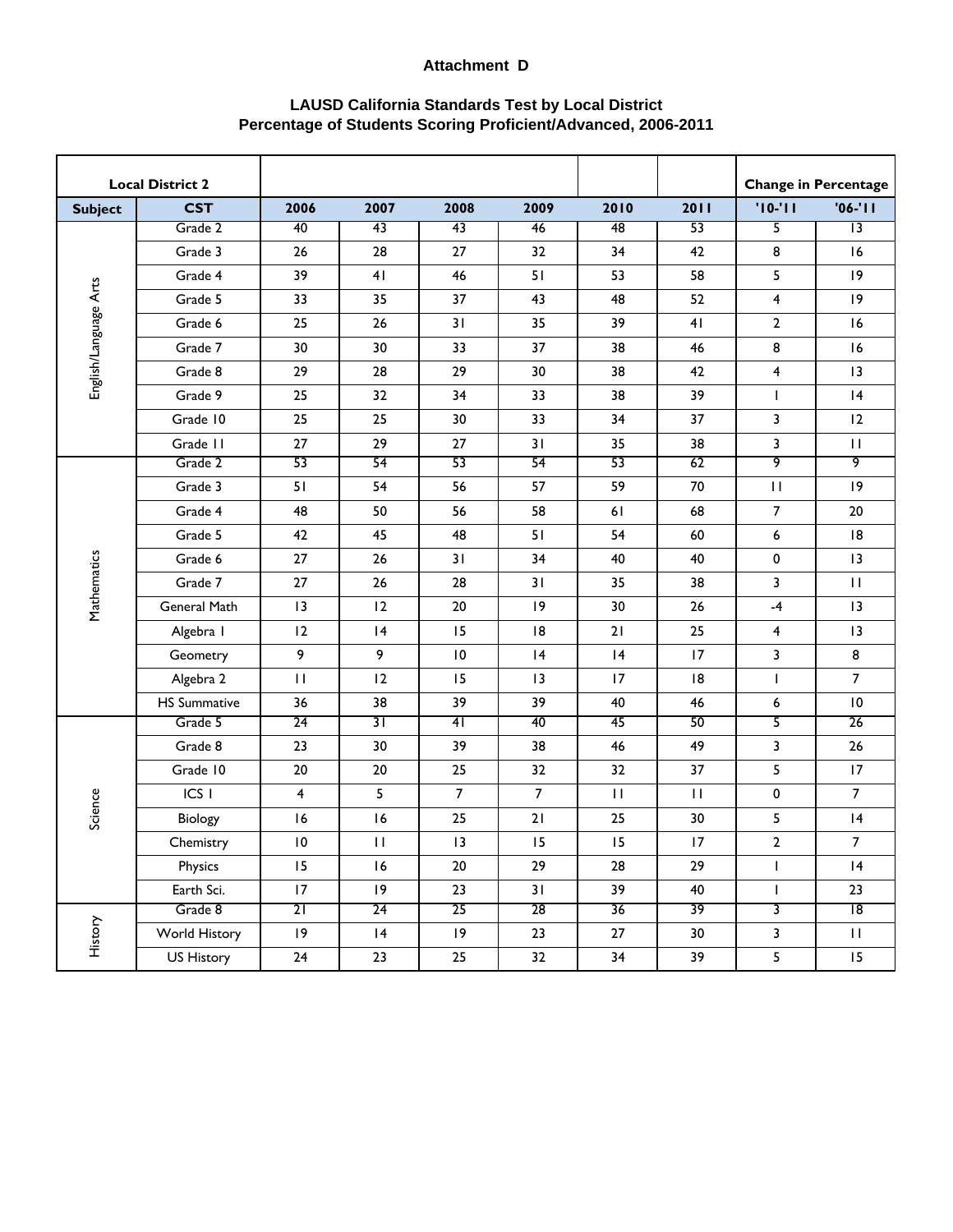| <b>Local District 3</b> |                     |                  |              |                 |                |                 |                 |                         | <b>Change in Percentage</b> |
|-------------------------|---------------------|------------------|--------------|-----------------|----------------|-----------------|-----------------|-------------------------|-----------------------------|
| <b>Subject</b>          | <b>CST</b>          | 2006             | 2007         | 2008            | 2009           | 2010            | 2011            | $'10-'11$               | $'06-'11$                   |
|                         | Grade 2             | 48               | 52           | 51              | 56             | 56              | 61              | 5                       | $\overline{13}$             |
|                         | Grade 3             | 36               | 37           | 38              | 43             | 44              | 48              | 4                       | 12                          |
|                         | Grade 4             | 47               | 49           | 53              | 59             | 61              | 63              | $\mathbf 2$             | 16                          |
| English Language Arts   | Grade 5             | 38               | 41           | 47              | 51             | 57              | 60              | 3                       | 22                          |
|                         | Grade 6             | 34               | 35           | 42              | 47             | 51              | 53              | $\mathbf 2$             | $ 9\rangle$                 |
|                         | Grade 7             | 34               | 38           | 42              | 47             | 51              | 57              | 6                       | 23                          |
|                         | Grade 8             | 34               | 32           | 38              | 40             | 48              | 54              | 6                       | 20                          |
|                         | Grade 9             | 27               | 32           | 35              | 37             | 39              | 43              | $\overline{\mathbf{4}}$ | 16                          |
|                         | Grade 10            | 27               | 27           | 32              | 35             | 38              | 42              | 4                       | 15                          |
|                         | Grade II            | 30               | 34           | 33              | 36             | 38              | 42              | 4                       | 12                          |
|                         | Grade 2             | 60               | 62           | 61              | 64             | 60              | 67              | 7                       | 7                           |
|                         | Grade 3             | 59               | 59           | 63              | 65             | 64              | 69              | 5                       | $\overline{10}$             |
|                         | Grade 4             | 52               | 56           | 62              | 65             | 67              | 72              | 5                       | 20                          |
|                         | Grade 5             | 47               | 48           | 54              | 57             | 60              | 63              | 3                       | 16                          |
|                         | Grade 6             | 36               | 35           | 39              | 44             | 49              | 52              | 3                       | 16                          |
| Math                    | Grade 7             | 30               | 27           | 30              | 30             | 37              | 41              | 4                       | $\mathbf{H}$                |
|                         | General Math        | 12               | $\mathbf{H}$ | 17              | 17             | 20              | 30              | 10                      | 18                          |
|                         | Algebra I           | 15               | 20           | 25              | 26             | 30              | 34              | $\overline{\mathbf{4}}$ | 19                          |
|                         | Geometry            | 17               | 16           | 9               | 22             | 21              | 24              | 3                       | $\overline{7}$              |
|                         | Algebra 2           | 4                | 16           | 4               | 17             | 9               | 20              | $\mathsf{I}$            | $\boldsymbol{6}$            |
|                         | <b>HS Summative</b> | 38               | 28           | 34              | 34             | 40              | 43              | 3                       | 5                           |
|                         | Grade 5             | 30               | 36           | 47              | 49             | 56              | 59              | 3                       | 29                          |
|                         | Grade 8             | 29               | 36           | 46              | 49             | 56              | 62              | 6                       | 33                          |
|                         | Grade 10            | 22               | 25           | 32              | 34             | 38              | 43              | 5                       | 21                          |
|                         | ICS <sub>I</sub>    | 5                | 5            | $\overline{10}$ | $\overline{7}$ | 3               | $\overline{10}$ | $-3$                    | 5                           |
| Science                 | Biology             | $20\,$           | 26           | 35              | 33             | 34              | 42              | $\bf 8$                 | $22\,$                      |
|                         | Chemistry           | $\mathbf{H}$     | 4            | 16              | 9              | 25              | 22              | $-3$                    | $\mathbf{H}$                |
|                         | Physics             | 24               | 12           | 15              | 8              | 20              | 24              | $\overline{4}$          | $\pmb{0}$                   |
|                         | Earth Sci.          | 15 <sub>1</sub>  | 26           | 20              | 57             | 43              | 59              | 16                      | 44                          |
|                         | Grade 8             | 27               | 28           | 32              | 40             | 46              | 54              | $\overline{\mathbf{8}}$ | 27                          |
| History                 | World History       | $ 9\rangle$      | 17           | 22              | 25             | 27              | 33              | 6                       | 4                           |
|                         | US History          | $25\phantom{.0}$ | 28           | 29              | 33             | 35 <sub>1</sub> | 39              | $\overline{\mathbf{4}}$ | 4                           |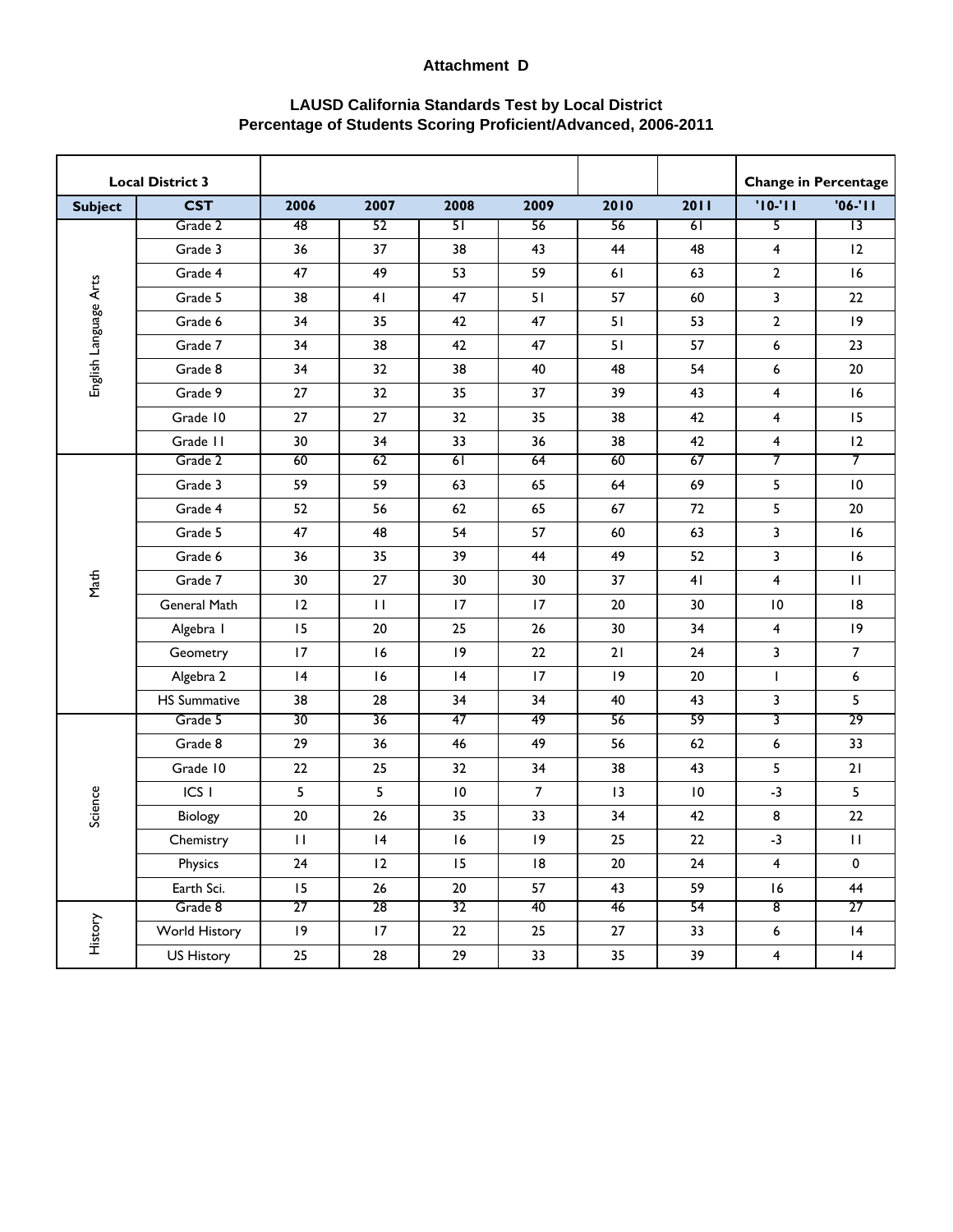| <b>Local District 4</b> |                     |                 |      |                 |                         |      |                |                         | <b>Change in Percentage</b> |
|-------------------------|---------------------|-----------------|------|-----------------|-------------------------|------|----------------|-------------------------|-----------------------------|
| <b>Subject</b>          | <b>CST</b>          | 2006            | 2007 | 2008            | 2009                    | 2010 | 2011           | $'10-'11$               | $'06-'11$                   |
|                         | Grade 2             | $\overline{38}$ | 42   | 45              | 48                      | 49   | 52             | 3                       | 4                           |
|                         | Grade 3             | 27              | 28   | 30              | 35                      | 36   | 39             | 3                       | 12                          |
|                         | Grade 4             | 39              | 41   | 45              | 52                      | 56   | 60             | 4                       | 21                          |
|                         | Grade 5             | 33              | 34   | 38              | 42                      | 49   | 53             | 4                       | 20                          |
| English/Language Arts   | Grade 6             | 25              | 26   | 31              | 37                      | 37   | 44             | $\boldsymbol{7}$        | $ 9\rangle$                 |
|                         | Grade 7             | 26              | 29   | 33              | 36                      | 36   | 41             | 5                       | 15                          |
|                         | Grade 8             | 23              | 23   | 29              | 30                      | 34   | 41             | $\boldsymbol{7}$        | 18                          |
|                         | Grade 9             | 24              | 30   | 31              | 34                      | 39   | 40             | $\mathsf{I}$            | 16                          |
|                         | Grade 10            | 25              | 26   | 29              | 33                      | 37   | 37             | $\pmb{0}$               | 12                          |
|                         | Grade II            | 26              | 31   | 28              | 33                      | 36   | 39             | 3                       | 3                           |
|                         | Grade 2             | 56              | 56   | 59              | 60                      | 56   | 62             | $\overline{6}$          | $\overline{6}$              |
|                         | Grade 3             | 55              | 56   | 62              | 64                      | 62   | 68             | 6                       | 13                          |
|                         | Grade 4             | 51              | 55   | 60              | 62                      | 66   | 70             | 4                       | $ 9\rangle$                 |
|                         | Grade 5             | 45              | 48   | 53              | 55                      | 57   | 61             | 4                       | 16                          |
|                         | Grade 6             | 29              | 29   | 33              | 37                      | 41   | 45             | 4                       | 16                          |
| Mathematics             | Grade 7             | 25              | 25   | 30              | 29                      | 35   | 35             | 0                       | $\overline{10}$             |
|                         | General Math        | 3               | 4    | $\overline{10}$ | 12                      | 17   | 17             | $\pmb{0}$               | 4                           |
|                         | Algebra I           | 8               | 10   | 16              | 9                       | 22   | 23             | I                       | 15                          |
|                         | Geometry            | $\overline{7}$  | 8    | 9               | $\mathbf{H}$            | 12   | 4              | $\mathbf{2}$            | $\overline{7}$              |
|                         | Algebra 2           | 9               | 7    | 9               | $\overline{10}$         | 3    | 4              | $\mathbf{I}$            | 5                           |
|                         | <b>HS Summative</b> | 23              | 21   | 21              | 20                      | 28   | 29             | $\mathsf{I}$            | 6                           |
|                         | Grade 5             | 24              | 30   | 42              | 41                      | 50   | 53             | 3                       | 29                          |
|                         | Grade 8             | 23              | 29   | 40              | 42                      | 44   | 51             | $\overline{7}$          | 28                          |
|                         | Grade 10            | 23              | 24   | 26              | 34                      | 34   | 36             | $\mathbf{2}$            | 3                           |
|                         | ICS <sub>I</sub>    | 3               | 3    | 3               | $\overline{\mathbf{3}}$ | 6    | $\overline{7}$ | $\mathsf{I}$            | 4                           |
| Science                 | Biology             | 22              | 22   | 26              | 28                      | 30   | 33             | 3                       | $\mathbf{H}$                |
|                         | Chemistry           | 9               | 16   | $\mathbf{H}$    | 4                       | 15   | 4              | $\mathbf{-}$ [          | 5                           |
|                         | Physics             | 13              | 5    | 12              | 13                      | 9    | 25             | $\boldsymbol{6}$        | 12                          |
|                         | Earth Sci.          | 30              | 38   | 45              | 50                      | 58   | 41             | $-17$                   | $\mathbf{H}$                |
|                         | Grade 8             | 18              | 18   | 24              | 29                      | 31   | 39             | $\overline{\mathbf{8}}$ | 21                          |
| History                 | World History       | 21              | 18   | $ 9\rangle$     | 27                      | 30   | 31             | L                       | $\overline{10}$             |
|                         | <b>US History</b>   | 23              | 27   | 27              | 34                      | 35   | 39             | $\overline{\mathbf{4}}$ | 16                          |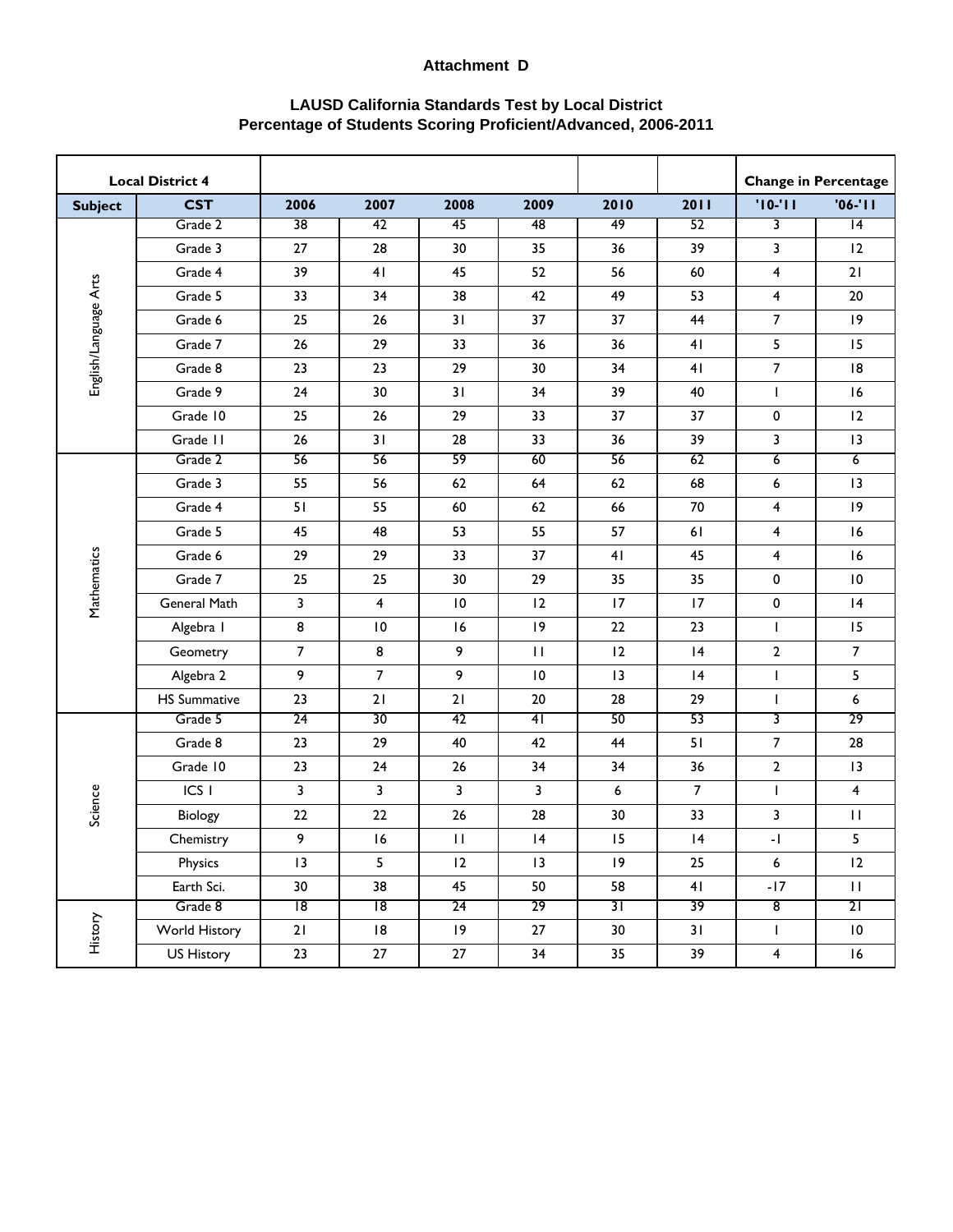| <b>Local District 5</b> |                     |                 |                 |              |                 |                |                 |                           | <b>Change in Percentage</b> |
|-------------------------|---------------------|-----------------|-----------------|--------------|-----------------|----------------|-----------------|---------------------------|-----------------------------|
| <b>Subject</b>          | <b>CST</b>          | 2006            | 2007            | 2008         | 2009            | 2010           | 2011            | $'10-'11$                 | $'06-'11$                   |
|                         | Grade 2             | $\overline{29}$ | $\overline{33}$ | 34           | $\overline{38}$ | 42             | 42              | $\overline{\mathfrak{o}}$ | $\overline{13}$             |
|                         | Grade 3             | 15              | 8               | 9            | 24              | 25             | 29              | 4                         | 4                           |
|                         | Grade 4             | 28              | 30              | 35           | 40              | 44             | 48              | 4                         | 20                          |
| English/Language Arts   | Grade 5             | 22              | 24              | 29           | 32              | 38             | 40              | $\overline{2}$            | 18                          |
|                         | Grade 6             | 17              | 9               | 25           | 29              | 33             | 36              | 3                         | $ 9\rangle$                 |
|                         | Grade 7             | 20              | 22              | 24           | 30              | 30             | 37              | $\overline{7}$            | 17                          |
|                         | Grade 8             | 17              | 16              | 22           | 22              | 27             | 35              | 8                         | 18                          |
|                         | Grade 9             | 21              | 27              | 29           | 27              | 36             | 33              | $-3$                      | 12                          |
|                         | Grade 10            | 20              | 22              | 27           | 27              | 31             | 33              | $\mathbf{2}$              | 3                           |
|                         | Grade II            | 23              | 27              | 26           | 29              | 32             | 35              | 3                         | 12                          |
|                         | Grade 2             | 47              | 48              | 49           | 49              | 47             | 52              | 5                         | 5                           |
|                         | Grade 3             | 42              | 45              | 49           | 51              | 52             | 59              | $\overline{7}$            | 17                          |
|                         | Grade 4             | 37              | 41              | 48           | 51              | 55             | 60              | 5                         | 23                          |
|                         | Grade 5             | 32              | 33              | 39           | 43              | 46             | 53              | $\overline{7}$            | 21                          |
|                         | Grade 6             | 22              | 21              | 28           | 30              | 34             | 38              | 4                         | 16                          |
| Mathematics             | Grade 7             | 20              | 15              | 20           | 17              | 24             | 27              | 3                         | $\overline{7}$              |
|                         | General Math        | 3               | 5               | 6            | $\overline{7}$  | 8              | $\mathbf{H}$    | 3                         | 8                           |
|                         | Algebra I           | 8               | 10              | 13           | 4               | 18             | 20              | $\mathbf{2}$              | 12                          |
|                         | Geometry            | 6               | 9               | 9            | $\mathbf{H}$    | 4              | 4               | 0                         | 8                           |
|                         | Algebra 2           | 9               | 10              | $\mathbf{H}$ | 13              | 4              | 16              | $\overline{2}$            | $\overline{7}$              |
|                         | <b>HS Summative</b> | 35              | 30              | 28           | 27              | 33             | 35              | $\mathbf{2}$              | 0                           |
|                         | Grade 5             | 14              | 20              | 29           | 29              | 36             | 41              | 5                         | 27                          |
|                         | Grade 8             | 9               | 24              | 33           | 33              | 39             | 49              | $\overline{10}$           | 30                          |
|                         | Grade 10            | 17              | 8               | 21           | 23              | 26             | 32              | 6                         | 15                          |
|                         | ICS <sub>I</sub>    | $\mathbf{I}$    | $\overline{2}$  | 3            | $\mathsf{I}$    | $\overline{7}$ | $\overline{7}$  | $\pmb{0}$                 | 6                           |
| Science                 | Biology             | 16              | 8               | 22           | 20              | 26             | 26              | $\pmb{0}$                 | $\overline{10}$             |
|                         | Chemistry           | 9               | 4               | 13           | $\mathbf{H}$    | 12             | 4               | $\mathbf{2}$              | 5                           |
|                         | Physics             | 8               | 4               | 25           | $ 9\rangle$     | 25             | 30 <sub>o</sub> | 5                         | 12                          |
|                         | Earth Sci.          | 9               | $ 3\rangle$     | $\mathbf{H}$ | 17              | $ 9\rangle$    | 13              | $-6$                      | $\overline{\mathbf{4}}$     |
|                         | Grade 8             | Π               | $\overline{12}$ | 16           | 19              | 25             | 32              | 7                         | 21                          |
| History                 | World History       | 4               | 12              | 4            | 16              | 23             | 23              | $\pmb{0}$                 | 9                           |
|                         | <b>US History</b>   | $20\,$          | 24              | 23           | 25              | 28             | 32              | $\overline{\mathbf{4}}$   | 12                          |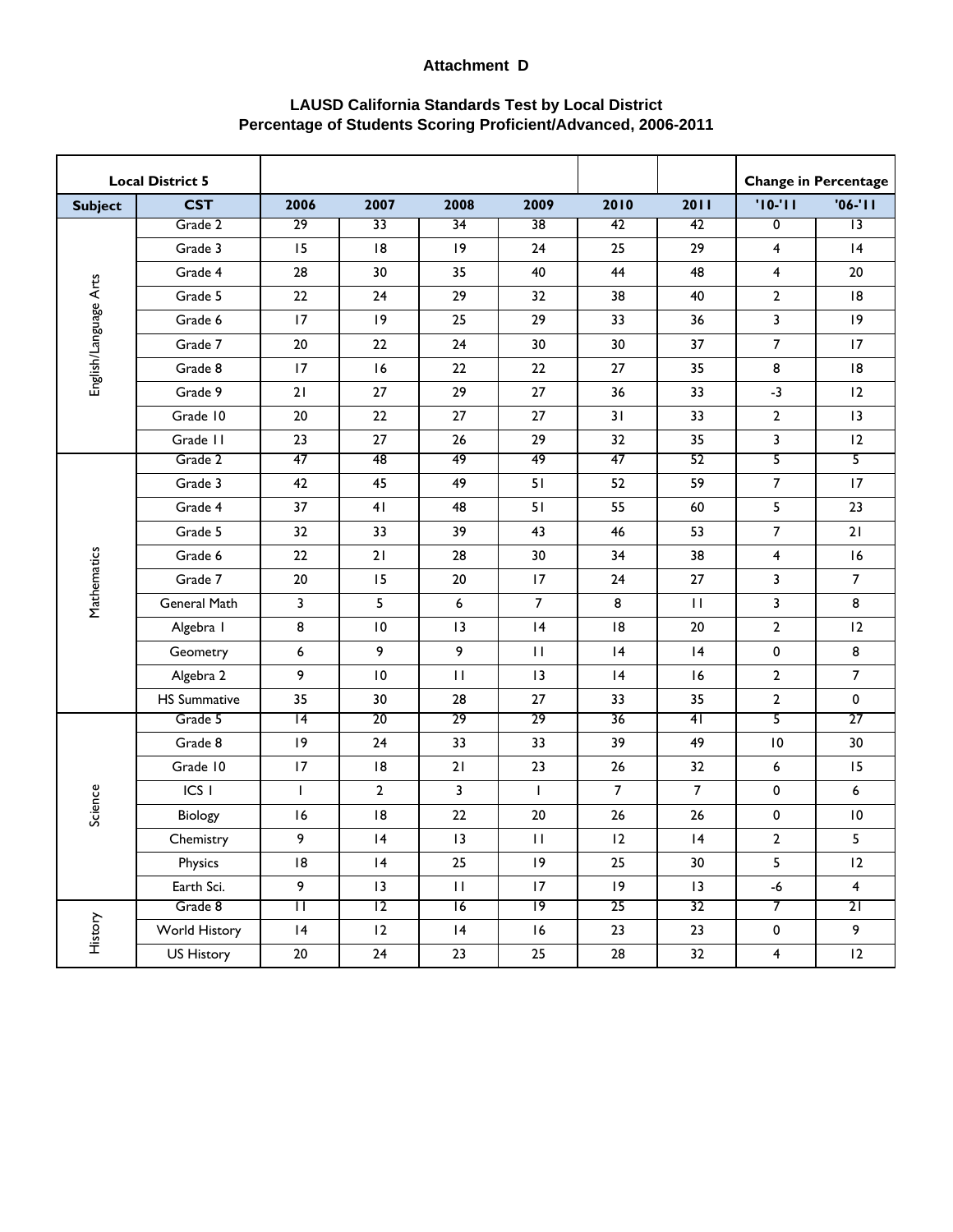| <b>Local District 6</b> |                     |                 |                 |                |             |                 |              |                          | <b>Change in Percentage</b> |
|-------------------------|---------------------|-----------------|-----------------|----------------|-------------|-----------------|--------------|--------------------------|-----------------------------|
| <b>Subject</b>          | <b>CST</b>          | 2006            | 2007            | 2008           | 2009        | 2010            | 2011         | $'10-'11$                | $'06-'11$                   |
|                         | Grade 2             | $\overline{33}$ | $\overline{37}$ | 42             | 48          | 47              | 50           | $\overline{\mathbf{3}}$  | $\overline{17}$             |
|                         | Grade 3             | 20              | 23              | 25             | 31          | 32              | 35           | 3                        | 15                          |
|                         | Grade 4             | 33              | 33              | 42             | 48          | 51              | 54           | 3                        | 21                          |
| English/Language Arts   | Grade 5             | 24              | 28              | 31             | 38          | 42              | 45           | 3                        | 21                          |
|                         | Grade 6             | 17              | 9               | 27             | 28          | 34              | 32           | $-2$                     | 15                          |
|                         | Grade 7             | 20              | 23              | 26             | 32          | 29              | 36           | $\overline{7}$           | 16                          |
|                         | Grade 8             | 17              | 16              | 23             | 23          | 30              | 31           | $\mathsf{I}$             | 4                           |
|                         | Grade 9             | 8               | 23              | 23             | 25          | 30              | 32           | $\mathbf{2}$             | 4                           |
|                         | Grade 10            | 17              | 17              | 23             | 25          | 28              | 29           | $\mathsf{I}$             | 12                          |
|                         | Grade II            | 9               | 20              | 17             | 25          | 28              | 31           | 3                        | 12                          |
|                         | Grade 2             | 50              | 50              | 55             | 57          | 53              | 57           | $\overline{4}$           | 7                           |
|                         | Grade 3             | 47              | 52              | 57             | 61          | 59              | 65           | 6                        | 18                          |
|                         | Grade 4             | 43              | 45              | 56             | 57          | 63              | 66           | 3                        | 23                          |
|                         | Grade 5             | 34              | 39              | 45             | 55          | 53              | 58           | 5                        | 24                          |
|                         | Grade 6             | 8               | 9               | 27             | 28          | 37              | 34           | $-3$                     | 16                          |
| Mathematics             | Grade 7             | 17              | 16              | 23             | 24          | 31              | 30           | $\mathbf{-}$             | 3                           |
|                         | General Math        | 3               | 3               | 8              | 9           | $\overline{10}$ | 12           | $\mathbf{2}$             | 9                           |
|                         | Algebra I           | $\overline{7}$  | 7               | $\mathbf{I}$   | 17          | 20              | 9            | $\overline{\phantom{a}}$ | 12                          |
|                         | Geometry            | 3               | 3               | 6              | 9           | 8               | 3            | 5                        | $\overline{10}$             |
|                         | Algebra 2           | 6               | 5               | $\overline{7}$ | 9           | $\mathbf{H}$    | 15           | 4                        | 9                           |
|                         | <b>HS Summative</b> | 8               | 4               | 10             | 17          | 21              | 22           | $\mathsf{L}$             | 4                           |
|                         | Grade 5             | 16              | 22              | 31             | 35          | 4 <sup>1</sup>  | 43           | $\overline{2}$           | 27                          |
|                         | Grade 8             | 15              | 20              | 33             | 37          | 45              | 42           | $-3$                     | 27                          |
|                         | Grade 10            | $\,$ l $\,$     | 12              | 9              | 24          | 28              | 29           | $\mathbf{I}$             | $ 9\rangle$                 |
|                         | ICS <sub>I</sub>    | $\mathbf{2}$    | $\overline{2}$  | 4              | 6           | 12              | 12           | $\pmb{0}$                | $\overline{10}$             |
| Science                 | Biology             | 8               | $\mathbf{H}$    | 15             | 8           | 22              | 30           | 8                        | 22                          |
|                         | Chemistry           | $\mathsf{I}$    | 3               | 5              | 6           | 13              | $\mathbf{H}$ | $-2$                     | $\overline{10}$             |
|                         | Physics             | 6               | $\,$ l $\,$     | 9              | 12          | 23              | 38           | 15                       | 32                          |
|                         | Earth Sci.          | 38              | 38              | 37             | 40          | 33              | 51           | 8                        | 13                          |
|                         | Grade 8             | $\overline{12}$ | 14              | 21             | 27          | 33              | 34           | I.                       | 22                          |
| History                 | World History       | 12              | 9               | 4              | $ 9\rangle$ | 26              | 28           | $\mathbf{2}$             | 16                          |
|                         | <b>US History</b>   | 8               | 16              | $ 9\rangle$    | 27          | 31              | 33           | $\mathbf{2}$             | 15                          |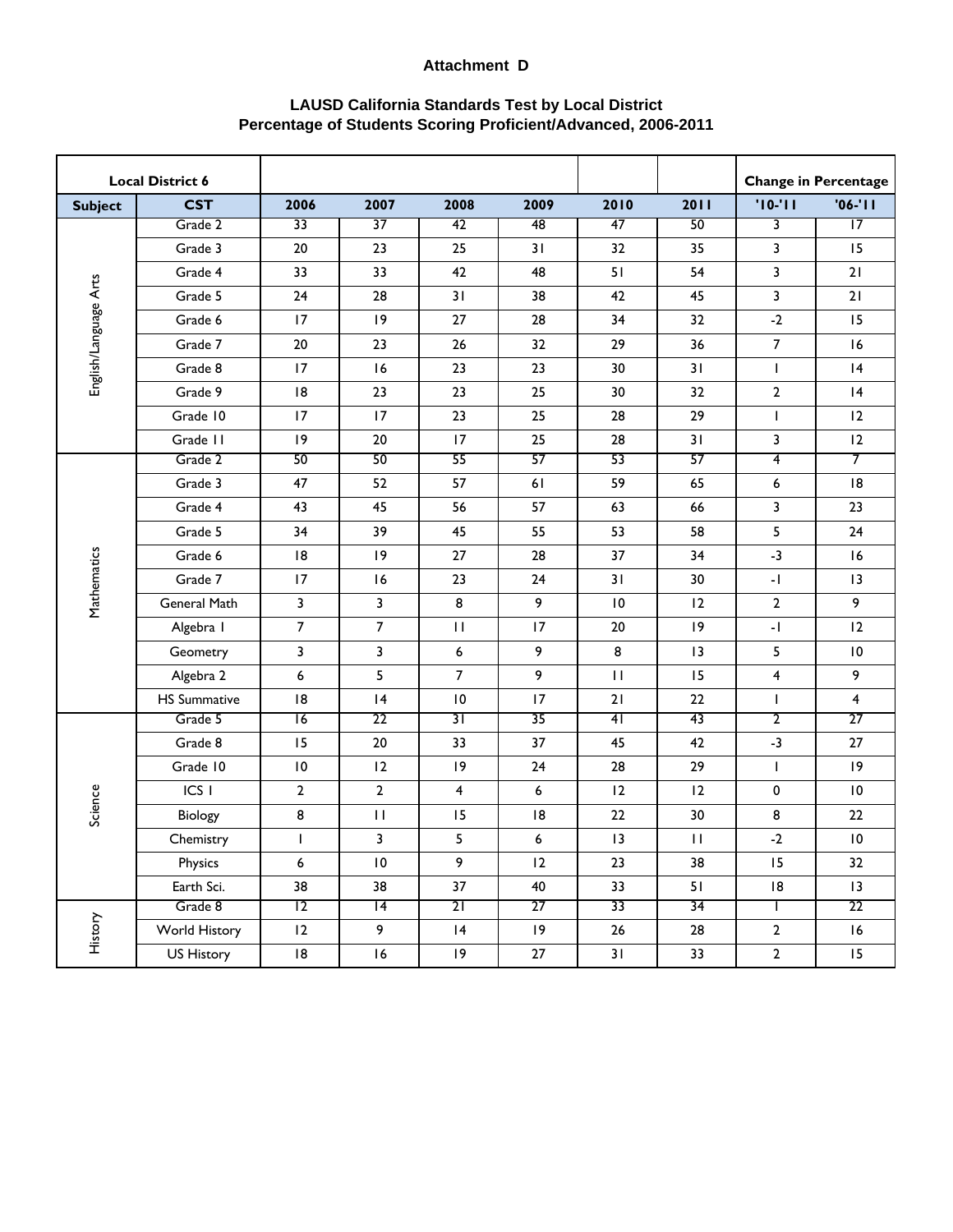| <b>Local District 7</b> |                     |                 |                |                 |                |                |                |                  | <b>Change in Percentage</b> |
|-------------------------|---------------------|-----------------|----------------|-----------------|----------------|----------------|----------------|------------------|-----------------------------|
| <b>Subject</b>          | <b>CST</b>          | 2006            | 2007           | 2008            | 2009           | 2010           | 2011           | $'10-'11$        | $'06-'11$                   |
|                         | Grade 2             | 29              | 32             | 34              | 39             | 39             | 43             | $\overline{4}$   | $\overline{14}$             |
|                         | Grade 3             | 17              | 9              | 9               | 25             | 28             | 31             | 3                | 4                           |
|                         | Grade 4             | 27              | 27             | 34              | 40             | 43             | 48             | 5                | 21                          |
| English/Language Arts   | Grade 5             | 9               | 22             | 26              | 32             | 38             | 41             | 3                | 22                          |
|                         | Grade 6             | 13              | 12             | 18              | 21             | 21             | 28             | $\boldsymbol{7}$ | 15                          |
|                         | Grade 7             | 16              | 17             | 20              | 23             | 22             | 27             | 5                | $\mathbf{H}$                |
|                         | Grade 8             | 15              | 13             | 17              | 8              | 21             | 27             | 6                | 12                          |
|                         | Grade 9             | 17              | 25             | 22              | 22             | 26             | 26             | $\pmb{0}$        | 9                           |
|                         | Grade 10            | 17              | 15             | 23              | 23             | 23             | 25             | $\mathbf{2}$     | 8                           |
|                         | Grade II            | 8               | 20             | 9               | 25             | 24             | 27             | 3                | 9                           |
|                         | Grade 2             | 44              | 46             | 48              | 50             | 46             | 53             | 7                | 9                           |
|                         | Grade 3             | 39              | 44             | 48              | 52             | 53             | 59             | 6                | 20                          |
|                         | Grade 4             | 36              | 40             | 49              | 51             | 55             | 60             | 5                | 24                          |
|                         | Grade 5             | 29              | 34             | 39              | 44             | 49             | 52             | 3                | 23                          |
|                         | Grade 6             | 3               | $\mathbf{H}$   | 16              | 20             | 21             | 24             | 3                | $\mathbf{H}$                |
|                         | Grade 7             | 12              | 13             | 16              | 4              | 24             | 25             | $\mathbf{I}$     | 3                           |
| Mathematics             | General Math        | 5               | 3              | $\overline{7}$  | $\overline{7}$ | 6              | 17             | $\mathbf{H}$     | 12                          |
|                         | Algebra I           | $\overline{7}$  | $\overline{7}$ | 9               | 12             | 4              | 16             | $\overline{2}$   | 9                           |
|                         | Geometry            | $\mathbf{2}$    | $\mathbf{I}$   | 3               | 4              | $\overline{7}$ | $\overline{7}$ | $\pmb{0}$        | 5                           |
|                         | Algebra 2           | $\mathbf{I}$    | $\mathbf{2}$   | 3               | 5              | 6              | 6              | $\pmb{0}$        | 5                           |
|                         | <b>HS Summative</b> | $\overline{7}$  | $\overline{7}$ | 8               | $\mathsf{I0}$  | 8              | 16             | $-2$             | 9                           |
|                         | Grade 5             | 13              | 19             | 30              | 31             | 39             | 42             | 3                | 29                          |
|                         | Grade 8             | 4               | 9              | 24              | 28             | 30             | 33             | 3                | $ 9\rangle$                 |
|                         | Grade 10            | 15              | 12             | 8               | 23             | 23             | 26             | 3                | $\mathbf{H}$                |
|                         | ICS <sub>I</sub>    | $\overline{2}$  | $\overline{2}$ | 3               | 6              | 5              | 8              | 3                | 6                           |
| Science                 | Biology             | 12              | 12             | 16              | 17             | 23             | 18             | $-5$             | 6                           |
|                         | Chemistry           | 4               | 6              | 5               | $\overline{7}$ | $\mathbf{H}$   | 10             | $\mathbf{-}1$    | 6                           |
|                         | Physics             | 5               | 5              | $\overline{7}$  | $\overline{7}$ | 9              | 9              | $\overline{10}$  | 4                           |
|                         | Earth Sci.          | 17              | 32             | 46              | 42             | 53             | 78             | 25               | 61                          |
|                         | Grade 8             | 10              | 10             | $\overline{13}$ | 17             | 21             | 28             | $\overline{7}$   | 18                          |
| History                 | World History       | $\overline{10}$ | $\overline{7}$ | $\mathbf{H}$    | 13             | 17             | $ 9\rangle$    | $\overline{2}$   | 9                           |
|                         | US History          | 16              | 15             | 17              | 25             | 23             | 28             | $5\phantom{a}$   | 12                          |